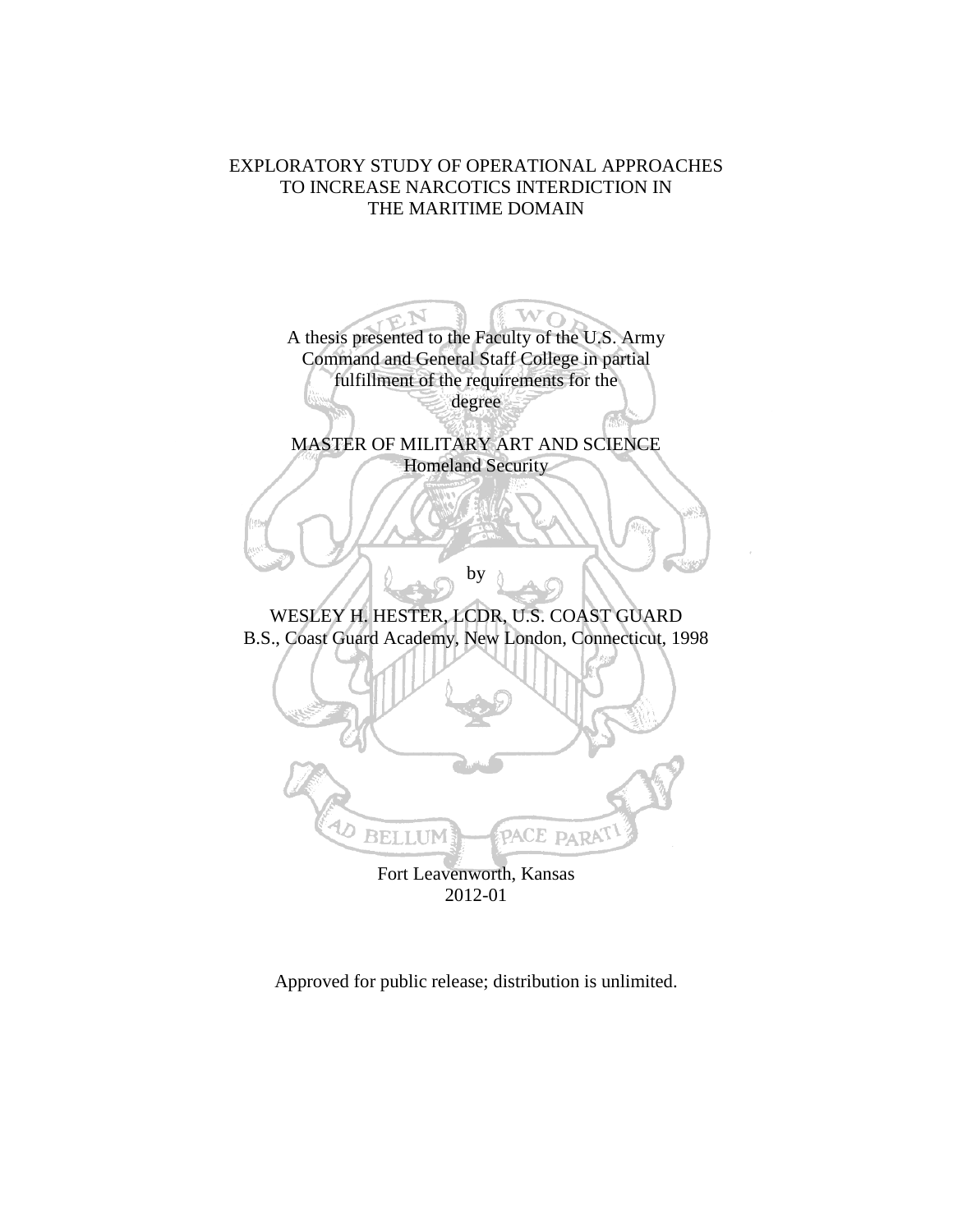|                              |                                                                                                            |              | <b>REPORT DOCUMENTATION PAGE</b>                                         |                        | Form Approved<br>OMB No. 0704-0188                                                                                                                                                                                                                                                                                                                                                                                                                                                                                                                                                                                                                                                                                                                                                                                                                                                                                                                                                                    |
|------------------------------|------------------------------------------------------------------------------------------------------------|--------------|--------------------------------------------------------------------------|------------------------|-------------------------------------------------------------------------------------------------------------------------------------------------------------------------------------------------------------------------------------------------------------------------------------------------------------------------------------------------------------------------------------------------------------------------------------------------------------------------------------------------------------------------------------------------------------------------------------------------------------------------------------------------------------------------------------------------------------------------------------------------------------------------------------------------------------------------------------------------------------------------------------------------------------------------------------------------------------------------------------------------------|
|                              |                                                                                                            |              | OMB control number. PLEASE DO NOT RETURN YOUR FORM TO THE ABOVE ADDRESS. |                        | Public reporting burden for this collection of information is estimated to average 1 hour per response, including the time for reviewing instructions, searching existing data<br>sources, gathering and maintaining the data needed, and completing and reviewing this collection of information. Send comments regarding this burden estimate or any<br>other aspect of this collection of information, including suggestions for reducing this burden to Department of Defense, Washington Headquarters Services, Directorate for<br>Information Operations and Reports (0704-0188), 1215 Jefferson Davis Highway, Suite 1204, Arlington, VA 22202-4302. Respondents should be aware that<br>notwithstanding any other provision of law, no person shall be subject to any penalty for failing to comply with a collection of information if it does not display a currently valid                                                                                                                 |
|                              | 1. REPORT DATE (DD-MM-YYYY)                                                                                |              | <b>2. REPORT TYPE</b>                                                    |                        | 3. DATES COVERED (From - To)                                                                                                                                                                                                                                                                                                                                                                                                                                                                                                                                                                                                                                                                                                                                                                                                                                                                                                                                                                          |
| 08-06-2012                   |                                                                                                            |              | Master's Thesis                                                          |                        | AUG 2011 - JUNE 2012                                                                                                                                                                                                                                                                                                                                                                                                                                                                                                                                                                                                                                                                                                                                                                                                                                                                                                                                                                                  |
| <b>4. TITLE AND SUBTITLE</b> |                                                                                                            |              |                                                                          |                        | <b>5a. CONTRACT NUMBER</b>                                                                                                                                                                                                                                                                                                                                                                                                                                                                                                                                                                                                                                                                                                                                                                                                                                                                                                                                                                            |
|                              | Narcotics Interdiction in the Maritime Domain.                                                             |              | <b>Exploratory Study of Operational Approaches to Increase</b>           |                        | <b>5b. GRANT NUMBER</b>                                                                                                                                                                                                                                                                                                                                                                                                                                                                                                                                                                                                                                                                                                                                                                                                                                                                                                                                                                               |
|                              |                                                                                                            |              |                                                                          |                        | <b>5c. PROGRAM ELEMENT NUMBER</b>                                                                                                                                                                                                                                                                                                                                                                                                                                                                                                                                                                                                                                                                                                                                                                                                                                                                                                                                                                     |
| 6. AUTHOR(S)                 |                                                                                                            |              |                                                                          |                        | <b>5d. PROJECT NUMBER</b>                                                                                                                                                                                                                                                                                                                                                                                                                                                                                                                                                                                                                                                                                                                                                                                                                                                                                                                                                                             |
|                              | Wesley H. Hester, LCDR, USCG                                                                               |              |                                                                          |                        | <b>5e. TASK NUMBER</b>                                                                                                                                                                                                                                                                                                                                                                                                                                                                                                                                                                                                                                                                                                                                                                                                                                                                                                                                                                                |
|                              |                                                                                                            |              |                                                                          |                        | 5f. WORK UNIT NUMBER                                                                                                                                                                                                                                                                                                                                                                                                                                                                                                                                                                                                                                                                                                                                                                                                                                                                                                                                                                                  |
|                              | U.S. Army Command and General Staff College<br><b>ATTN: ATZL-SWD-GD</b><br>Fort Leavenworth, KS 66027-2301 |              | 7. PERFORMING ORGANIZATION NAME(S) AND ADDRESS(ES)                       |                        | 8. PERFORMING ORG REPORT<br><b>NUMBER</b>                                                                                                                                                                                                                                                                                                                                                                                                                                                                                                                                                                                                                                                                                                                                                                                                                                                                                                                                                             |
|                              |                                                                                                            |              | 9. SPONSORING / MONITORING AGENCY NAME(S) AND ADDRESS(ES)                |                        | <b>10. SPONSOR/MONITOR'S</b><br><b>ACRONYM(S)</b>                                                                                                                                                                                                                                                                                                                                                                                                                                                                                                                                                                                                                                                                                                                                                                                                                                                                                                                                                     |
|                              |                                                                                                            |              |                                                                          |                        | <b>11. SPONSOR/MONITOR'S REPORT</b><br><b>NUMBER(S)</b>                                                                                                                                                                                                                                                                                                                                                                                                                                                                                                                                                                                                                                                                                                                                                                                                                                                                                                                                               |
|                              | <b>12. DISTRIBUTION / AVAILABILITY STATEMENT</b>                                                           |              | Approved for Public Release; Distribution is Unlimited                   |                        |                                                                                                                                                                                                                                                                                                                                                                                                                                                                                                                                                                                                                                                                                                                                                                                                                                                                                                                                                                                                       |
|                              | <b>13. SUPPLEMENTARY NOTES</b>                                                                             |              |                                                                          |                        |                                                                                                                                                                                                                                                                                                                                                                                                                                                                                                                                                                                                                                                                                                                                                                                                                                                                                                                                                                                                       |
| <b>14. ABSTRACT</b>          | become available in the future.                                                                            |              |                                                                          |                        | This study investigates the operational aspects of counter-narcotics operations in the maritime<br>domain. Research utilizes design methodology to assess the current and desired operating<br>environments, as well as identify operational gaps. Research assumed current fiscal constraints<br>and capital asset restrictions, limiting operational approach recommendations to current force<br>allocations. It does not call for additional assets, but does provide focus areas should they<br>This study focuses heavily on U.S. Coast Guard cocaine interdiction efforts primarily due to<br>available metrics; and in the Caribbean Sea and Eastern Pacific Ocean from 2006-2011 in order<br>to provide a bounded, yet actionable and relevant study area. Research includes an extensive<br>study of the cocaine source zone as well as recommending a new definition for the transit and<br>arrival zones. Additionally, non-maritime lines of effort are proposed in order to make multi- |
|                              | national efforts more effective.                                                                           |              |                                                                          |                        |                                                                                                                                                                                                                                                                                                                                                                                                                                                                                                                                                                                                                                                                                                                                                                                                                                                                                                                                                                                                       |
| <b>15. SUBJECT TERMS</b>     |                                                                                                            |              |                                                                          |                        | Maritime Interdiction, Coast Guard, Design, Transit Zone, Source Zone, Drugs, Narcotics                                                                                                                                                                                                                                                                                                                                                                                                                                                                                                                                                                                                                                                                                                                                                                                                                                                                                                               |
|                              | <b>16. SECURITY CLASSIFICATION OF:</b>                                                                     |              | <b>17. LIMITATION</b><br>OF ABSTRACT                                     | 18. NUMBER<br>OF PAGES | 19a. NAME OF RESPONSIBLE PERSON                                                                                                                                                                                                                                                                                                                                                                                                                                                                                                                                                                                                                                                                                                                                                                                                                                                                                                                                                                       |
| a. REPORT                    | <b>b. ABSTRACT</b>                                                                                         | c. THIS PAGE |                                                                          |                        | 19b. PHONE NUMBER (include area code)                                                                                                                                                                                                                                                                                                                                                                                                                                                                                                                                                                                                                                                                                                                                                                                                                                                                                                                                                                 |
| (U)                          | (U)                                                                                                        | (U)          | (U)                                                                      | 85                     |                                                                                                                                                                                                                                                                                                                                                                                                                                                                                                                                                                                                                                                                                                                                                                                                                                                                                                                                                                                                       |

**Standard Form 298 (Rev. 8-98) Prescribed by ANSI Std. Z39.18**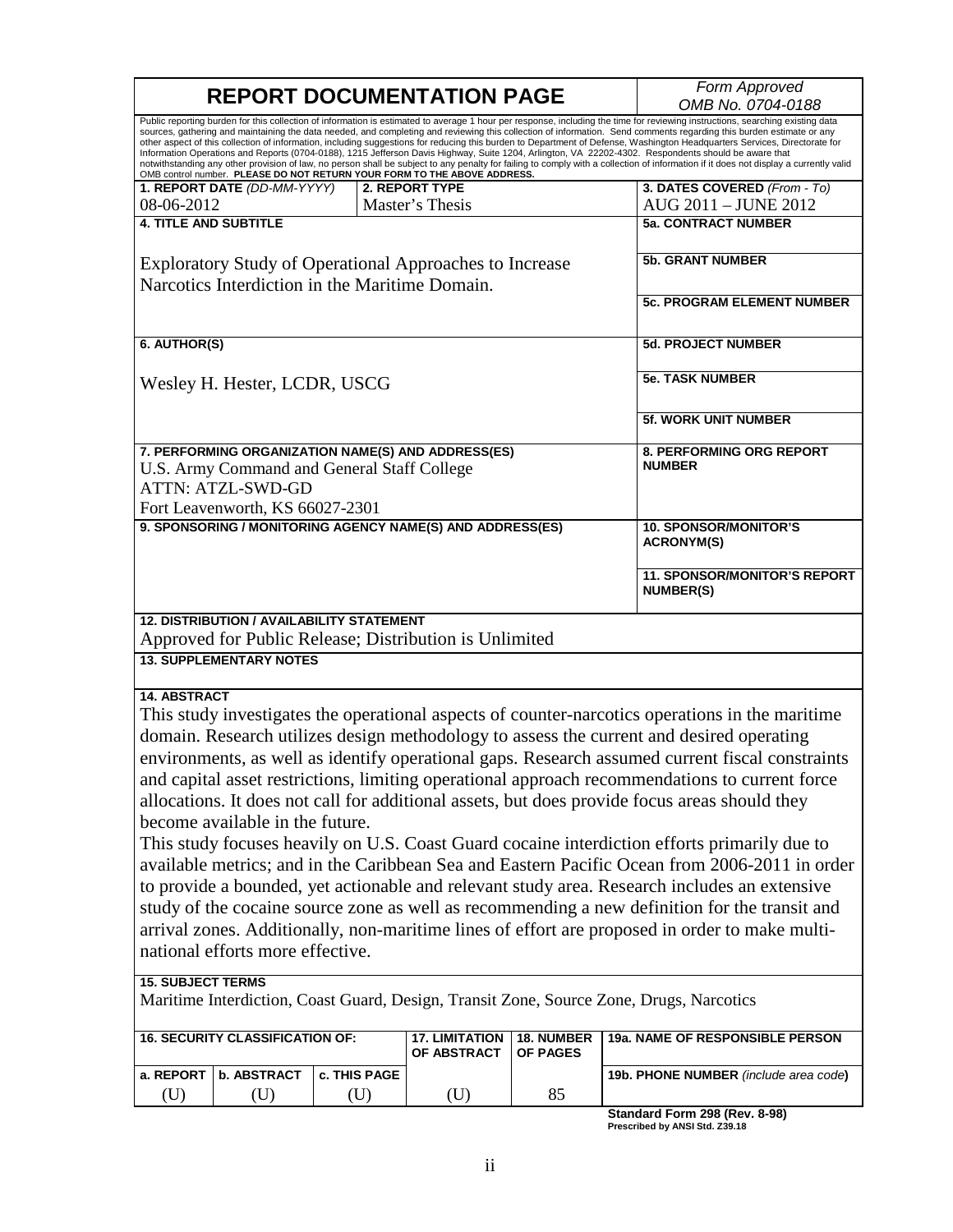## MASTER OF MILITARY ART AND SCIENCE

## THESIS APPROVAL PAGE

Name of Candidate: Wesley H. Hester

Thesis Title: Exploratory Study of Operational Approaches to Increase Narcotics Interdiction in the Maritime Domain.

Approved by:

, Thesis Committee Chair O. Shawn Cupp, Ph.D.

, Member Richard E. Berkebile, MSc

Brian Gerling

Accepted this 8th day of June 2012 by:

, Director, Graduate Degree Programs

, Member

Robert F. Baumann, Ph.D.

The opinions and conclusions expressed herein are those of the student author and do not necessarily represent the views of the U.S. Army Command and General Staff College or any other governmental agency. (References to this study should include the foregoing statement.)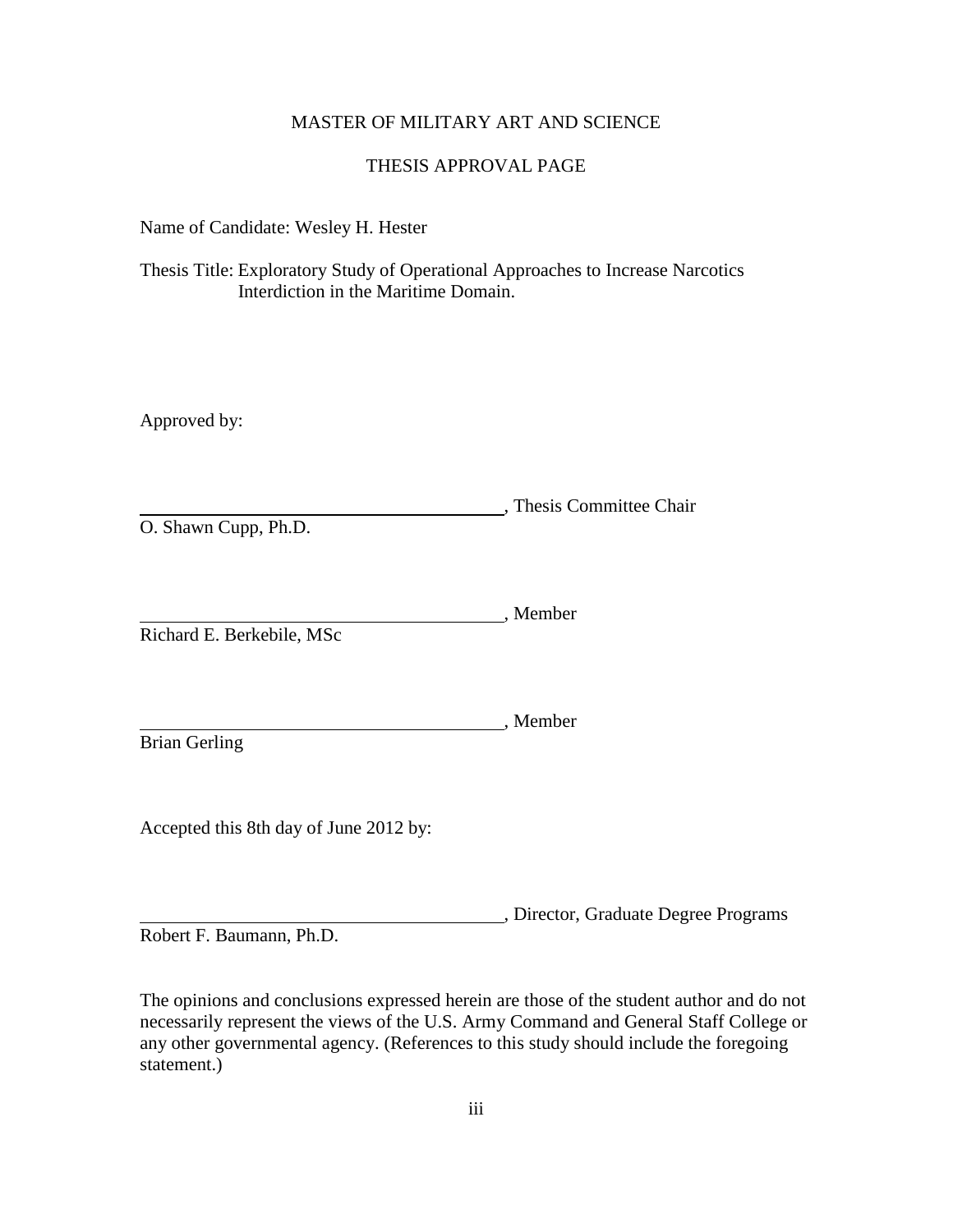## ABSTRACT

## EXPLORATORY STUDY OF OPERATIONAL APPROACHES TO INCREASE NARCOTICS INTERDICTION IN THE MARITIME DOMAIN, by Lieutenant Commander Wesley H. Hester, 85 pages.

This study investigates the operational aspects of counter-narcotics operations in the maritime domain. Research utilizes design methodology to assess the current and desired operating environments, as well as identify operational gaps. Research assumed current fiscal constraints and capital asset restrictions, limiting operational approach recommendations to current force allocations. It does not call for additional assets, but does provide focus areas should they become available in the future.

This study focuses heavily on U.S. Coast Guard cocaine interdiction efforts primarily due to available metrics; and in the Caribbean Sea and Eastern Pacific Ocean from 2006-2011 in order to provide a bounded, yet actionable and relevant study area. Research includes an extensive study of the cocaine source zone as well as recommending a new definition for the transit and arrival zones. Additionally, non-maritime lines of effort are proposed in order to make multi-national efforts more effective.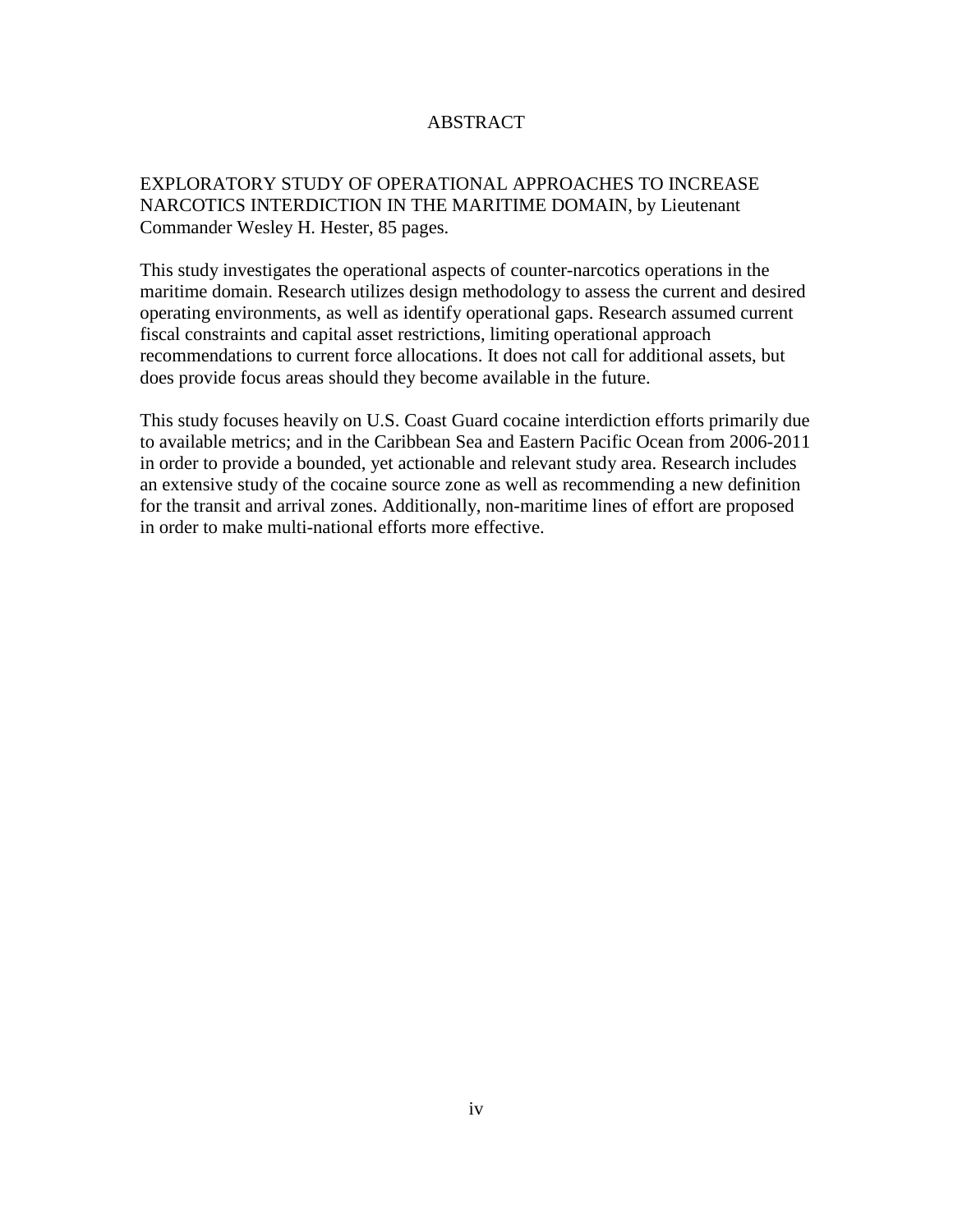#### ACKNOWLEDGMENTS

This thesis would not have been possible without the immense support of the entire MMAS department at the U.S. Army Command and General Staff College. In particular, Dr. Constance Lowe provided invaluable support and expertise, often without knowing it.

I must also thank Dr. Shawn Cupp for his tireless support and encouragement. Additionally, Mr. Richard Berkebile and Mr. Brian Gerling were crucial to this effort. Without their expert guidance this project would have never taken shape.

This project would not have been possible without the support provided by Commander Patrick Dougan, U.S. Coast Guard. Commander Dougan's willingness to provide source material without question and at a moment's notice significantly eased my research burden.

Finally, but most importantly, I must thank my amazing wife Bree, and three wonderful children William, Ava, and Clay. Without their support, inspiration, and most of all tolerance, this would have been an impossible endeavor.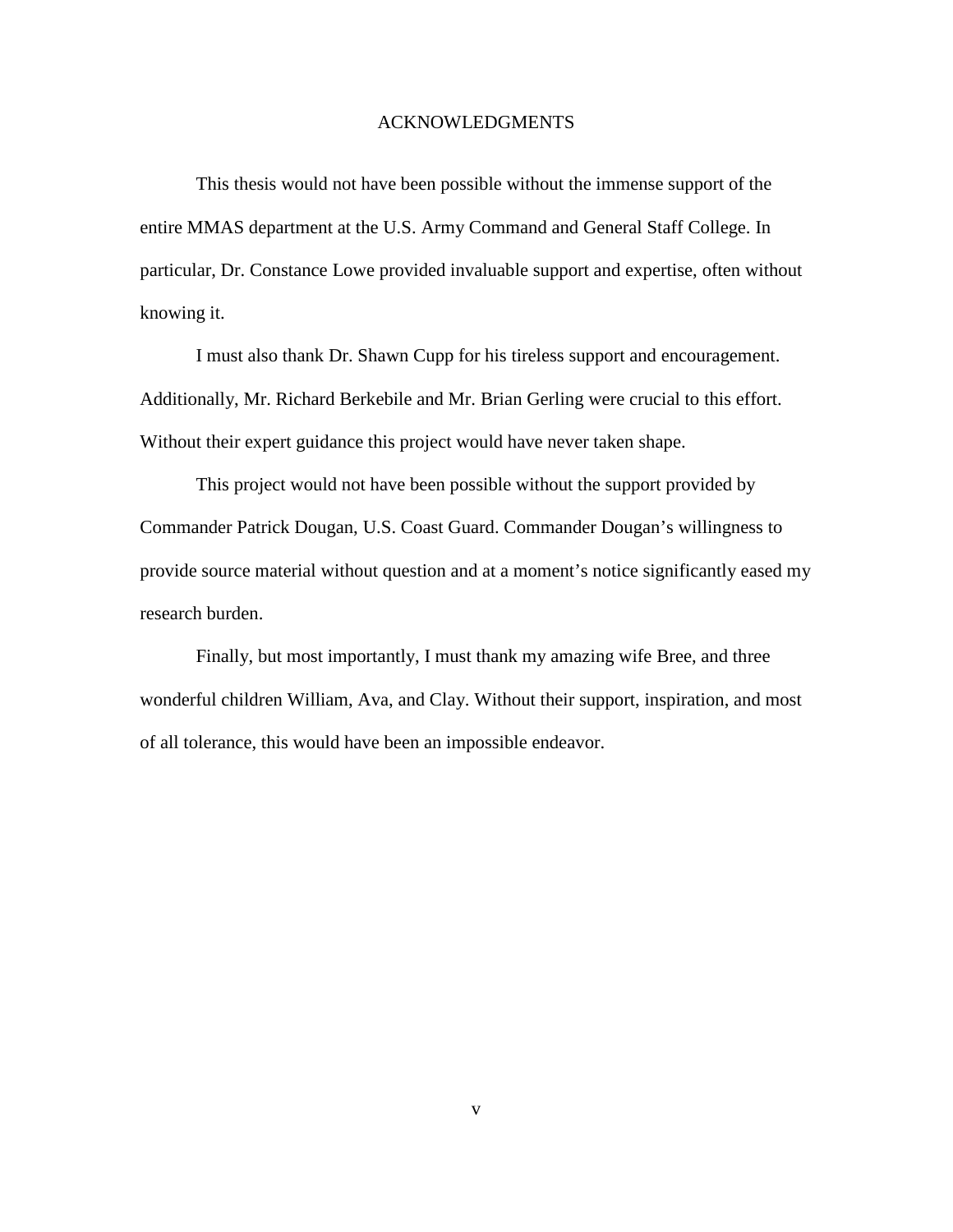# **TABLE OF CONTENTS**

| Page                                                         |  |
|--------------------------------------------------------------|--|
| MASTER OF MILITARY ART AND SCIENCE THESIS APPROVAL PAGE  iii |  |
|                                                              |  |
|                                                              |  |
|                                                              |  |
|                                                              |  |
|                                                              |  |
|                                                              |  |
|                                                              |  |
|                                                              |  |
|                                                              |  |
|                                                              |  |
|                                                              |  |
|                                                              |  |
|                                                              |  |
|                                                              |  |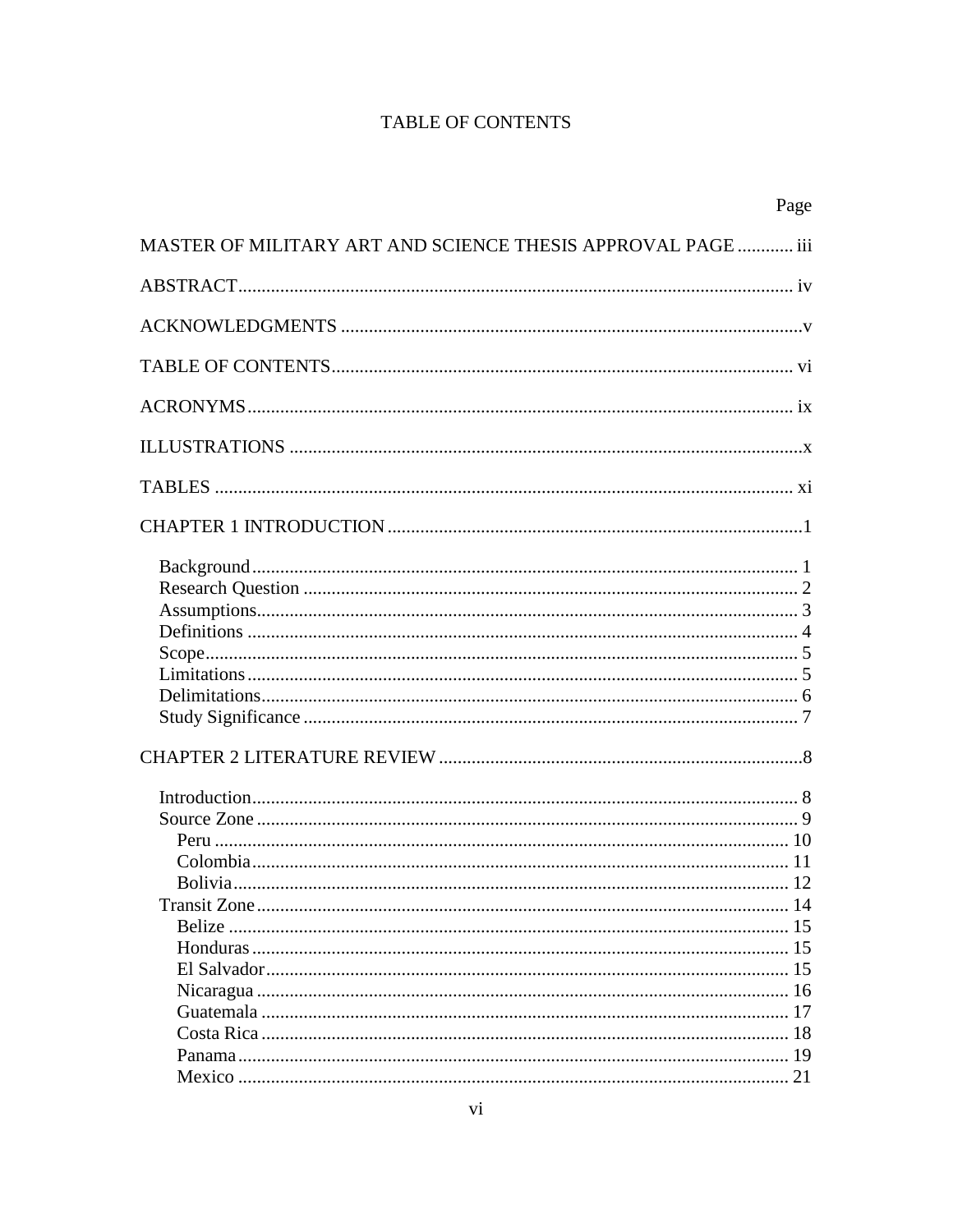| How Do Host Nation and Partner Nation Relationships Affect U.S. Efforts? 62 |  |
|-----------------------------------------------------------------------------|--|
|                                                                             |  |
|                                                                             |  |
|                                                                             |  |
|                                                                             |  |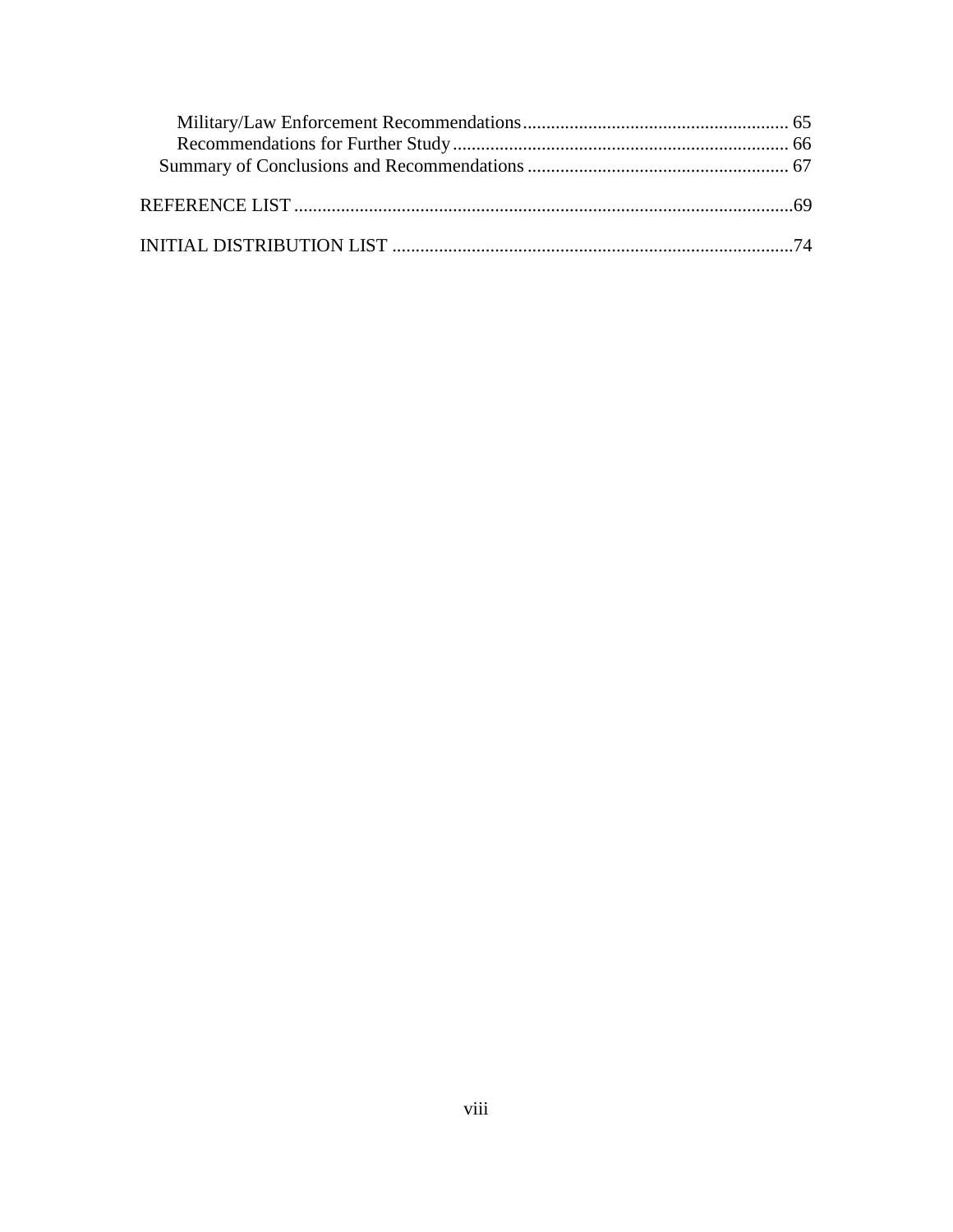# ACRONYMS

| <b>DHS</b>   | Department of Homeland Security                            |
|--------------|------------------------------------------------------------|
| <b>DTO</b>   | Drug Trafficking Organization                              |
| <b>FOL</b>   | <b>Forward Operating Location</b>                          |
| <b>FOUO</b>  | For Official Use Only                                      |
| G/F          | Go-Fast vessel, used interchangeably with Panga and Lancha |
| GAO          | Government Accounting Office                               |
| HN           | <b>Host Nation</b>                                         |
| <b>JIATF</b> | Joint Interagency Task Force                               |
| <b>JCS</b>   | Joints Chiefs of Staff                                     |
| <b>JOA</b>   | Joint Operating Area                                       |
| <b>LEA</b>   | Law Enforcement Agency                                     |
| <b>LEO</b>   | <b>Law Enforcement Operations</b>                          |
| <b>LSV</b>   | <b>Logistics Supply Vessel</b>                             |
| <b>ONDCP</b> | Office of National Drug Control Policy                     |
| PN           | <b>Partner Nation</b>                                      |
| <b>SPFS</b>  | Self-Propelled Fully-Submersible Vessel                    |
| <b>SPSS</b>  | Self-Propelled Semi-Submersible Vessel                     |
| <b>UN</b>    | <b>United Nations</b>                                      |
| <b>UNODC</b> | United Nations Office on Drugs and Crime                   |
| <b>USCG</b>  | <b>United States Coast Guard</b>                           |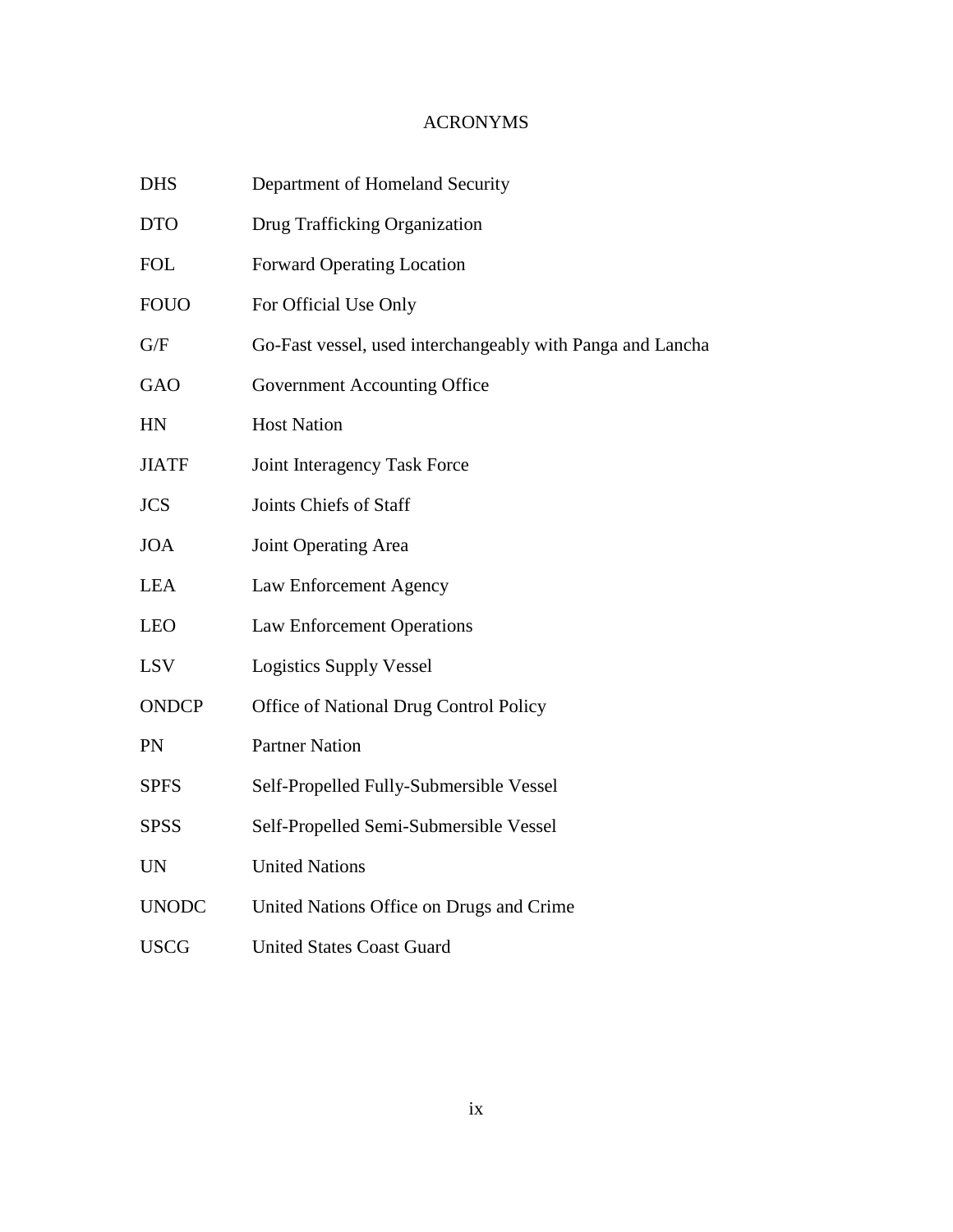# ILLUSTRATIONS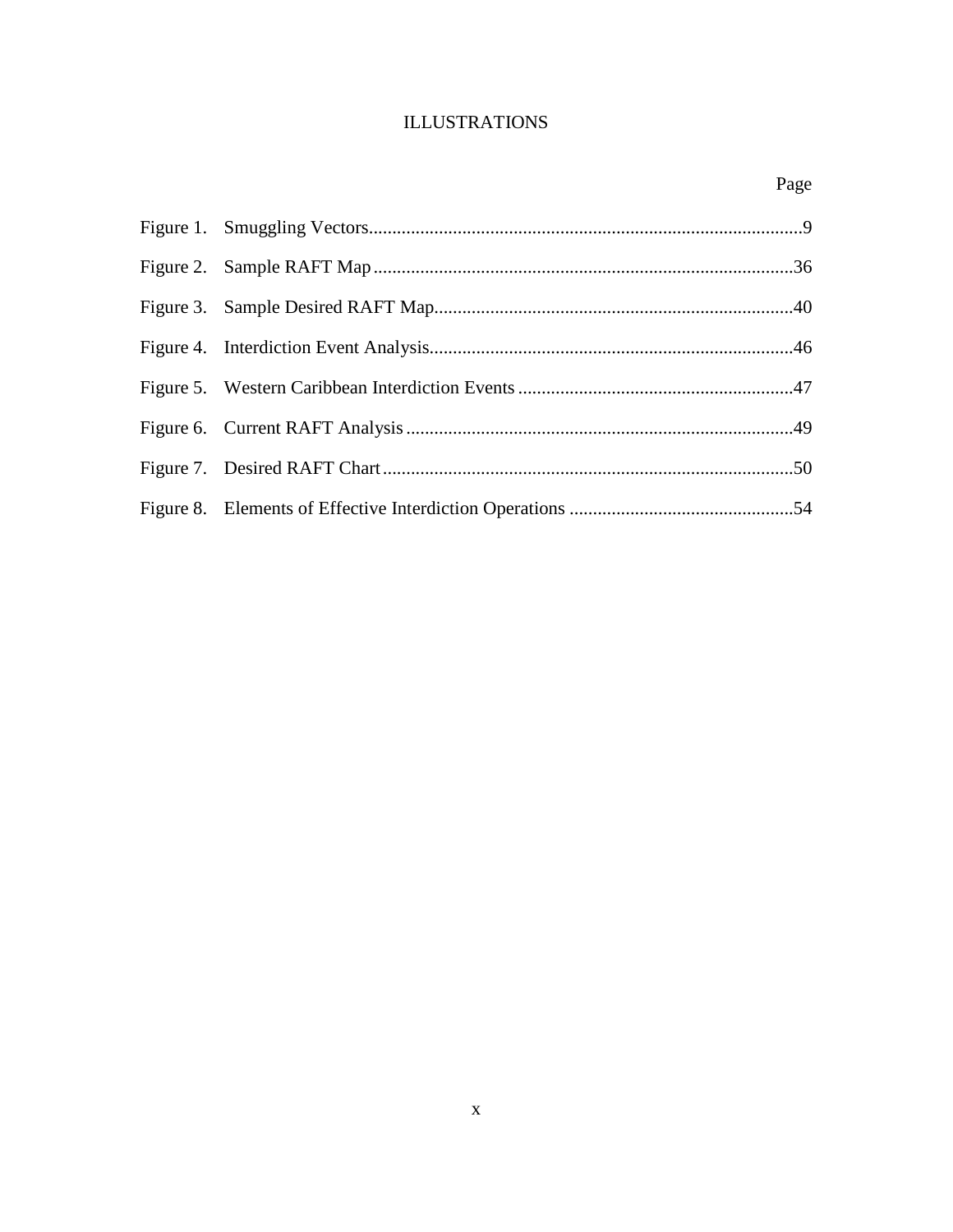# TABLES

### Page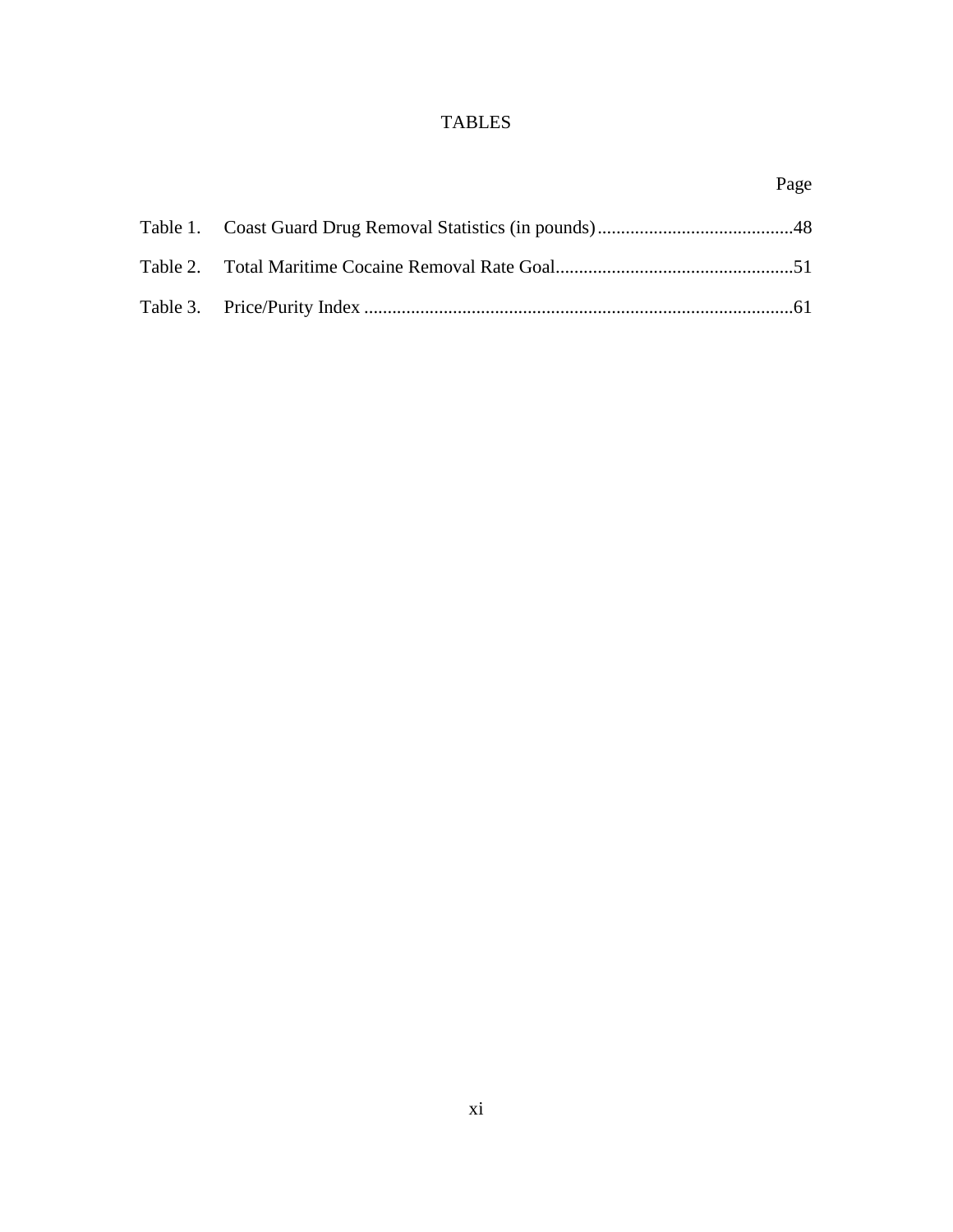# CHAPTER 1

#### **INTRODUCTION**

#### Background

In June, 1971, President Richard Nixon officially declared a "war on drugs" claiming that drug abuse was "public enemy number one" (French 2011). Nixon's adversary was easy to identify conceptually, but individually difficult to prosecute. Nixon's war would have to be fought on four fronts: the source zone, the transit zone, the arrival zone, and the domestic demand. This analysis will primarily focus on the maritime transit zone which will be further defined later. The size of the maritime domain coupled with territorial roadblocks creates unique security challenges as the criminal element leverages the accessible, largely ungovernable expanse of the world's oceans (DOD 2010a, 34). Forty years after Nixon's proclamation, the world's most powerful nation is fighting an unconventional war against non-state actors who often rely on over-thecounter technology and seemingly unlimited financial resources.

In an effort to counter the narco-traffickers, the United States (U.S.) formed Joint Inter-Agency Task Force-East (JIATF-E, later renamed JIATF-South). JIATF-South (JIATF-S) represents the whole of government approach to narcotics interdiction in the Eastern Pacific Ocean and Caribbean Sea. In the maritime domain, JIATF-S calls U.S. Coast Guard (USCG) aircraft and ships, Customs and Border Protection (CBP) aircraft, and Department of Defense (DOD) aircraft and ships to detect, monitor, track, and interdict smugglers at sea. These key resources are not solely dedicated to fighting the war on drugs; they are responsible for numerous other foreign and domestic missions. For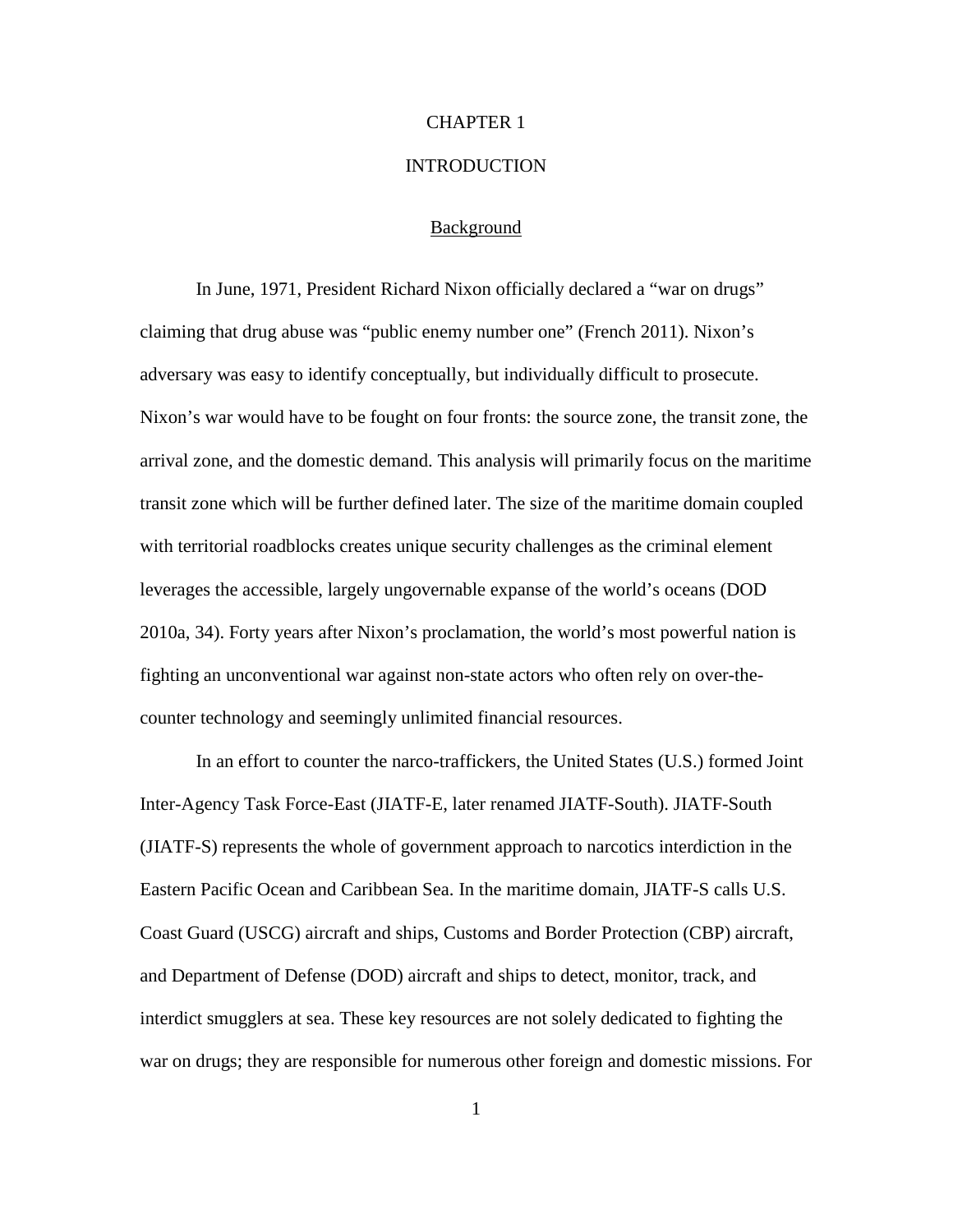example, drug interdiction is only one of 11 mandated missions the USCG is charged with overseeing (Caldwell 2009, 1). Narcotics operations, which fall under Homeland Defense and Civil Support for the DOD, are identified as one of six core mission areas (DOD 2009, 5). Finally, CBP's Air and Marine Operations Branch holds maritime drug interdiction as one of three key mission areas (CBP 2011). These competing demands often lead to a limited allocation of resources by the agencies mentioned above thus requiring an economy of force approach. For example, JIATF-S now uses an unclassified planning factor of the following assets: four long-range patrol aircraft, four airborne use of force helicopters, and eight ships (Munsing and Lamb 2011, 69). Even though these assets are allocated to JIATF-S, on any given day a portion of the ships are in port, aircraft are unserviceable, or crews have reached maximum flight limitations. This is a remarkably small force to cover nearly 42 million square miles of ocean, but this problem is nothing new; a vast area of operations with limited resources to cover it. The U.S. faces a highly motivated adversary content to sacrifice small tactical losses in order to make strategic gains. Identifying and interdicting these threats is vital to U.S. national security interests as well as the global economy (DOD 2010a, 36). This leads to the purpose of this research.

### Research Question

Research seeks to answer the following question: How does the U.S. best use limited resources to interdict narcotics on the high seas? Subordinate questions that assist in answering the primary research question include: What trends exist in maritime smuggling? How effective is the current U.S. counter-narcotics strategy? Finally, how do Host-Nation (HN) and Partner-Nation (PN) relationships affect U.S. efforts?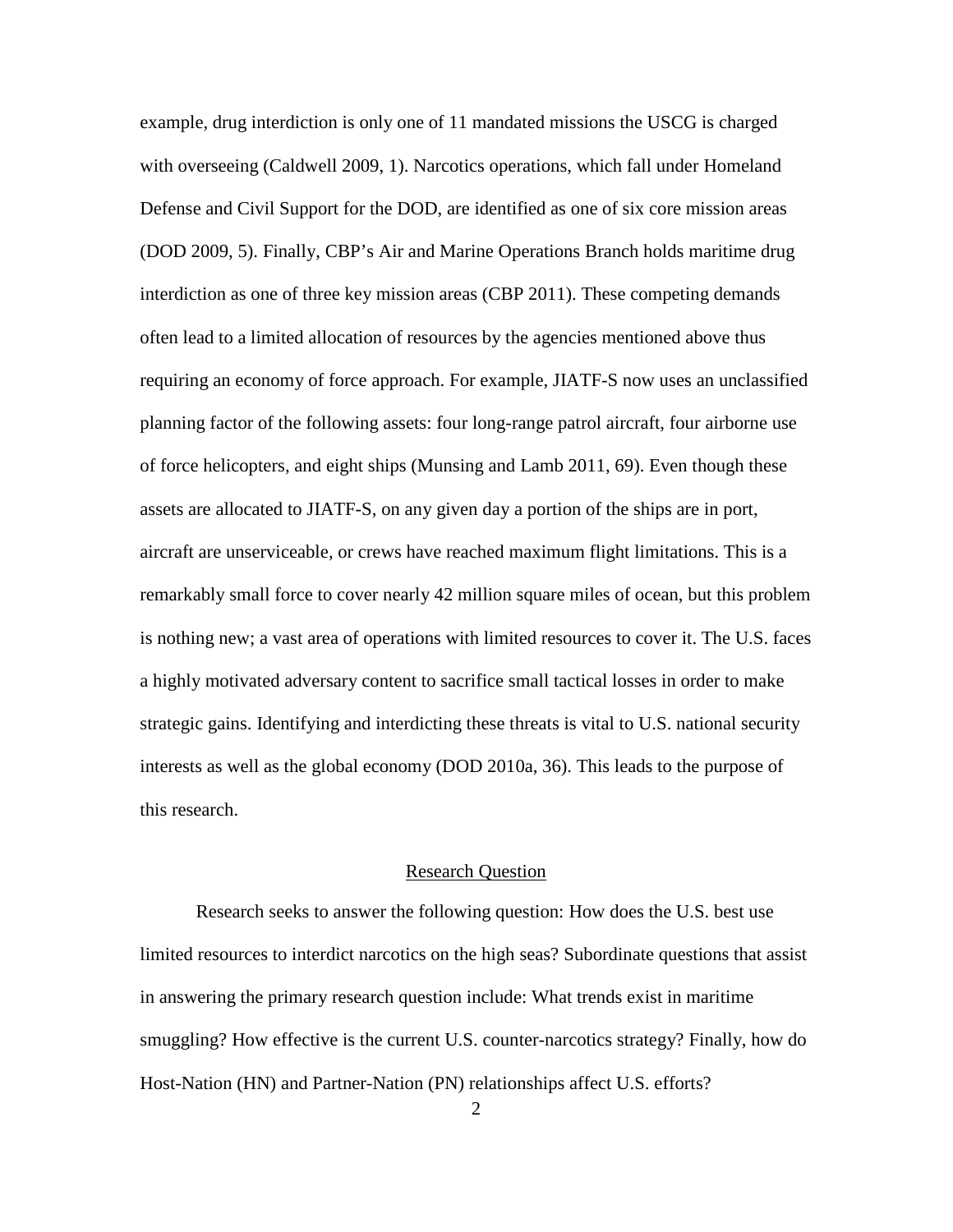#### **Assumptions**

The most vital assumption applicable to this research is that narcotics will continue to flow into the U.S. through the maritime domain. From a policy perspective, there are two required assumptions. It must be assumed that the U.S. government will continue to pursue a counter-drug strategy to some extent based on interdiction, and that the USCG will remain the lead agency for maritime interdiction.

It is also important to establish assumptions focused on capital resources. It is likely that technology will continue to improve the efficiency and capabilities of U.S. assets, but the baseline enablers will remain constant. In fact, the current *Naval Operations Concept* states that:

Vessels of interest are subject to increased surveillance and tracking, using a wide variety of military and commercial space-based systems, as well as air, surface, and underwater sensors. These actions facilitate more efficient, effective interdiction operations and are increasingly conducted by long-range, extendedendurance unmanned platforms with multi-spectral sensors. (DOD 2010a, 42)

In the maritime domain, the primary resources will remain Maritime Patrol Aircraft (MPA), ship-deployed helicopters, and surface ships to include Coast Guard and Navy assets.

Lastly, it must be assumed that HN and PN support that currently exists will continue in some form. This includes at least one Forward Operating Location (FOL) for staging MPA in Central America and authorized ports-of-call for surface vessels. Additionally, HN/PN support includes provisions for utilizing national military and law enforcement assets as interdiction platforms in and around sovereign territorial seas.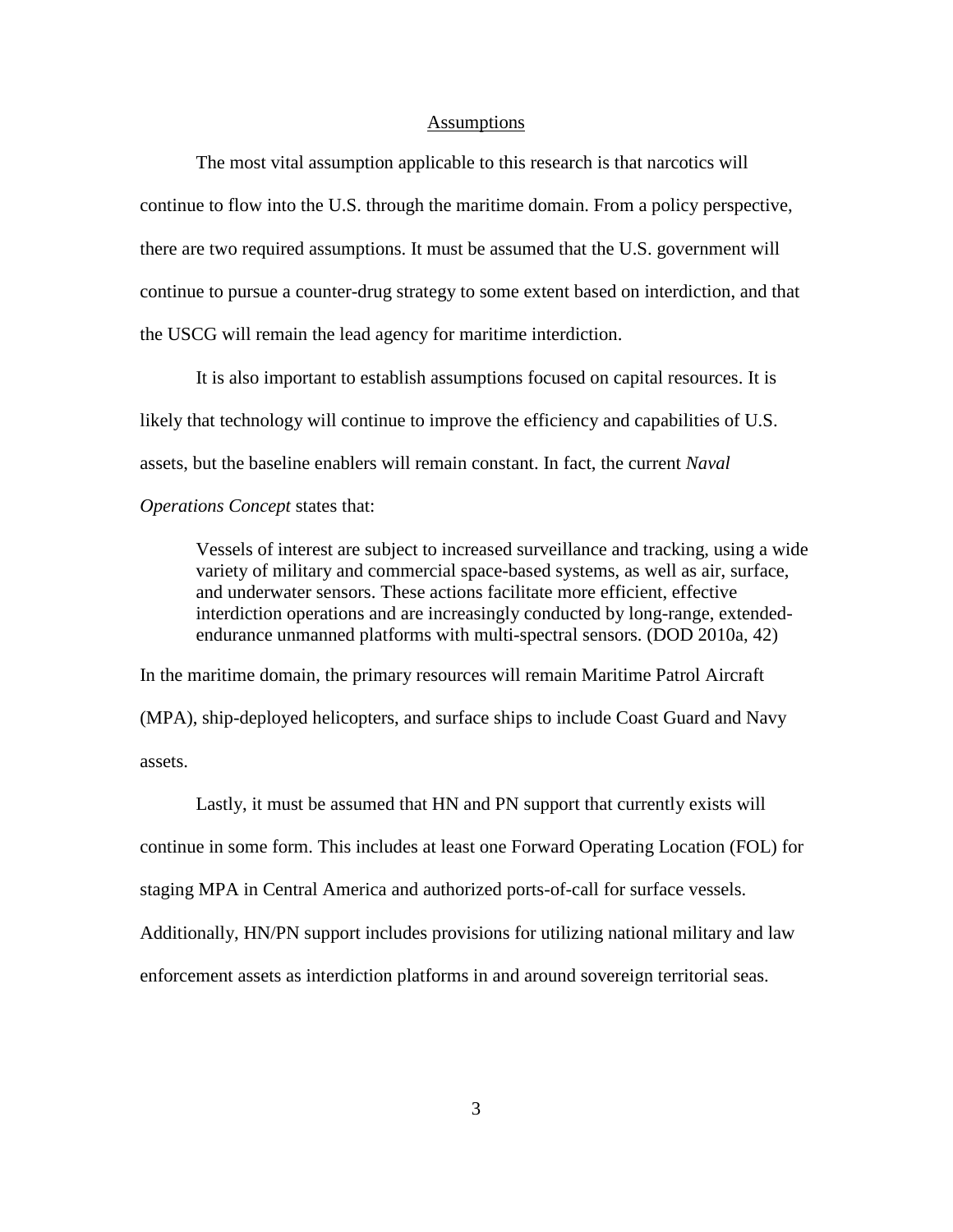#### Definitions

Arrival Zone: The arrival zone includes the land, air, and maritime entry points along the borders of the U.S. and its territories (U.S. GAO 2002, 20).

Host Nation (HN): A nation that hosts U.S. forces and supplies for staging, transit, or operations (JCS 2007b, III-11). El Salvador allowing a PN in Comalapa is an example of an HN action.

Interdiction: Law enforcement action that may include any of the following outcomes in terms of narcotics or their conveyances: divert, disrupt, delay, intercept, board, detain, or destroy, vessels, vehicles, aircraft, people, cargo, and money (JCS 2007a, vii).

Maritime Domain: Maritime domain encompasses the sea space and airspace of the world's oceans, seas, bays, estuaries, islands, and littoral areas (JCS 2008a, I-1).

Partner Nation (PN): Nations that the U.S. actively operates with to disrupt the production, transportation, distribution of narcotics (JCS 2007b, II-24). Colombian patrol vessels working directly with U.S. PN to interdict vessels is an example of PN activity.

Source Zone: The source zone primarily refers to the geographic area where narcotics embark maritime transport. It is the generic descriptor for the original source of illicit narcotics (U.S. GAO 2002, 20).

Transit Zone: The transit zone encompasses the maritime domain between the arrival zone and the source zone. This area encompasses a majority of the maritime interdiction domain (U.S. GAO 2002, 20).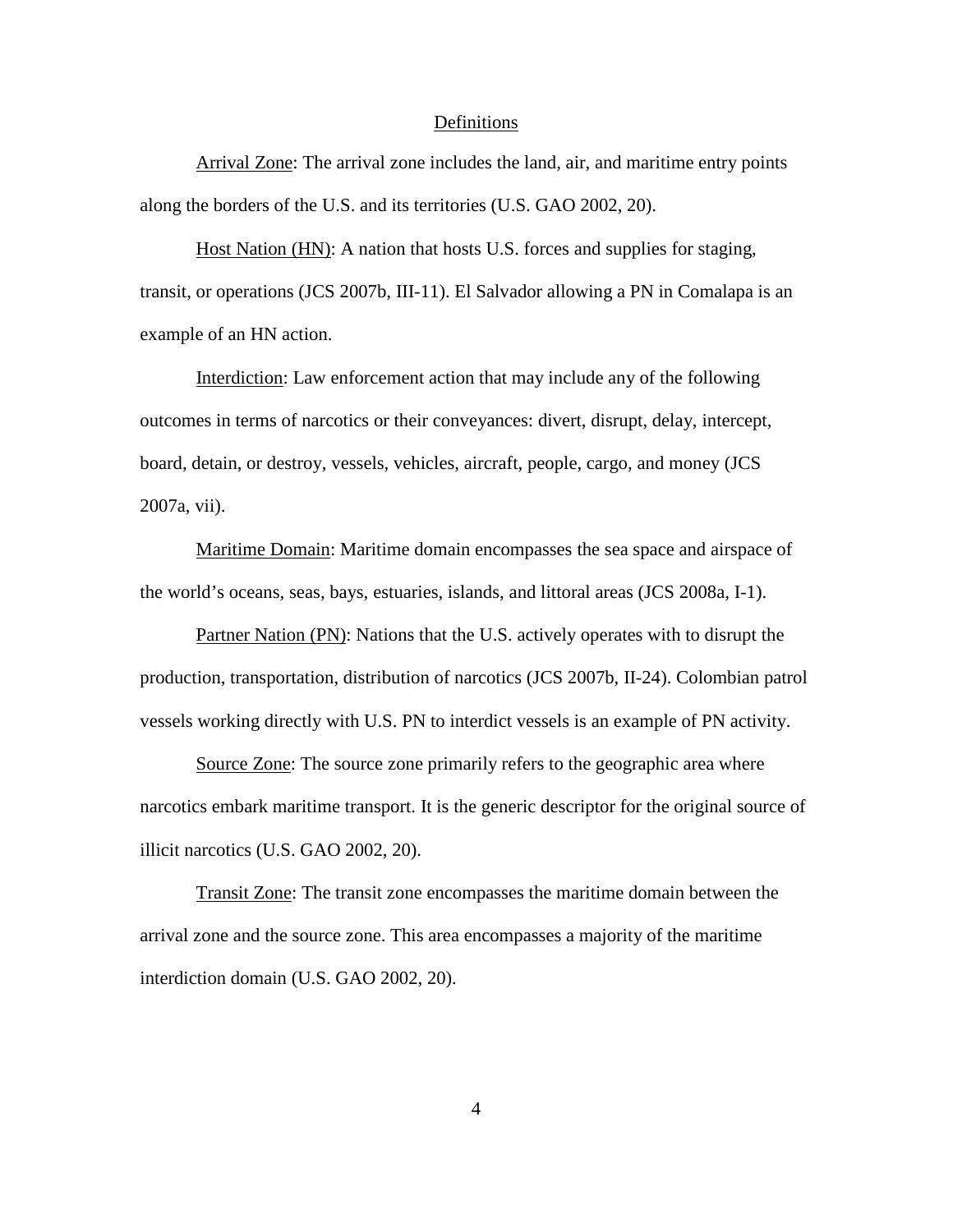#### Scope

Research focuses solely on maritime assets provided to JIATF-S from the USCG, CBP Air Marine Branch, and DOD. Additionally, the effect of HN/PN interdiction assets will be discussed. Geographically, research focuses on Eastern Pacific and Western Caribbean maritime transit zones. Data used in this study will be restricted to interdictions occurring between October 2006 and August 2011. While it may be useful to explore interdiction rates earlier than 2006, the data becomes unmanageable. Additionally, maritime smuggling trends often change and will be discussed later. These shifting trends may make conclusions less relevant when older data is analyzed. Six years provides an adequate sample to provide accurate trend analysis without overwhelming the study.

#### Limitations

Some of the primary documents available will be For Official Use Only (FOUO), or Not Releasable to Foreign Nationals (NOFORN). Every attempt will be made to avoid reliance on FOUO documents. There is one data table in particular that is critical to this research that is FOUO. This data will be summarized rather than presented it in its recorded format. While this will be extremely useful in developing force allocation theories, it must be understood that conclusions presented in this research must remain unclassified. Law Enforcement Sensitive documents will also be used. The author will ensure that any Law Enforcement Sensitive information has been vetted for release through the originator.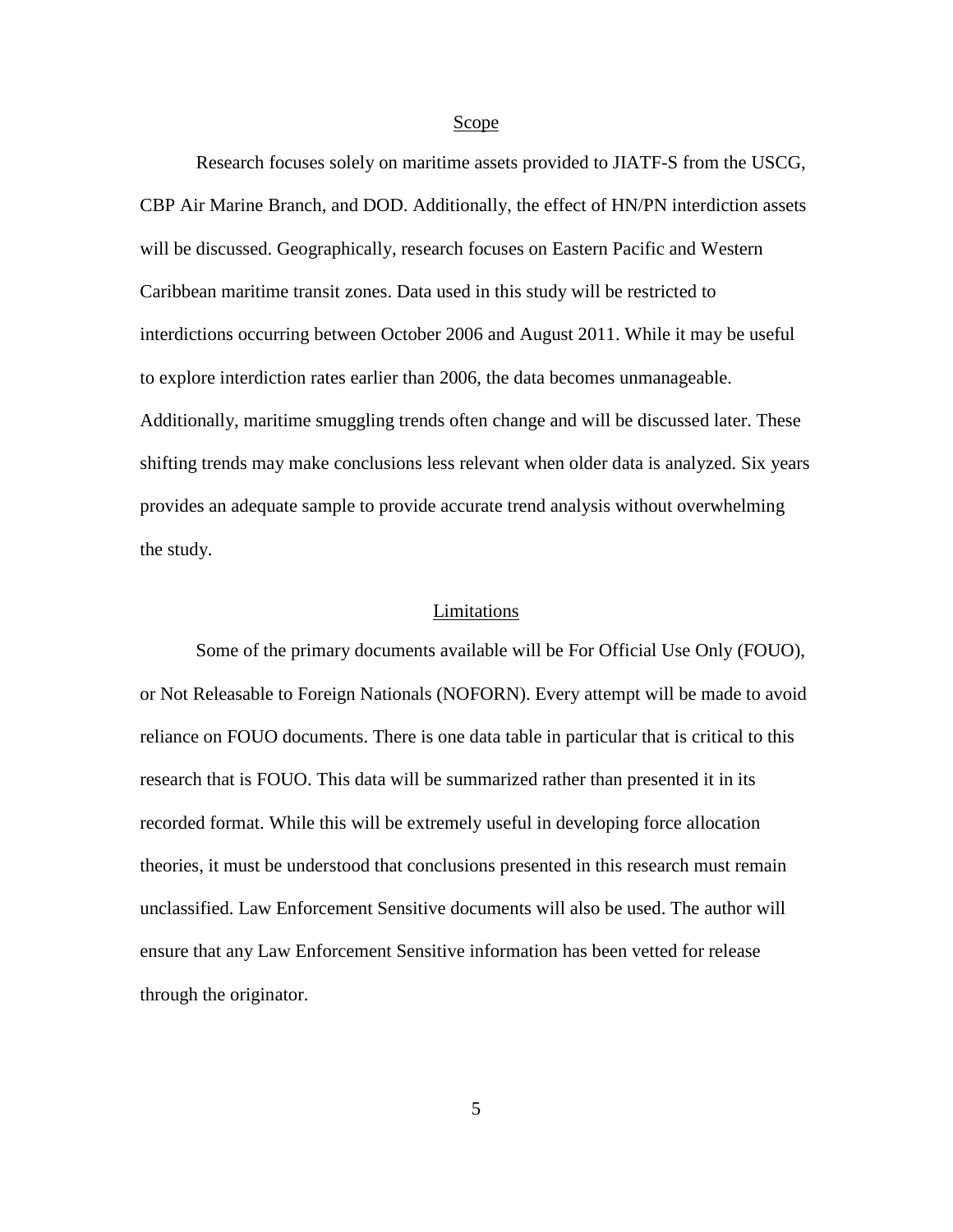#### Delimitations

Due to the scope of information available and the length of time the USCG has been fighting the War on Drugs, it is necessary to limit the time period being analyzed. Specifically, this study will focus on maritime interdiction efforts occurring between 2006 and 2011. This time period has been chosen because it is broad enough to encompass the most dangerous smuggling trends such as submersible vessels, but not so broad as to make the data unmanageable. It must also be noted that this research is being conducted in 2011, so the data for the last year of this study is accurate through August 2011.

There must also be geographic delimitations associated with this study due to the size of the theater. The Joint Operating Area of JIATF-S as it is defined covers over 42 million square miles, roughly five times the size of the continental U.S. (Yeatman 2006, 27). This research will focus on the Eastern Pacific Ocean and the Caribbean Sea, as defined above in this chapter. It will also be bound to the North by the Mexican arrival zone and to the South by the Ecuadorian source zone in the Pacific and the Northern coast of South America in the Caribbean Sea.

Illicit smuggling through the transit zone described covers a vast number of goods. Most research indicates that cocaine, marijuana, methamphetamine, heroin, persons, weapons, and money all travel via maritime routes to some extent. Despite the extensive menu of contraband, this study will focus primarily on the cocaine trade, although many of the concepts discussed are not particular to this drug. This focus is primarily due to the availability of data and that fact that the growth-to-delivery cycle of cocaine is far more informative when discussing the entire maritime smuggling problem.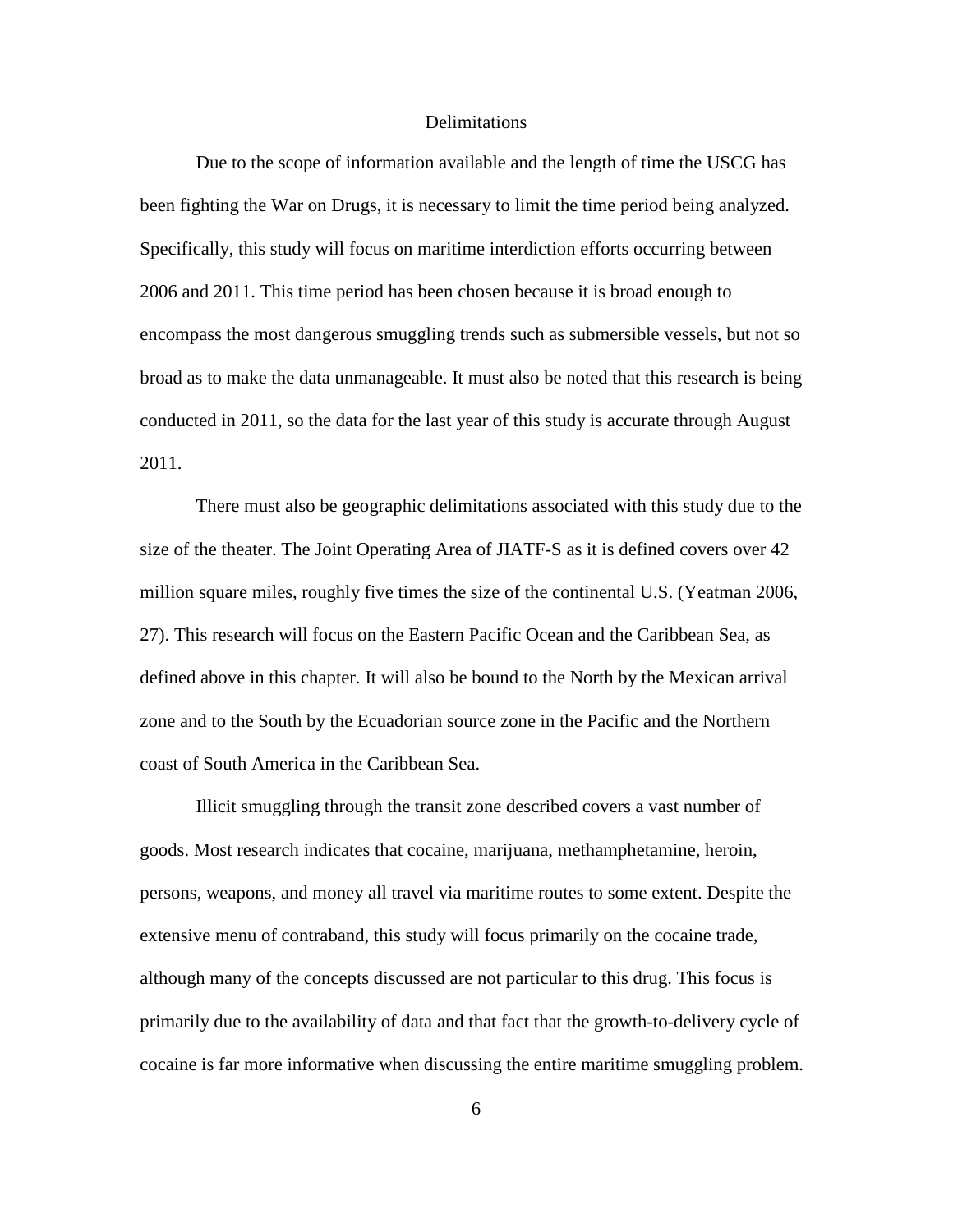The final delimitation applicable to this study is in the domain studied. This research will be restricted to maritime operations exclusively. To be more specific, it will only be concerned with narcotic interdiction once drugs are in the maritime domain of the transit zone. There will be no discussion of interdicting overland transport or aerial delivery.

### Study Significance

The trafficking and use of illicit narcotics have a significant impact on the health, security, and economy of the U.S. In 2007 alone, drug abuse cost the U.S. an estimated \$193 billion (ONDCP 2011, 1). Rather than fill a knowledge gap, research will fill analysis holes and propose recommended operational approaches that increase interdiction rates without significantly increasing resource demands. Research should develop a most likely profile for interdiction forces to focus on and reduce activity in low-return corridors. Overall, the resultant profile should make air and sea patrols more effective in interdicting drugs at sea by shrinking search areas and targeting high probability smuggling vessels.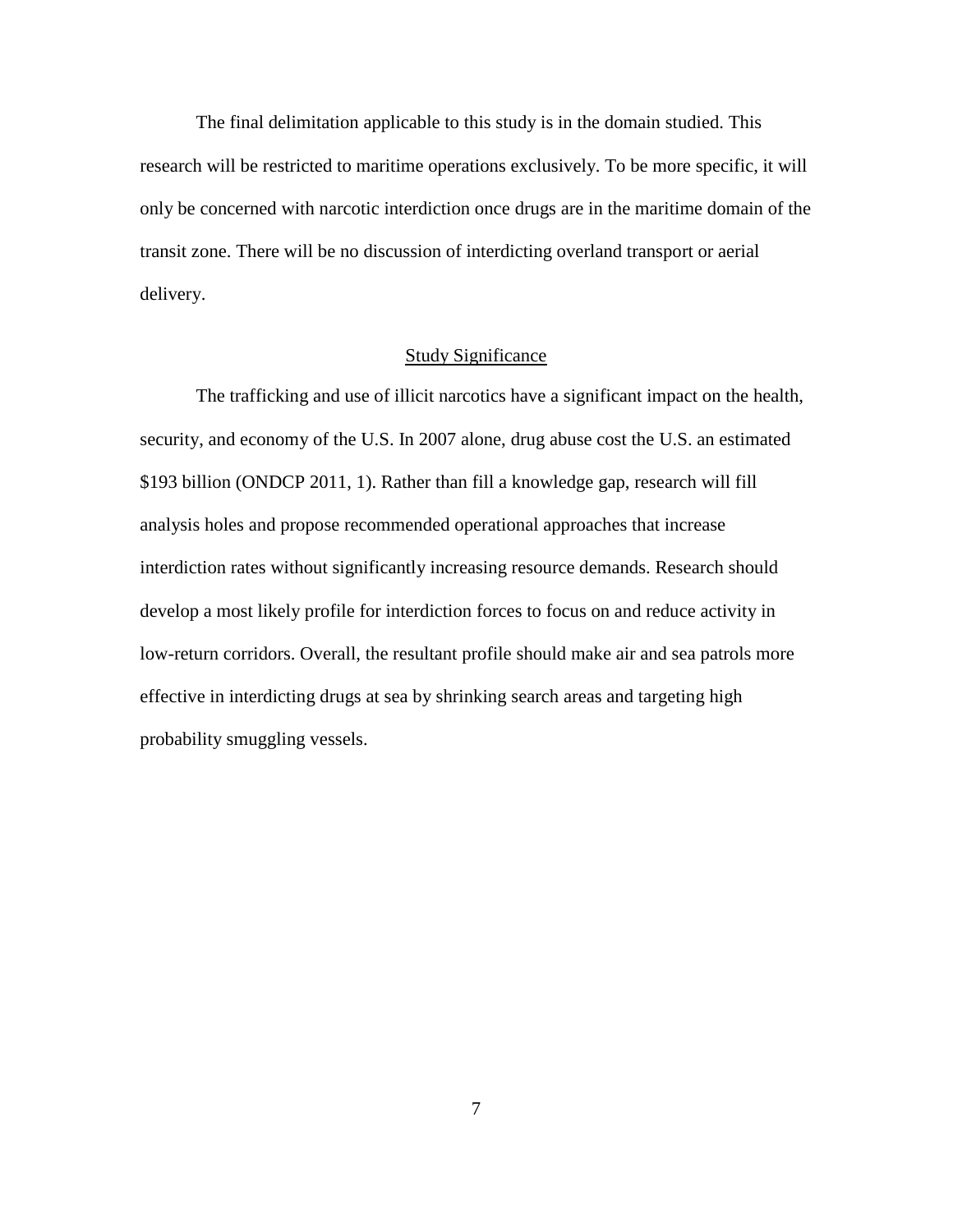#### CHAPTER 2

### LITERATURE REVIEW

### Introduction

This chapter will focus primarily on four broad areas: the source zone, the transit zone, the USCG's interdiction role, and the national guidance. It is important to note that although the focus of this study is on the maritime transit zone, activities and policies that exist in the source and arrival zones greatly influence the transit zone. U.S. enforcement of narcotics laws in the arrival zone, guided by national, regional, and organizational strategies, have reshaped the methods Drug Trafficking Organizations (DTOs) use to receive and distribute narcotics. Similarly, the zeal (or lack of) in which governments in the source zone attack suppliers is far from consistent and has helped shape how DTOs utilize points of departure. The map below provided by the U.S. Drug Enforcement Agency (DEA) illustrates source, transit, and arrival zones as well as approximate drug flows by percentage.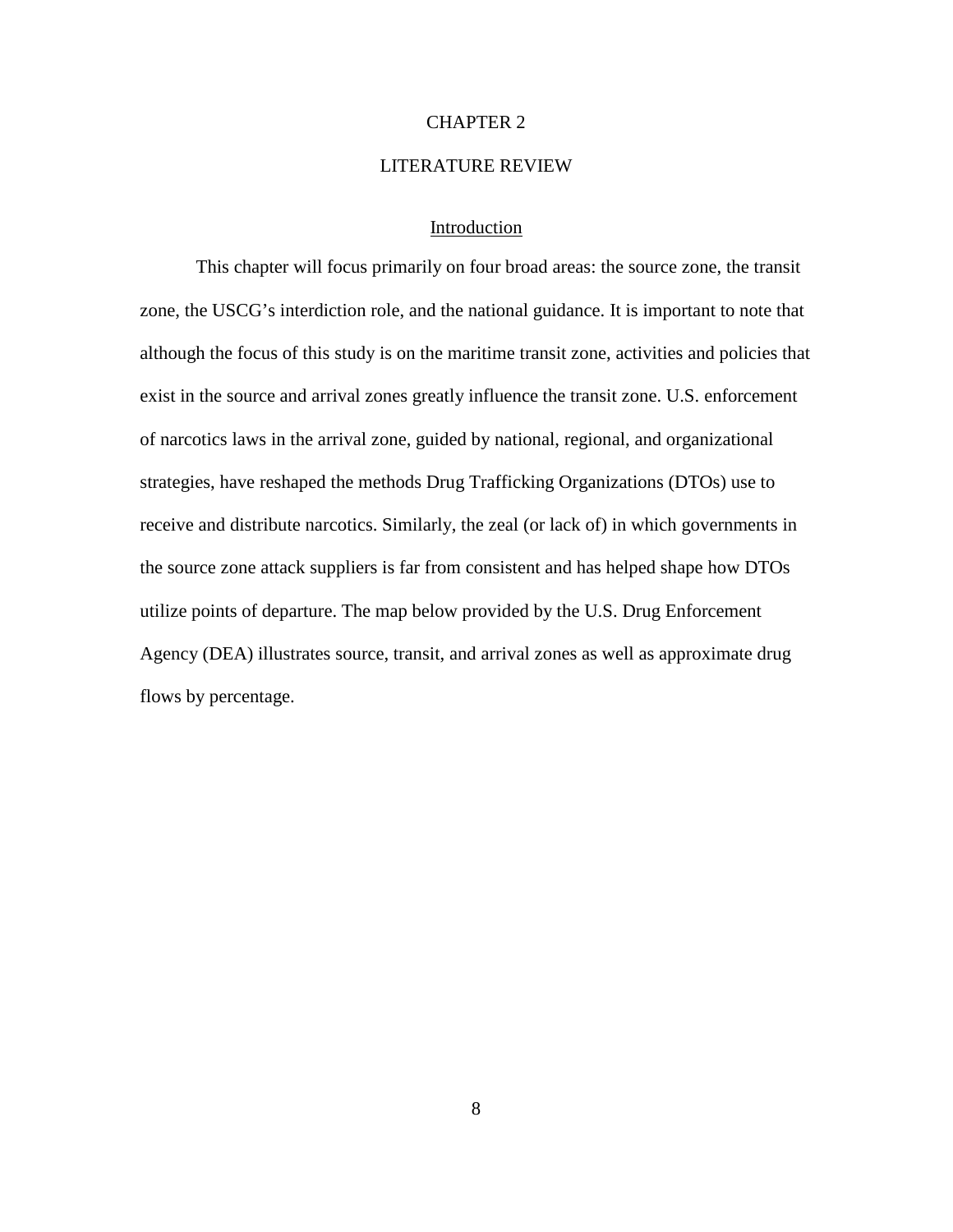



*Source:* Melissa Beale, "The CARICOM Blueprint for Illicit Drug Trafficking," Council on Hemispheric Affairs, http://www.coha.org/the-caricom-blueprint-for-illicit-drugtrafficking/ (accessed 23 December 2011).

## Source Zone

By definition, the source zone is the geographic area where narcotics (in this case, cocaine) are grown, processed, and embarked on vessels for transit to market (U.S. GAO 2002, 20). It is vital to identify source zone countries in order to focus U.S. diplomatic and interdiction efforts. This concept was codified in Presidential Decision Directive-14 (PDD-14), when President Obama stated that interdiction efforts will shift towards source zone countries by "providing assistance to those nations that show the political will to combat narco-trafficking through institution building" (Munsing and Lamb 2011, 17). *The Department of Defense Strategy for Homeland Defense and Civil Support* further recognizes the importance of cooperation with source zone states. "The expansion of information and intelligence sharing with foreign partners is critical . . . friendly and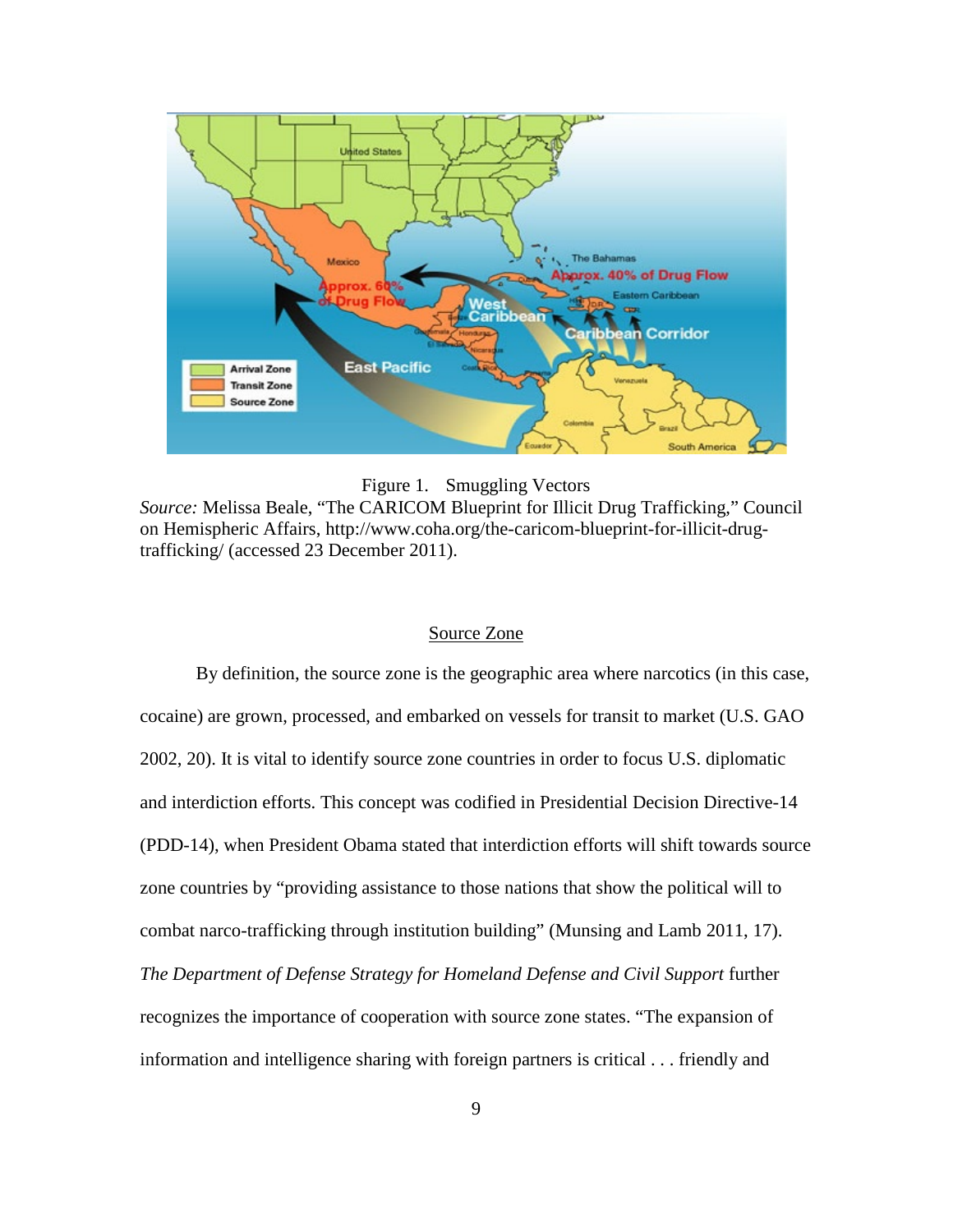allied nations often possess significant information relating to terrorism, smuggling, and other U.S. concerns" (DOD 2005, 34). In order to do this, the *Strategy for Homeland Defense and Civil Support* directs DOD assets to assist the Homeland Security apparatus in collecting and analyzing human intelligence, increasing long-range surveillance and strengthened international partnerships (DOD 2005, 15).

#### Peru

Inadequate security forces and a weak anti-narcotics enforcement structure have made Peru a haven for narcotics manufacturers. According to testimony before the Senate Cuacus on International Drug Control, DTOs have colluded with Shining Path insurgents to move cocaine from cultivation centers to key transshipment points along the country's coastline and near the land border with Bolivia (Benson 2011, 6). Once a guerilla insurgent group, Shining Path was all but irrelevant until recently. In 2009, Shining Path reinvented itself as a prime mover in the international cocaine trade (Romero 2009). During the height of the insurgency, cocaine production was a secondary enterprise, but that has changed. Cocaine production and transportation is now the primary enterprise of the Shining Path (Romero 2009). Peru's relatively weak law enforcement bodies are illequipped to handle the threat of well-armed and organized transnational drug trafficking groups working in alliance with Peru's homegrown insurgency (InSight 2011). By 2009, cocaine production in Peru was almost equal to that of Colombia (UNODC 2010, 16), and by 2011 Peru surpassed Colombia as the world's leading producer of cocaine, capable of growing and processing 325 metric tons of cocaine per year (InSight 2011). This represents a 50 metric ton advantage over its rival.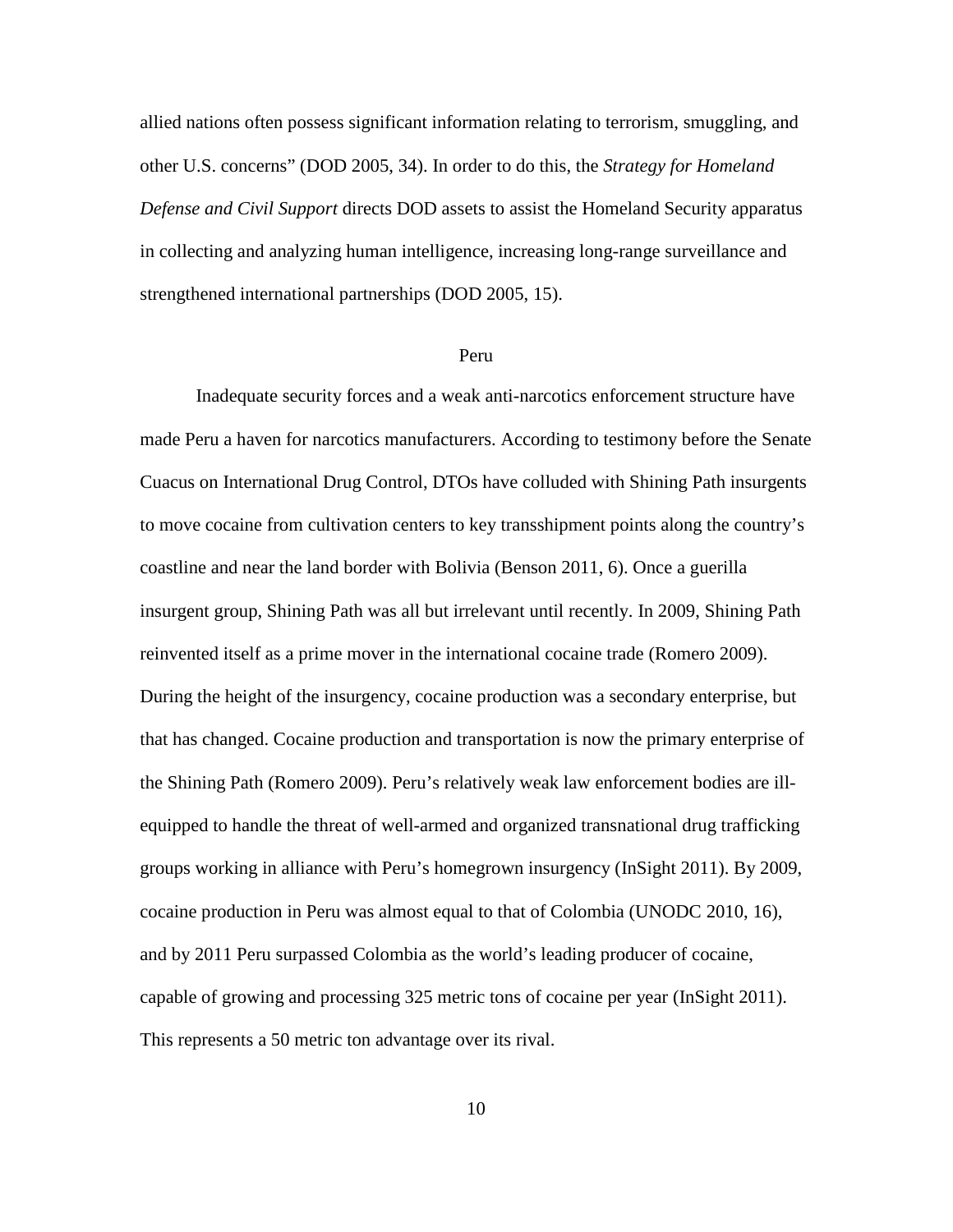### Colombia

Until recently, the bulk of the world's cocaine came from Colombia, where coca is grown and processed for distribution (Benson 2011, 1). Similar to its South American neighbor Peru, cocaine production in Colombia relies heavily on security provided by insurgent groups such as the Revolutionary Armed Forces of Colombia (FARC) and the National Liberation Army (ELN). The rise of these insurgent groups after the disintegration of the Cali and Medellin Cartels provided an opportunity for a unique partnership between Colombian leftist guerillas and DTOs. During the zenith of the large Colombian cartels, leftist groups simply taxed coca farmers. Today, these same groups have assumed a much greater role in the process including manufacturing and distribution (Calderon 2003). These two groups often have different end state desires, but operate in the same regions and maintain some convergent interests (Miller 2010, 5). The restructuring of the Colombian drug trade did not only create illicit partnerships, but lasting state relationships as well. In 1999, Colombian President Andres Pastrana unveiled "Plan Colombia" (Miller 2010, 3). Plan Colombia called for the U.S. to provide security assistance primarily targeting counter-narcotics efforts. In fact, since the end of the Cold War Colombia has received more assistance from the U.S. than any other nation in the Americas (Miller 2010, 4). This assistance enabled the U.S. government to supply military-grade hardware and training to the Colombian military with the aim of reducing the supply of cocaine bound for the U.S. (Ford 2000, 11) while providing Colombia much needed infrastructre to fight the insurgency created by the FARC and ELN (Miller 2010, 4).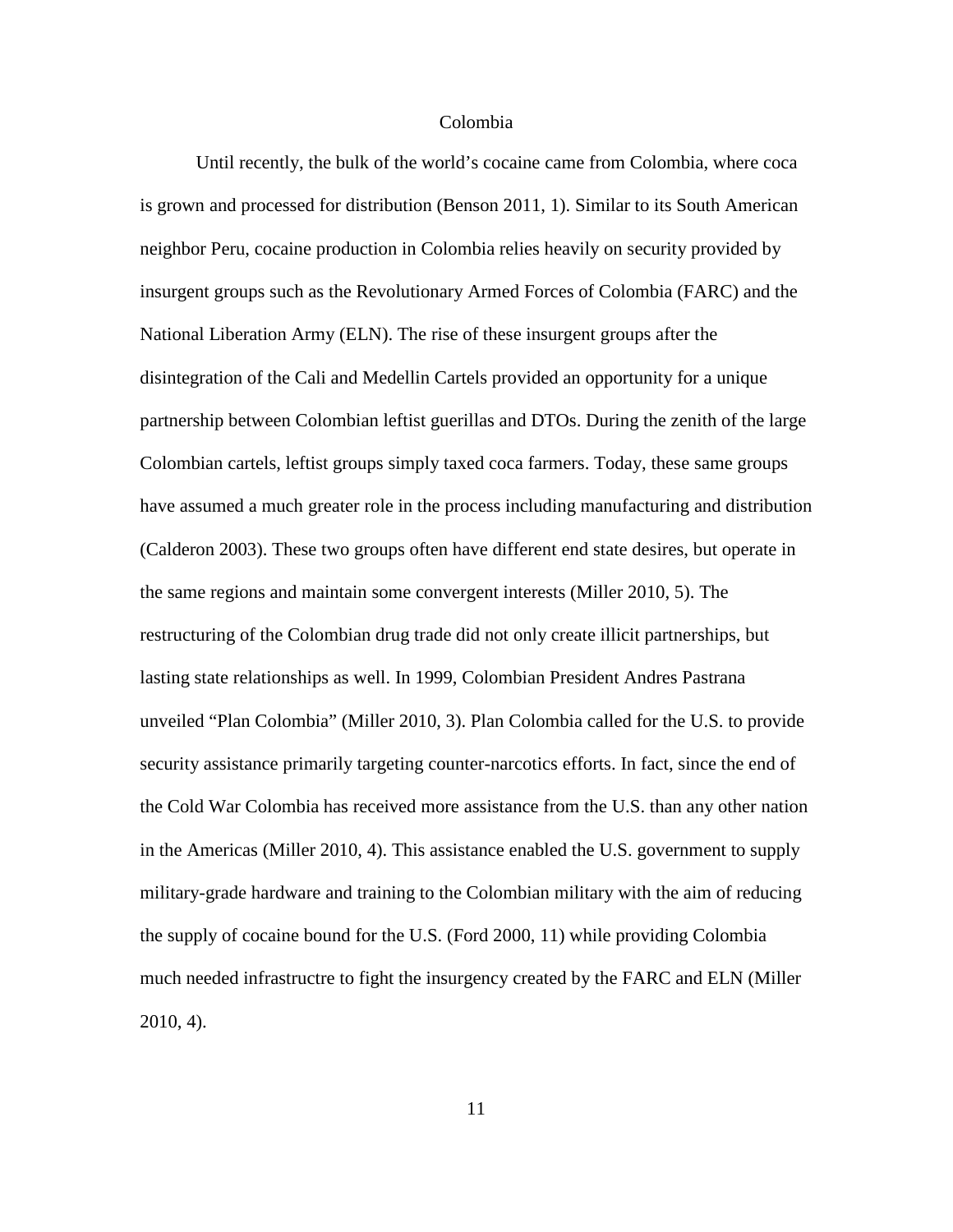Plan Colombia is not solely a strategy for interdiction, but for erradication and alternative growth initiatives (Bureau of Western Hemisphere Affairs 2000, CRS-1). Since its inception, Colombia has utilized aerial spraying platforms to coat coca fields with defoliant. While this has met with some success, it has had some unintended consequences. Overspray sometimes reaches coffee and papaya fields, serving to destroy legitimate crops as well as illicit fields (Miller 2010, 7). Additionally, there is concern that the herbicides are having lasting medical affects on the local population; an argument also made in the U.S. Alternative growth initiatives are also in place. Colombia and the U.S. government, through Plan Colombia, are encouraging the cultivation of palms as a source of palm oil and biofuels. In fact, in 2005, Colombian President Uribe began a push that would see palm production grow from 750,000 acres to 15 million acres (Ballve 2009). There is significant concern that these palm plantations do little more than provide an avenue for DTOs to launder illegal funds and further their access to fertile land and labor (Ballve 2009). It must be acknowledged that Plan Colombia is having some success, but it is clear that it is not going to completely stem the cultivation of coca or the production of cocaine within Colombia's borders.

### Bolivia

Peru and Colombia claim a majority of the coca cultivation is in South America, but they are not alone. Rounding out the triumverate of cocaine producers is another Andean nation, Bolivia. Bolivia is a unique case when it comes to growing coca and cocaine production. Coca has long been a cultural crop in Bolivia, used by its indigenous people as a foundation for traditional rituals, medicine, and tea (Schipani 2010). President Evo Morales, once a coca farmer himself, advocates a policy of "zero cocaine, not zero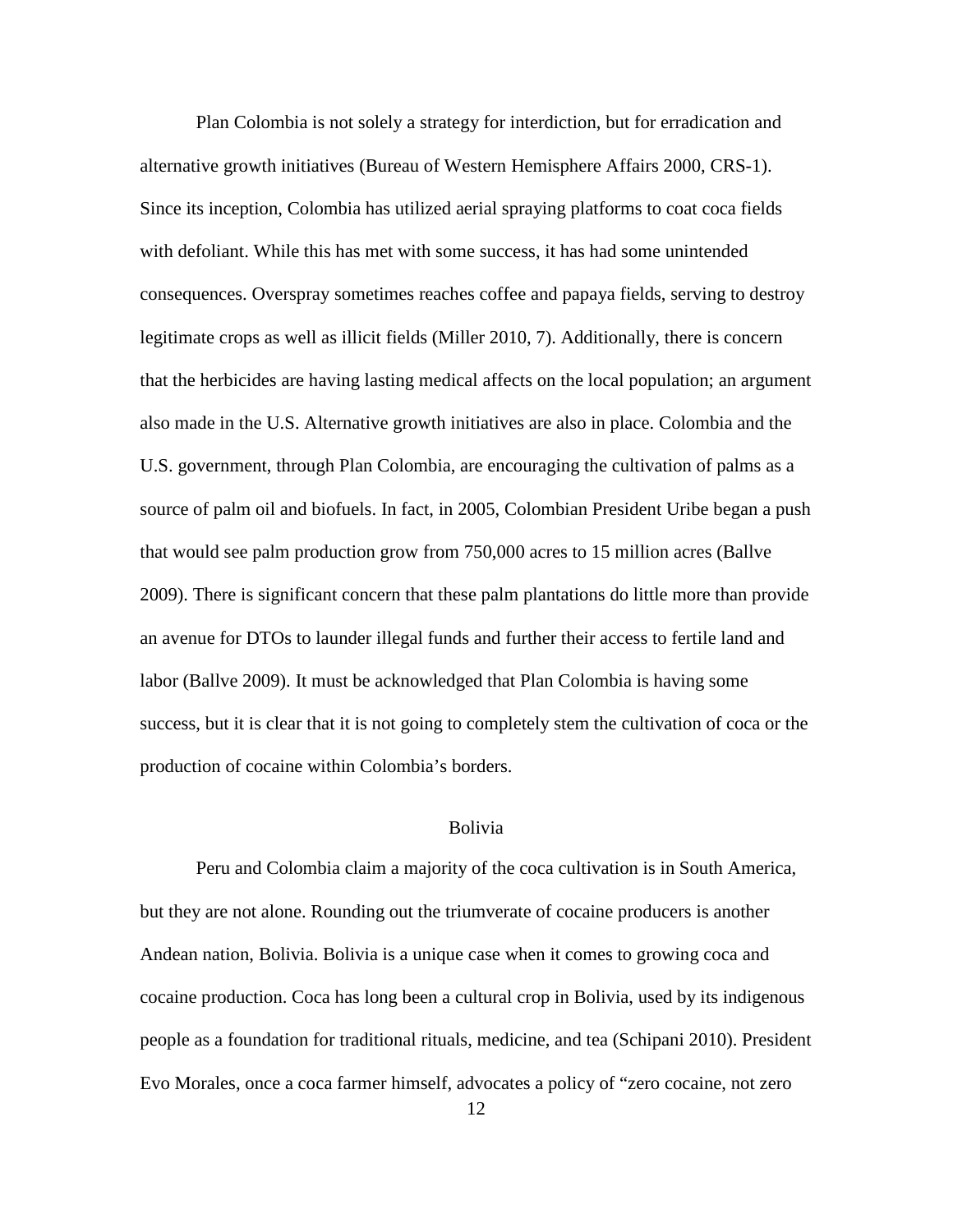coca" (Schipani 2010) with national law allowing 2,000 hectacres of coca production annually (UNODC 2005, 5). This policy has increasingly come under fire as traditional use of coca has given way to the more nefarious practices of cocaine producers. One leading Bolivian economist estimates that cocaine production has increased nearly 70 percent in recent years, and has become the third largest source of revenue in the country behind hydrocarbons and mining (Schipani 2010). Government tolerance for coca growth, combined with remote jungle areas have served as a beacon for Colombian DTOs displaced by enforcement efforts in their own country (UNODC 2005, 5). This alarming trend has also led to an increase in violence in the country where drug-related violence was previously non-existent. This has been exacerbated by the Bolivian government's unwillingness to work with the international community (UNODC 2005, 1). In 2008, President Morales expelled U.S. counter-drug agents from the country and assumed sole responsibility for combatting the problem (Schipani 2010). Bolivian officials are optimistic that they can impact the illicit trade, but not without help. "We are seizing more and more (cocaine), and more and more traffickers, that are increasingly violent," (Schipani 2010) says Colonel Felix Molina, head of Bolivia's counter-drug effort. He continues, though: "We are doing the best we can, but we lack resources and we feel abandoned by the international community" (Schipani 2010). It appears that Bolivia has the desire to avoid drug rleated violence, but lacks the ability to do so. Until it allows the international community to assist, Bolivia will likely continue its growth as a major cocaine producer for the world market.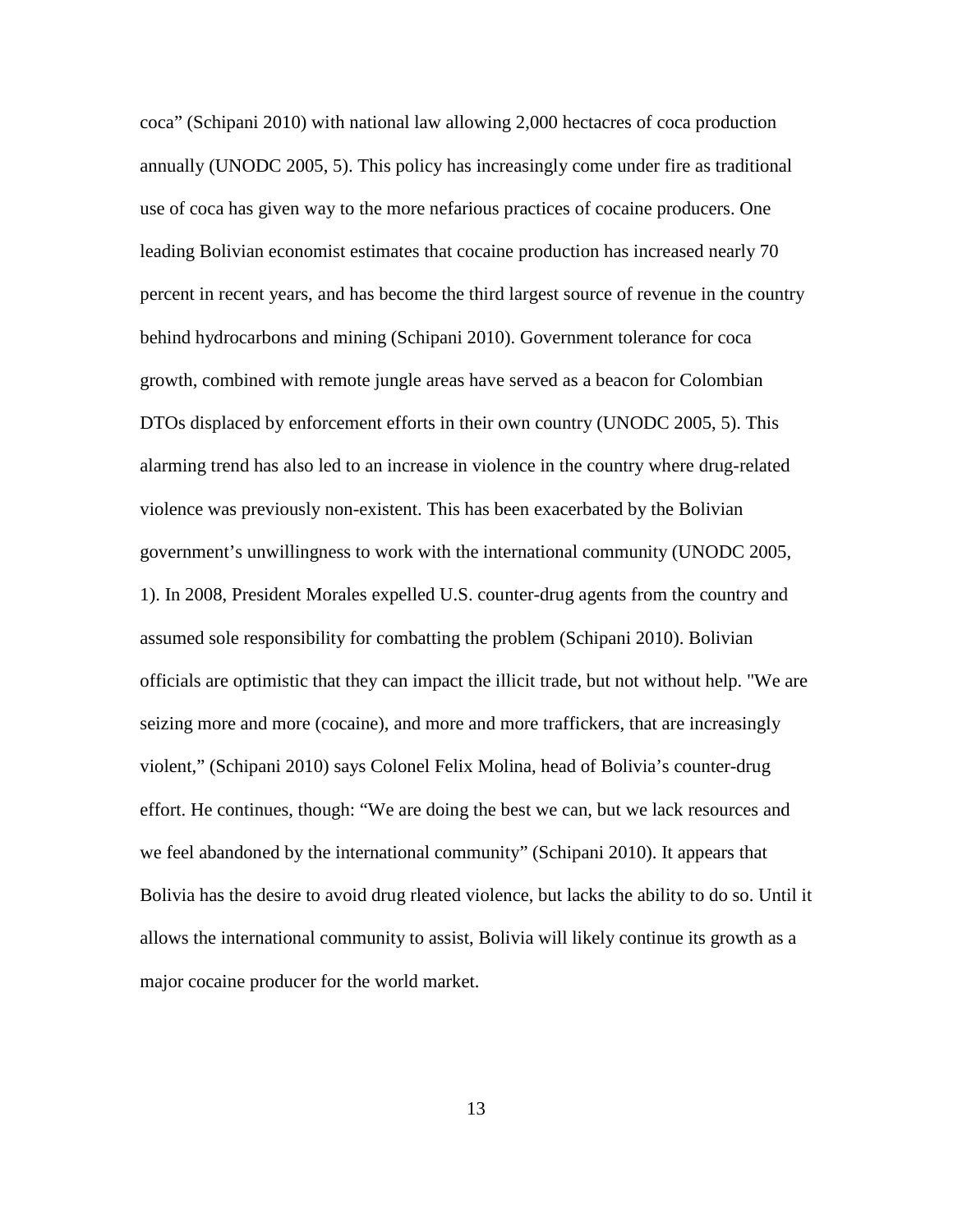#### Transit Zone

By definition, the transit zone refers to the maritime domain between the arrival zone and the source zone and encompasses a majority of the maritime interdiction domain (U.S. GAO 2002, 20). For the purposes of this review, Central American states that enable overland transport of narcotics through the transit zone will also be discussed. In terms of kinetic action, the National Security Council has directed that interdiction efforts be undertaken as far from U.S. soil as possible (Munsing and Lamb 2011, 16). Unfortunately, these efforts can no longer be concentrated on the high seas. There is a disturbing trend among smugglers to utilize a combination of maritime and over-land smuggling routes. *The Strategy to Combat Transnational Organized Crime* describes Central America as an area of converging threats where drugs, weapons, and a strong criminal element take advantage of regional instability to sustain revenue streams (U.S. President 2010b, 9). The U.S. faces significant diplomatic and geographic obstacles trying to combat these enhanced trafficking models, however they do serve to shrink the maritime portion of the transit zone. The United Nations Office on Drugs and Crime (UNODC) recently stated: "As maritime interdiction has increased . . . a growing share of cocaine headed northward is passing through northern Central America, including El Salvador, Honduras, Guatemala, and Belize" (Amador 2011). Munsing and Lamb also point out that use of Central American waypoints makes smuggling easier. Smuggling in the vicinity of a state's territorial waters and in close proximity to land makes it easier to avoid detection and escape interdiction (2011, 74). This assertion speaks to the importance of transit-zone interdiction. Arrival zone maritime interdiction is quickly becoming irrelevant due to the use of transit zone countries.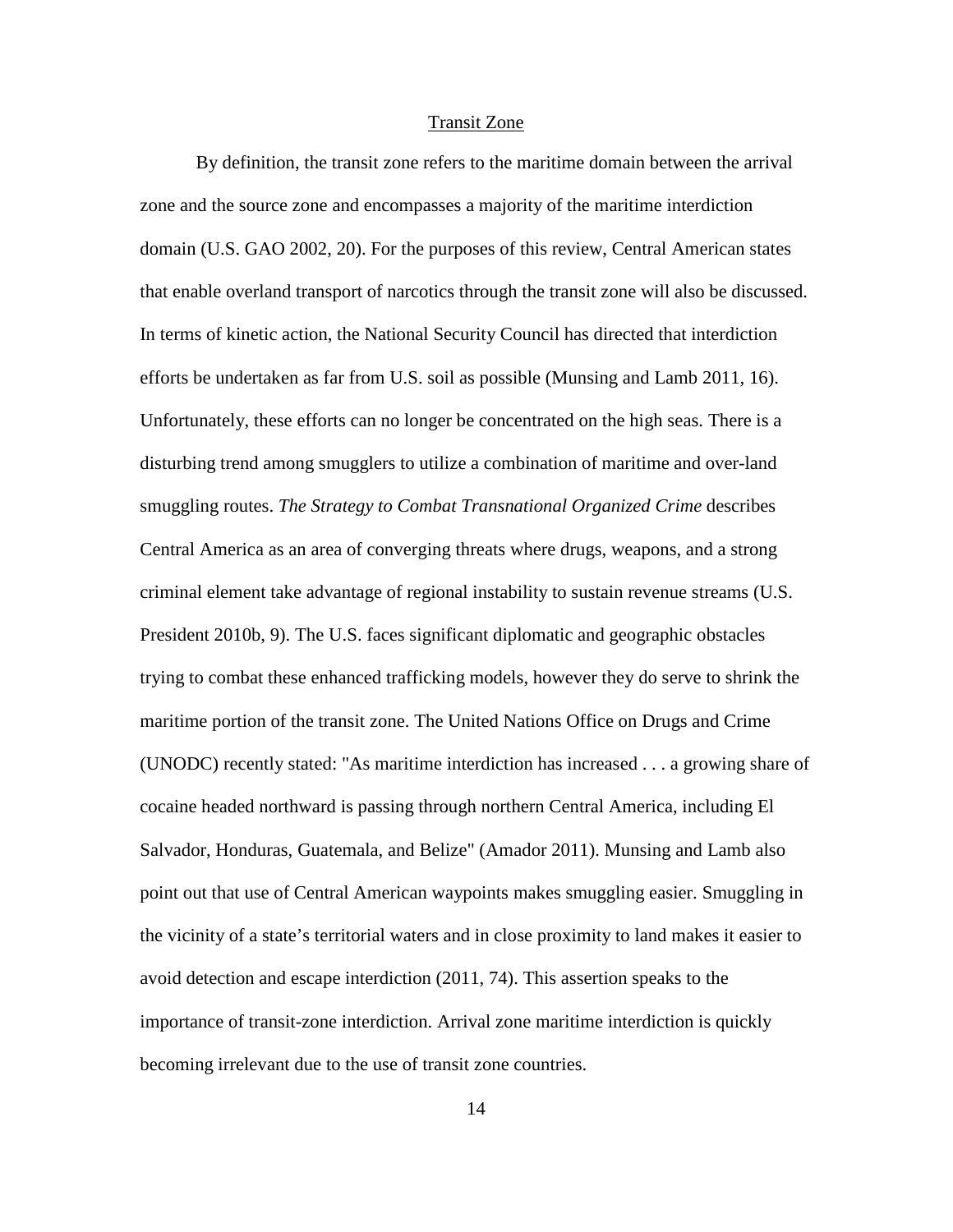#### Belize

Belize has certainly been affected by the shift in smuggling tactics. Relatively small populations with vast ungoverned spaces on the Caribbean coast have made Belize key terrain for smugglers. Belize's top official for police and public safety, Dough Singh, recently stated: "The open waterways pose many challenges for Belize's small population and meager resources" (Amador 2011). The result has been nothing short of disastrous. In September 2011, President Obama officially added Belize to the "blacklist" of states considered major narcotics shipping points (Nuland 2011).

### Honduras

The challenges that face Belize are not unique to the region. U.S. officials believe that more than half of the cocaine destined for the U.S. is initially offloaded along the Caribbean coast of Honduras. Estimates say nearly 25 metric tons a month (Alonso 2011). Like Belize, Honduras has a large isolated, ungoverned Caribbean coast. Furthermore, the lack of law enforcement infrastructure makes the lucrative practice of assisting smugglers attractive to the impoverished local population and allows narcotics to flow freely between Honduras and Guatemala (Alonso 2011).

## El Salvador

The story is no different in El Salvador. Similar to other Central American countries, El Salvador suffers from lengthy, porous borders, corrupt political systems, poverty and heavily armed organized crime elements (Farah 2011, 10). In addition to the internal factors that make El Salvador attractive to organized crime, its geographic position makes it vital ground for organizations involved in maritime smuggling of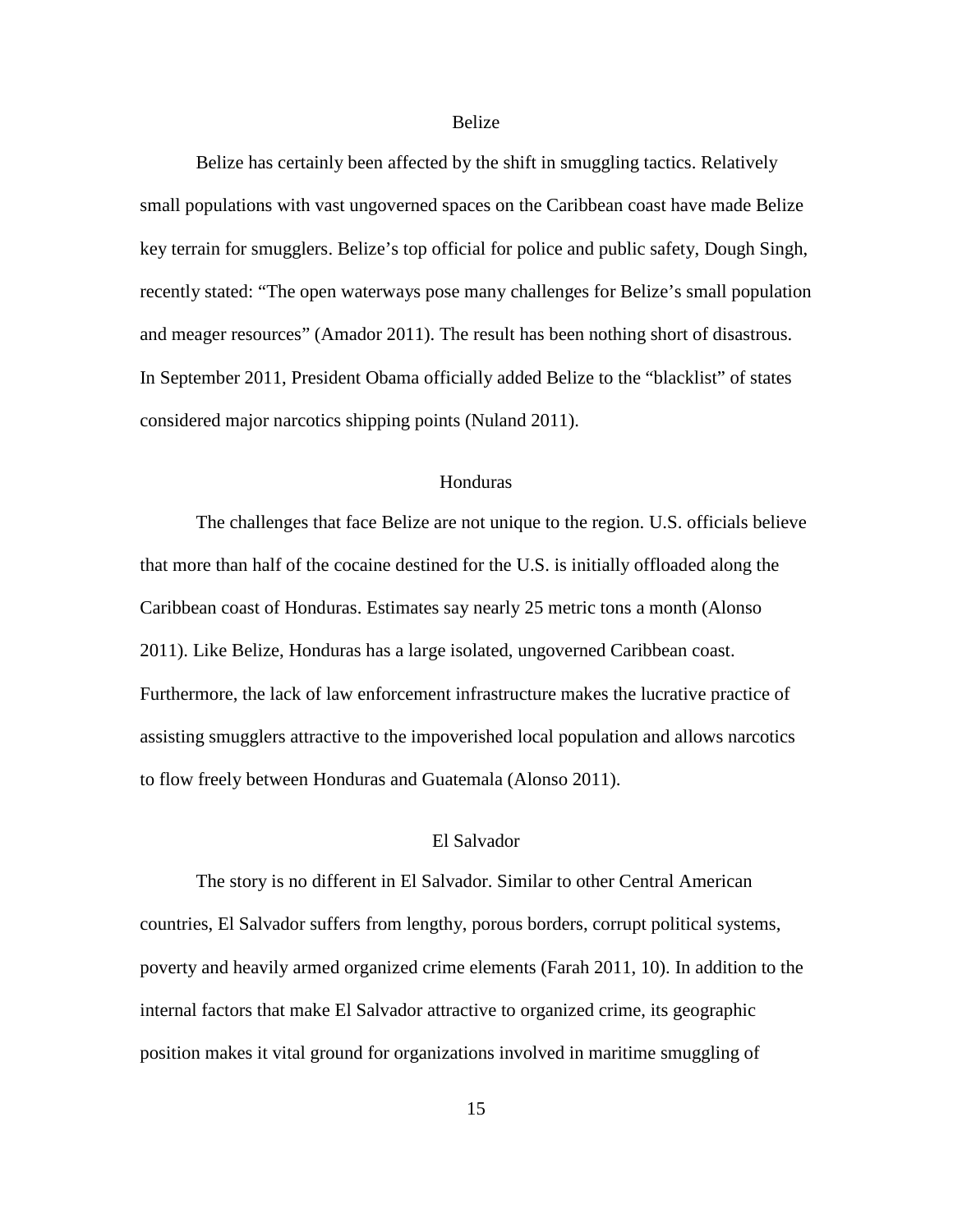cocaine and other illicit goods. There are numerous estimates that attempt to quantify the amount of cocaine processed and shipped to the U.S. via maritime routes. Most estimates indicate somewhere between 550 and 730 metric tons per year (Farah 2011, 4). It is generally believed that nearly 90 percent of this cocaine arrives in the U.S. through the Central American-Mexican supply lines (Farah 2011, 4). Recently classified as a "country of concern" by the U.S. State Department, it is believed that El Salvador seizes less than one percent of the cocaine traveling through its territory (Farah 2011, 4). Typically, narcotics arrive along the unguarded coast of El Salvador on G/F or commercial fishing vessels for further transport North along the Pan-American highway (U.S. Department of State 2011a, 242). Unlike many Central American countries, El Salvador is an outspoken ally of the U.S. government in its efforts to combat narcotics smuggling. The U.S. State Department considers El Salvador "fertile ground" for the U.S. government and through the Central American Regional Security Initiative has focused assistance efforts on increasing the professionalism of the police force, decreasing corruption, and enhancing port control operations (U.S. Department of State 2011a, 243). In addition, the international airport in Comalapa is home to the longest standing FOL used by U.S. counter-narcotics forces.

#### Nicaragua

Nicaragua is another key transshipment point in Central America for many of the same reasons listed above: poverty, sparse coastal populations, and lack of effective law enforcement (U.S. Department of State 2011a, 421). Unlike many of the states in the region, Nicaragua appears committed to combating smuggling through its territory despite its lack of internal capabilities. Nicaragua is extremely dependent on U.S.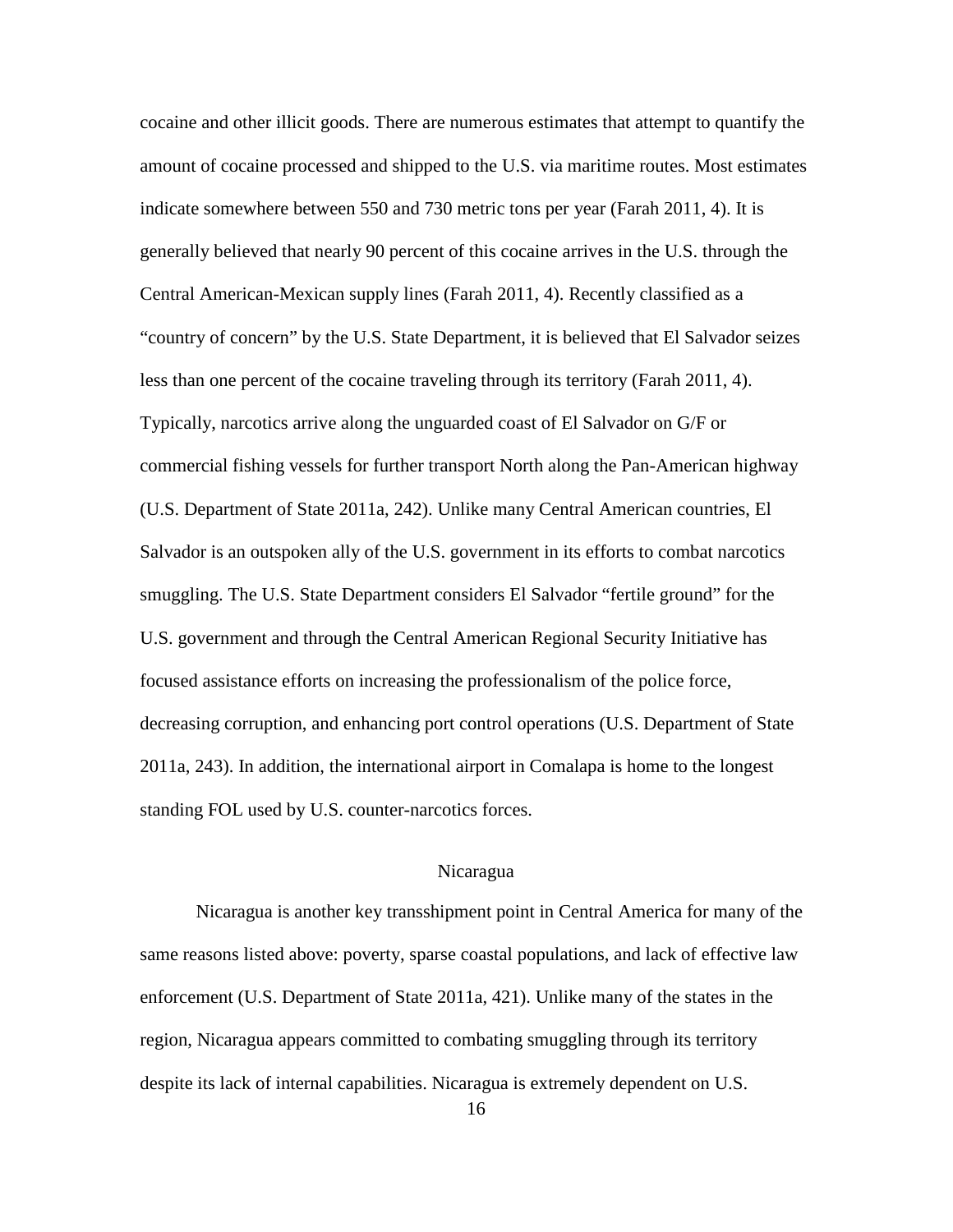assistance for the most basic aspects of law enforcement. The Nicaraguan Navy should be hailed as a model depicting assistance leading to success. In 2010, despite a lack of fuel, food, funding, and equipment, the U.S. State Department declared the Nicaraguan Navy as one of the most effective agencies in the region at combatting narcotics smuggling (2011a, 424). This success was primarily due to extensive U.S. assistance and inter-state cooperation. In recent years, Nicaragua has allowed USCG aircraft to operate from Nicaraguan bases and in conjunction with Nicaraguan Naval forces. These operations have been extremely successful and helped lay the foundation for future endeavors. It is possible that the security assistance provided by the U.S. combined with joint operations is the right model moving forward.

#### Guatemala

Guatemala is the antithesis of Nicaragua. Despite strong relations with the U.S., there is little success in the counter narcotics arena. In fact, while interdictions are on the rise in most states in the region, they are on the decline in Guatemala (U.S. Department of State 2011a, 270). The 2011 International Drug Control Strategy Report clearly sums up why Guatemala is a haven for smugglers. "Guatemala possesses many essential features of an ideal transshipment point: its location between the Andean producing countries and the U.S. market; easy accessibility by DTOs via air and sea; weak public institutions; endemic corruption; and vast ungoverned spaces along its borders" (U.S. Department of State 2011a, 271).

Despite extensive U.S. efforts to enhance security and technical capabilities, violence and corruption are on the rise in Guatemala. Sporting the lowest per-capita tax collection in the region, Guatemalan law enforcement and criminal justice agencies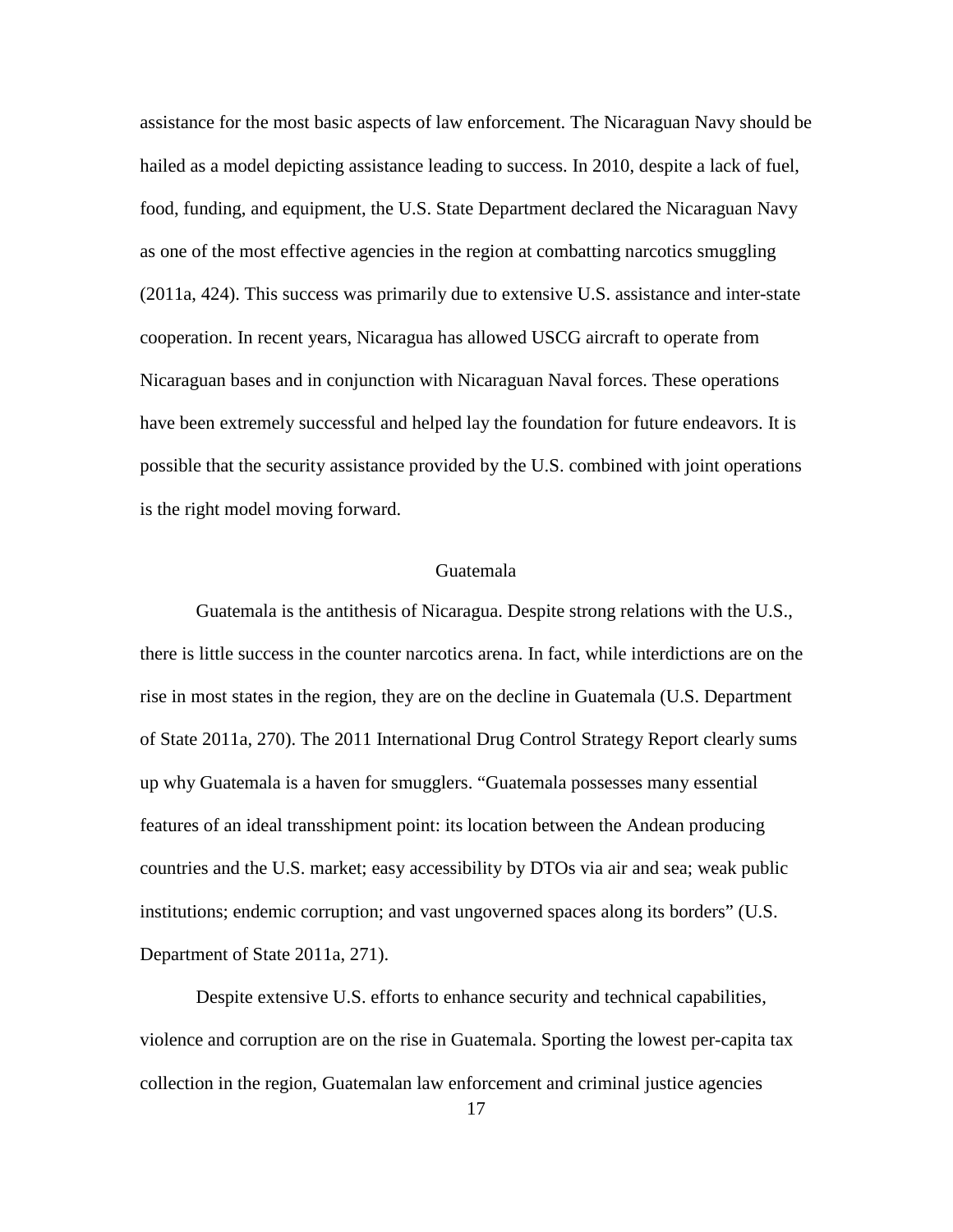frequently suffer from underfunding (U.S. Department of State 2011a, 272). Social programs continue to take money from justice programs and this has allowed Mexican DTOs to infiltrate the country. The broad reach of these Mexican DTOs is evidenced by the lack of success Guatemalan law enforcement has enjoyed in recent years. Despite increased aviation and naval resources supplied by the U.S. government, cocaine seizures dropped from 7.1 metric tons in 2009 to 1.4 metric tons in 2010 (U.S. Department of State 2011a, 272). As other reports have shown, this decrease has nothing to do with the quantity of cocaine flowing through the country, and everything to do with enforcement ability. To make matters more complicated, the recently elected President of Guatemala has been vocal in his desire to legalize both the possession and transport of narcotics through all of Central America. In February 2012, just days after being elected based on a strong counter-narcotics platform, President Otto Perez Molina reversed course and began to call for legalization throughout Central America (Washington Post 2012). While his proposal has failed to gain support among his Central American neighbors, it does demonstrate that at this point Guatemala cannot be counted as an ally in the transit zone.

#### Costa Rica

In 2010, Costa Rica was officially named a "major transit country" for narcotics for the first time in its history (U.S. Department of State 2011a, 204). Possessing extensive Pacific and Caribbean coastlines, Costa Rica's proximity to the Andean source region has made it a valuable transshipment point for DTOs. Additionally, there is evidence that Mexican cartels have infiltrated the country and are facilitating increased traffic through the country (U. S. Department of State 2011a, 205). Costa Rican President Laura Chinchilla declared public security as her number one priority upon taking office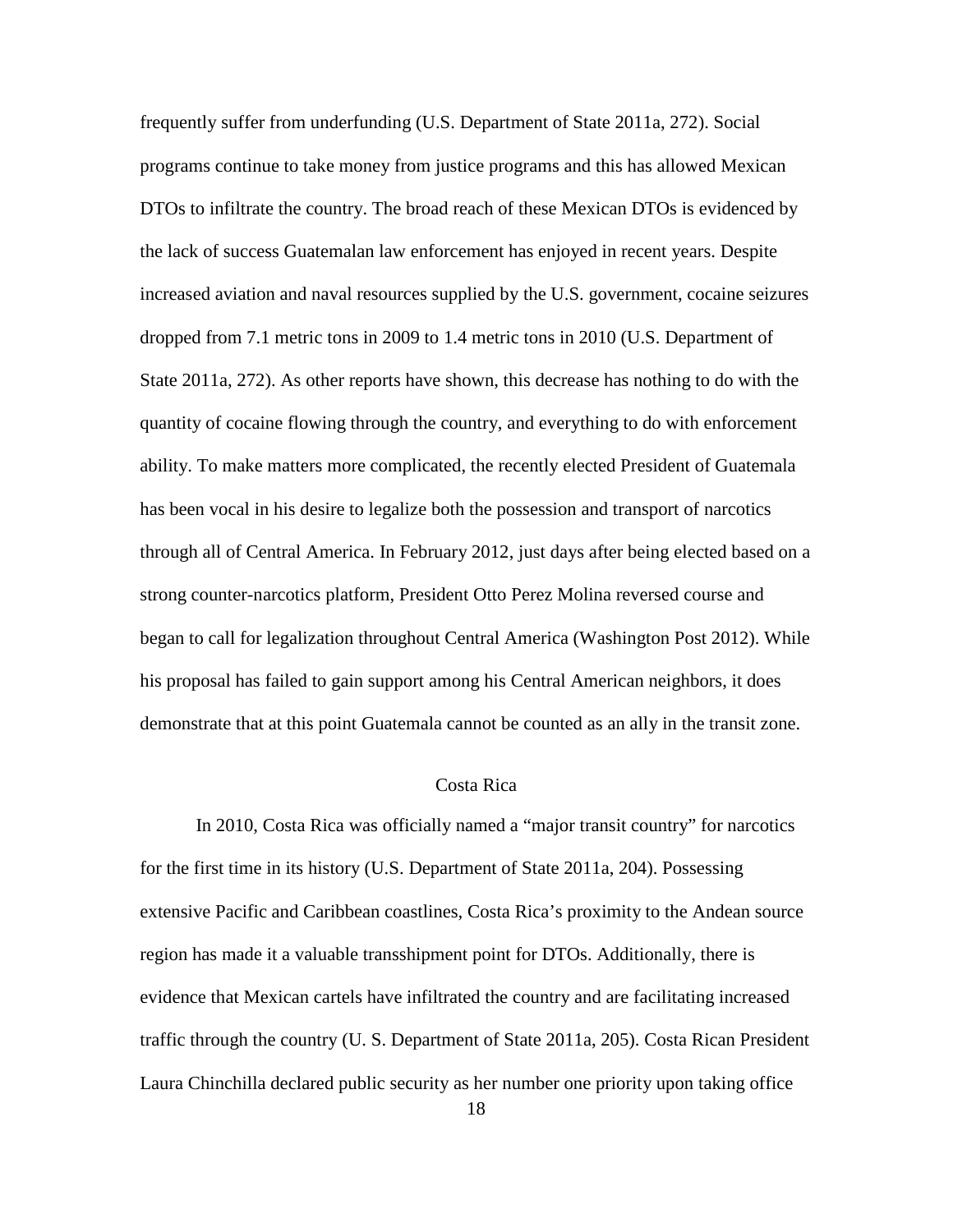in May 2010 (U.S. Department of State 2011a, 205). Despite her desires, Costa Rica suffers from a lack of enforcement resources. As the only state in the region with no standing military, narcotics enforcement relies on a poorly equipped coast guard to combat maritime smuggling along extremely attractive littoral areas (U.S. Department of State 2011a, 206). In fact, over 85 percent of cocaine seizures made by Costa Rican law enforcement take place on land (U.S. Department of State 2011a, 206). Costa Rica is seen as the U.S. government's staunchest ally in the war on drugs in the region. They have demonstrated institutional resolve to destroy corruption and combat illicit trafficking. Recently, a joint U.S.-Costa Rican pact was established to build and maintain a Costa Rican training facility for its coast guard. This, combined with a strong relationship with the U.S. Southern Command (USSOUTHCOM), should make great strides toward combatting the threat faced in the Costa Rican littorals.

#### Panama

Geographically, Panama is the bridge that joins North and South America. U.S. LEAs see it as more than that. DEA Chief William Ledwith testified to the U.S. Congress in 2000 that "Panama is the most strategically located nation in the Western Hemisphere for drug trafficking" (Ledwith 2000). Panama has not gained this reputation simply by being adjacent to Colombia, by having extensive Pacific and Caribbean coastlines, or by its weak public safety institutions (Ledwith 2000). Panama is a Central American anomaly. The Panama Canal has helped turn Panama into an international air hub, sea hub, and banking center (Ledwith 2000). It is easy to see how Panama's progressive economy fuels the drug trade. For example, DTOs can land narcotics in Panama through air, land, or sea. Once the drugs are in Panama, they can be shipped out on any number of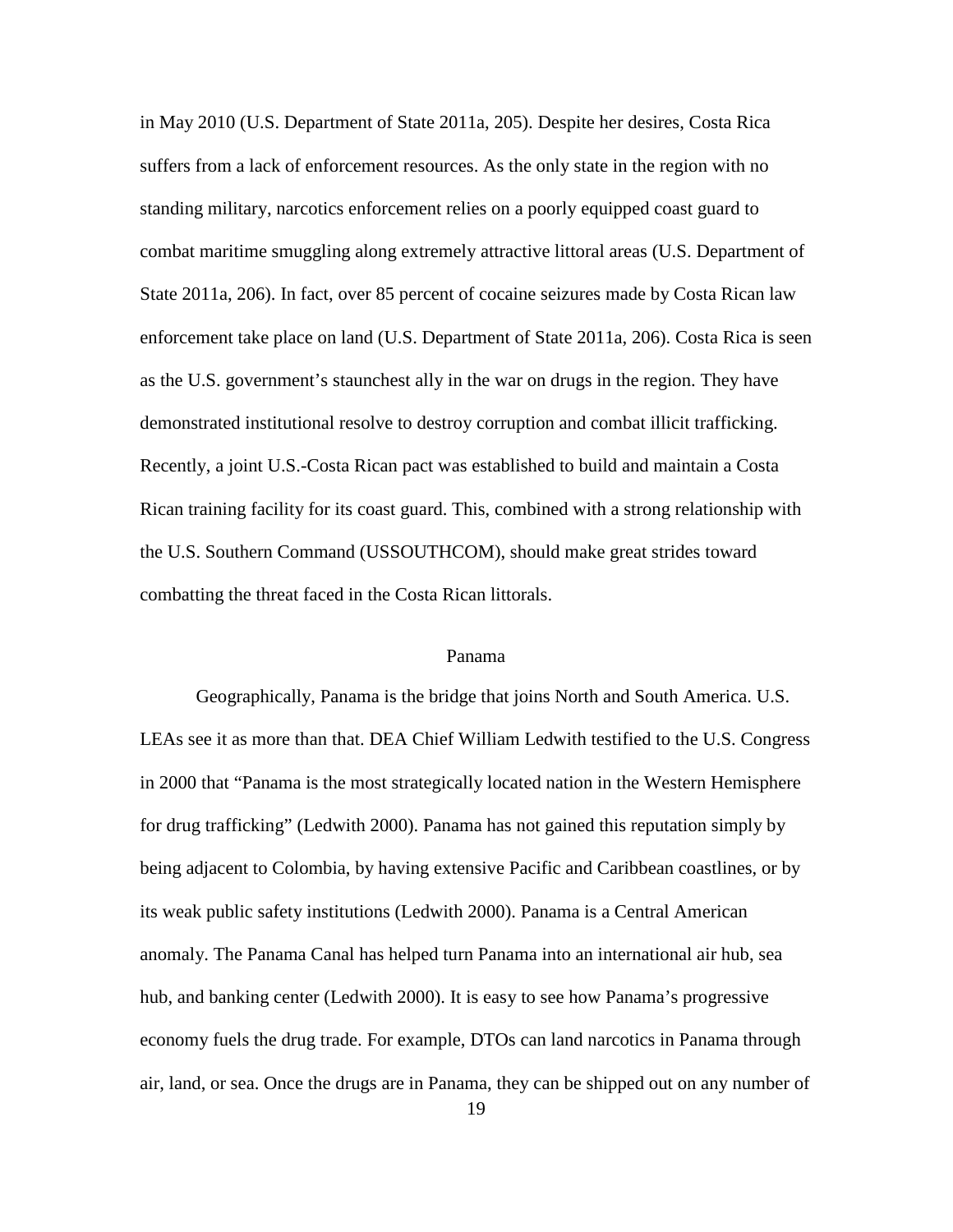legitimate (or illegitimate) voyages, flown out through commercial air, and driven over the Pan-American Highway. Proceeds from these activities may be laundered through any number of enterprises through the established international banking system in Panama City.

In addition to conventional maritime smuggling vessels discussed earlier, high volume commercial shipping traffic is unique to Panama. The UNODC Deputy Executive Director Francis Maertens stated that a majority of the world's trade travels through containers, some 420 million per year, and therefore stands to reason that a high percentage of illicit cargo also travels through containers (UN News Centre 2010). It is estimated that 11 million shipping containers move through Panamanian ports each year (UN News Centre 2010), making the container threat substantial. UNODC reports that Panamanian ports are becoming more adept at detecting and interdicting narcotics hidden in shipping containers, but corruption, poor working conditions, and lack of resources are making it a difficult battle (UN News Centre 2010).

Panama is not recognized by the U.S. State Department as a significant producer of narcotics, but it is not uncommon for seizures to uncover cocaine, heroin, and precursor chemicals in large quantities (U.S. Department of State 2011a, 439). Panama has long been a valuable partner in the war on drugs, and the current administration seems committed to continuing cooperation. President Martinelli's administration has overseen the construction of several naval and air bases along both coastlines specifically tasked with counter-drug operations (Sullivan 2011, 17). In addition to internally driven improvements, the U.S. government "Has provided resources to modernize, train, and maintain vessels and facilities of the National Air Naval Service (SENAN), the National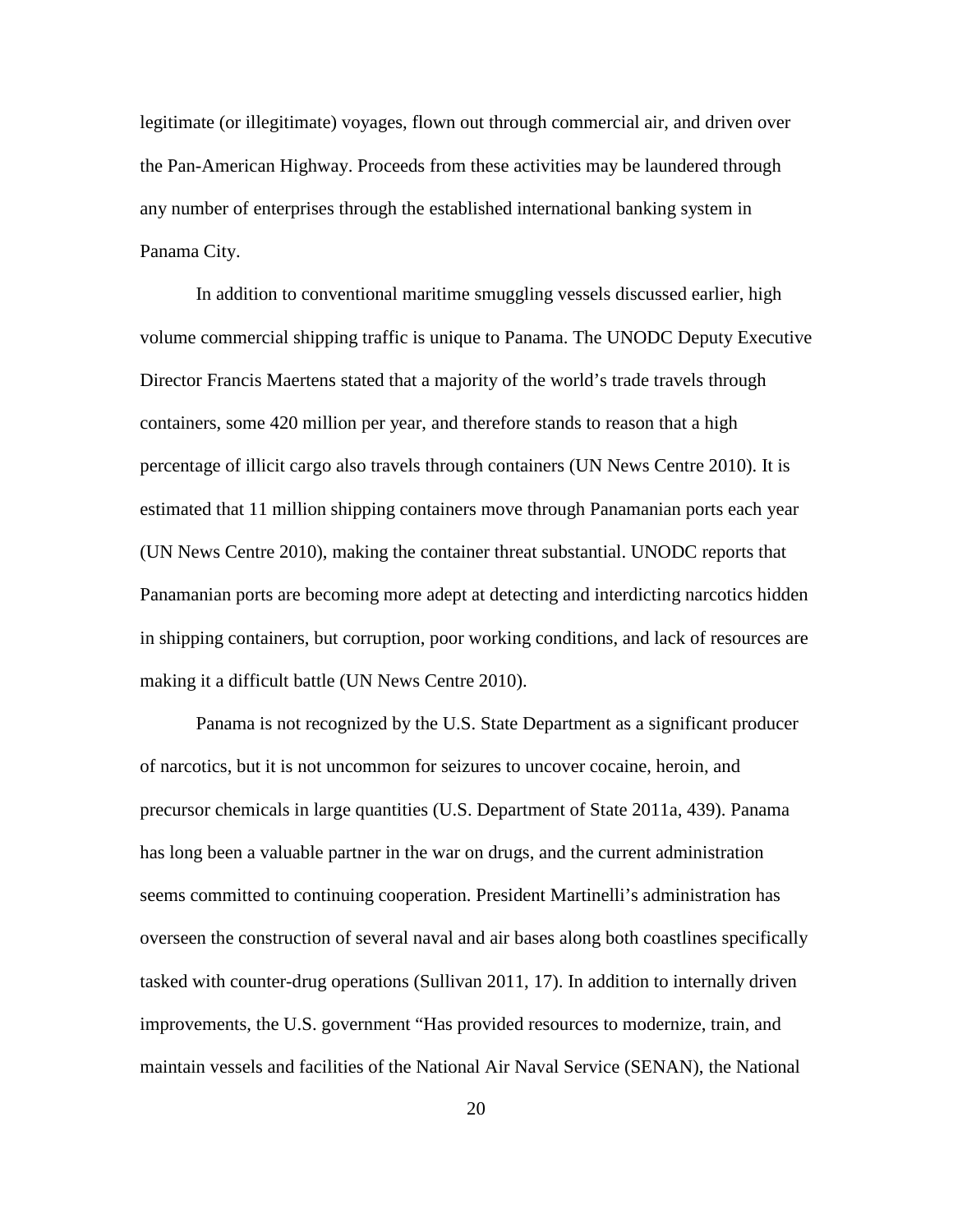Border Service (SENAFRONT), the National Police (PNP), and the newly created Ministry of Public Security" (Sullivan 2011, 17).This supportive relationship extends beyond training into counterdrug operations. Panamanian law enforcement officers often conduct joint operations with USCG ships and aircraft, detailing "ship riders" to U.S. assets (U.S. Department of State 2011a, 440). Ship riders allow USCG ships and aircraft to operate within Panama's territorial seas, effectively extending the reach of USCG assets and enhancing Panamanian law enforcement capabilities. The ship rider program has been immensely successful and has helped Panama interdict more narcotics than any nation in Central America (U.S. Department of State 2011a, 441). It appears that the high volume of narcotics transiting through Panama, combined with existing cooperative agreements could make Panama a high payoff target for maritime interdiction forces.

#### Mexico

No discussion of transit zone waypoints would be complete without discussing the role Mexico plays. The *2011 National Drug Threat Assessment* indicates that, "Mexican DTOs dominate the supply, trafficking, and wholesale distribution of most illicit drugs in the U.S." (National Drug Intelligence Center 2011, 2). An entire thesis could be written on DTOs inside Mexico, but this research will focus on the relationship between the physical state of Mexico and the maritime transshipment of narcotics. The U.S. State Department *2011 International Drug Control Strategy Report* gives Mexico unique status in the region:

Mexico is both a major transit and source country for illicit drugs reaching the United States. Approximately 95 percent of the estimated cocaine flow toward the United States transits the Mexico-Central America corridor from its origins in South America. Mexico is also a major supplier of heroin, marijuana, and methamphetamine to the United States. (U.S. Department of State 2011a, 383)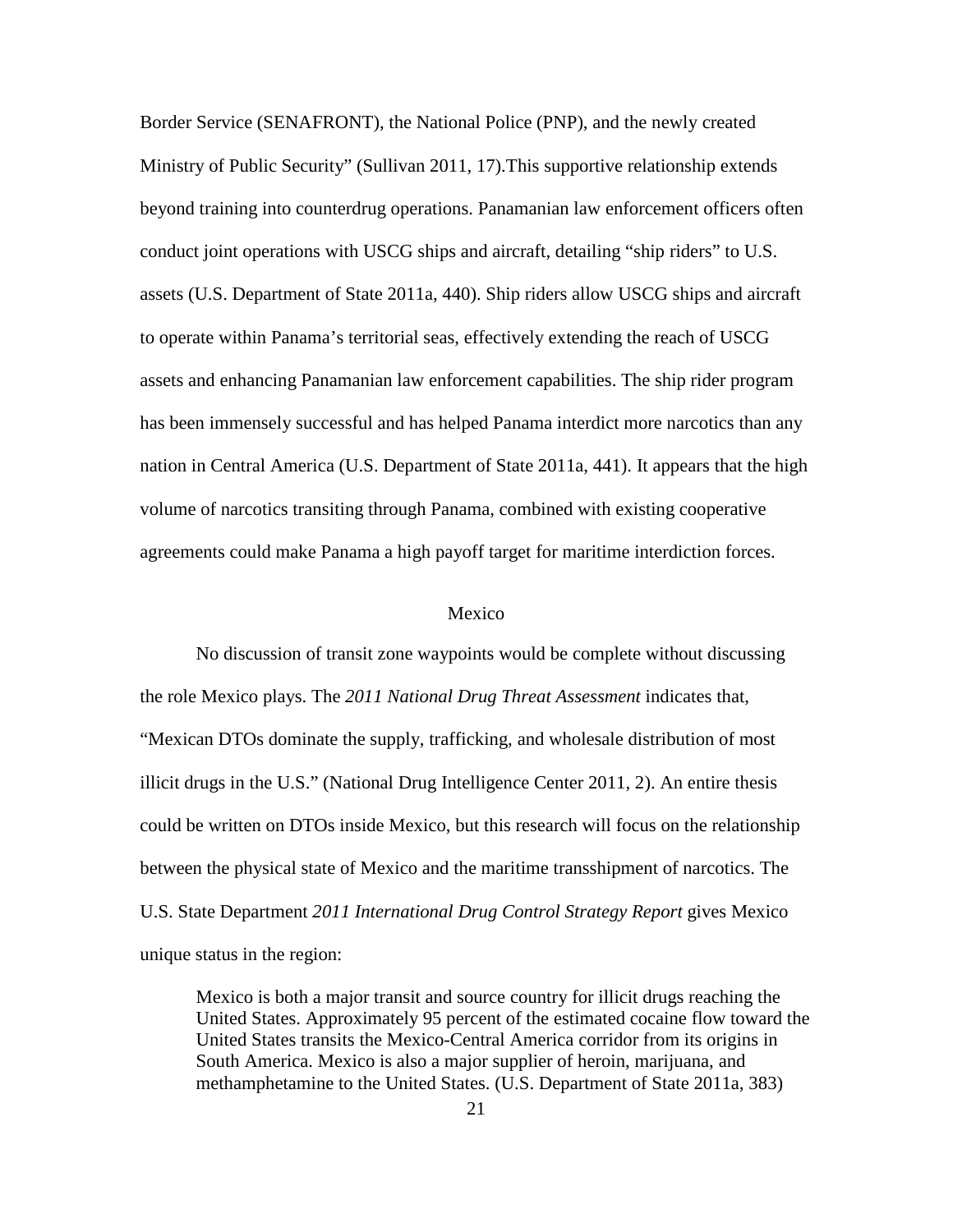This distinction makes Mexico a duel threat for the U.S. government. Traditional smuggling routes through the Western Caribbean and Eastern Pacific can be monitored, but drugs processed in Mexico must be interdicted closer to U.S. shores. The Calderon administration has taken significant steps to combat narcotics within Mexico to include police and judicial reform. While these reforms have made some headway, they have also greatly increased the violence in Mexico. Additionally, they have forced DTOs to migrate south into countries where it is easier to operate (U.S. Department of State 2011a, 391).

The Merida Initiative has assisted the Mexican government in accomplishing reforms and combating the narcotics trade. Since 2008, through the Department of State, the U.S. government has appropriated \$1.6 billion to Mexico in an effort to enable the fight against DTOs (U.S. Department of State 2011a, 390). The bilateral efforts of this initiative have had positive results. To date, the initiative has supported comprehensive reforms of the entire Mexican criminal justice system through training, education, and judicial partnerships. Additionally, the U.S. has helped the Mexican government establish and maintain a training academy for corrections officers in an effort to prevent DTOs from operating inside national prisons. Furthermore, through U.S. Agency for International Development, the agreement is making progress in Mexican communities by promoting the rule of law and building resiliency in those communities hit the hardest by the drug trade. Finally, the U.S. government has provided the funding and contracting expertise to allow Mexico to increase the capital resources required to fight organized crime. This includes numerous helicopters to assist the military and federal police with security operations and state of the art detection equipment that enable more thorough inspection at air and land ports of entry (Department of State 2011a, 390). While there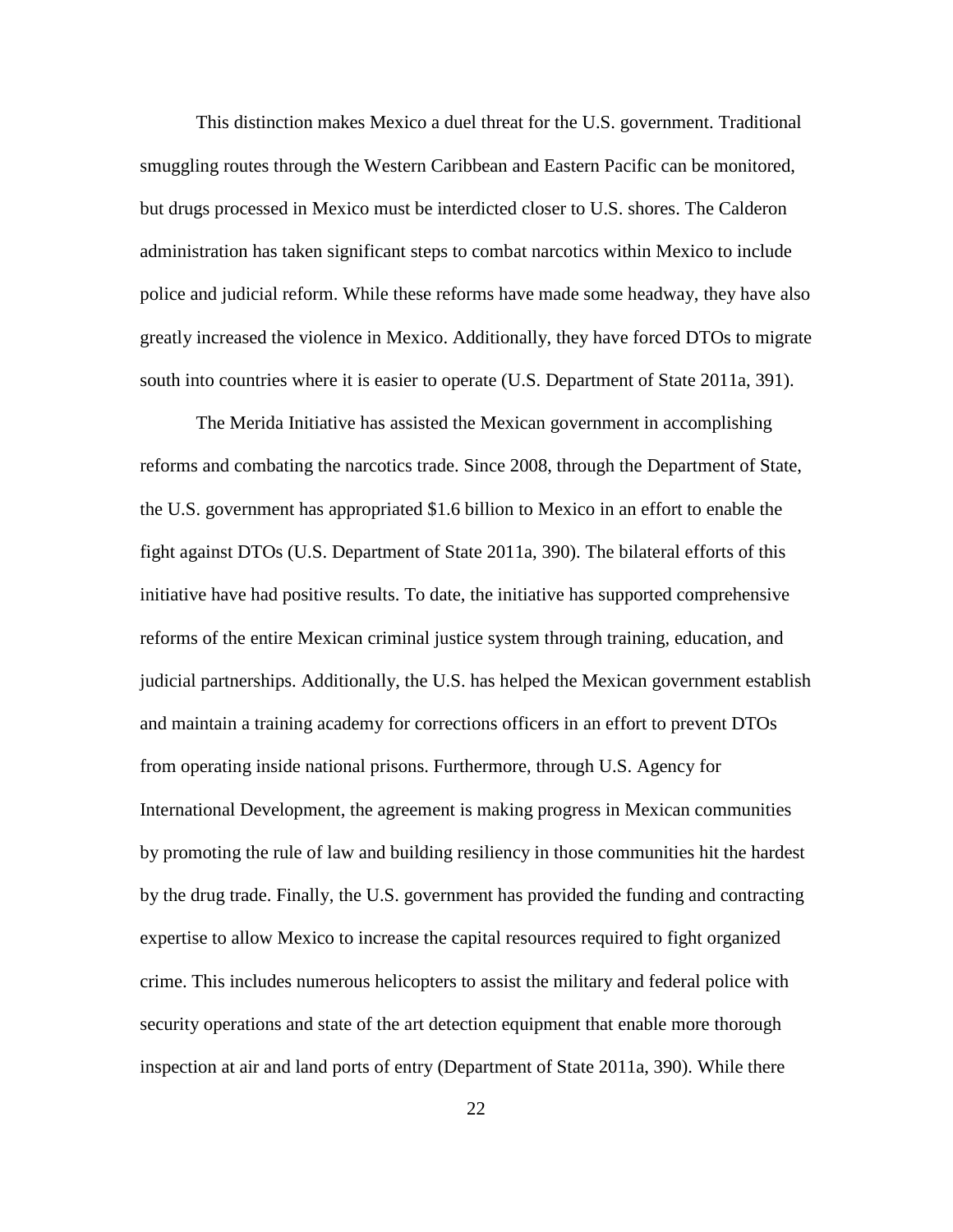are no concrete figures on the amount of illicit cargo passing through land based ports of entry, estimates indicate that nearly 70 percent of drugs manufactured or shipped through Mexico arrive in the U.S. via land.

In the maritime domain, Mexican DTOs are restricted to the California and Texas coastlines due to simple geography. They typically use smaller versions of go-fast (G/F) vessels, called lanchas or pangas, in an attempt to blend with local vessel traffic (National Drug Intelligence Center 2011, 16). These vessels are not capable of carrying large loads, and therefore the frequency of this type of activity has increased in recent years. The National Drug Intelligence Center believes this trend will continue as land port of entry detection success continues to improve (2011, 16). Demonstrating their ability to adapt to law enforcement, west coast DTOs are no longer landing solely in San Diego but rather pushing shipments further north. According to "FOUO" weekly activity briefs provided to LEAs operating in coastal California, there was a sharp increase in documented landings in the Los Angeles area between 2009 and 2011. It is only fair to assume that this trend will continue.

#### Role of the U.S. Coast Guard

Due to the intermediate waypoints described above, maritime interdiction near the source zone has become increasingly more important. USCG interdiction efforts are vital to accomplishing this. The USCG is a unique branch of the military in that they are the only branch expressly afforded law enforcement authority. Title 14 U.S.C. § 89(a), allows the USCG to "make inquiries, examinations, inspections, searches, seizures, and arrests upon the high seas and waters over which the United States has jurisdiction, for the prevention, detection, and suppression of violations of the laws of the United States."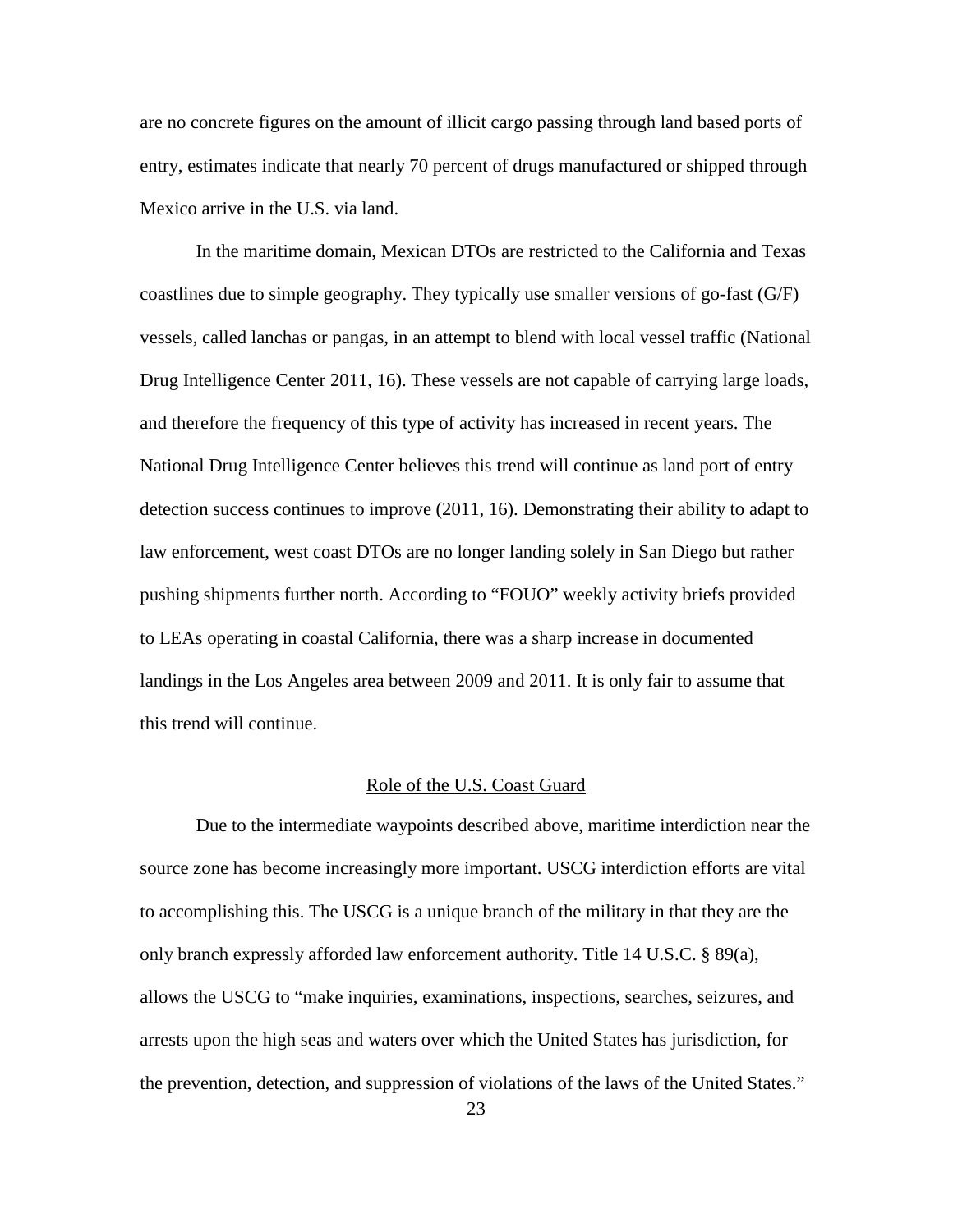The *Naval Operations Concept 2010* clearly identifies the USCG's role in interdiction operations when it describes law enforcement on the high seas. Under Title 14 authority, the USCG operates both independently and in conjunction with U.S. Navy and foreign navy vessels to conduct Law Enforcement Operations (LEO) in both deep water and littoral environments (DOD 2010a, 43). It is important to understand that the USCG has the ability to assume tactical control of its DOD partners in order to extend its law enforcement authority. Currently, the USCG and its partners rely on intelligence and surveillance across the air, surface, and sub-surface domains to establish vessels of interest. These vessels of interest are subject to more stringent monitoring throughout their voyage and increase the effectiveness of LEO (DOD 2010a, 41).

#### JIATF-South and Trends

The USCG is only a part of a larger interdiction effort. This effort in the Eastern Pacific and Caribbean Sea is primarily coordinated by JIATF-S. JIATF-S provides a model of interagency cooperation that arguably exists nowhere else in the U.S. government. They rely on effective cooperation among all partners in the intelligence and operational domain to cover an immense operating area (Munsing and Lamb 2011, 77). In a typical day, JIATF-S monitors over 1,000 targets of interest in an effort to direct operational assets to two to three high payoff targets (Munsing and Lamb 2011, 77). In 2009, JIATF-S accounted for over 40 percent of cocaine interdictions worldwide. This totaled nearly 220 tons of cocaine. The rest of the U.S. government accounted for only 40 tons (Munsing and Lamb 2011, 3).

Counter-narcotics experts have long struggled to develop a profile of smuggling vessels and preferred routes. It would appear that the sustained success of JIATF-S in the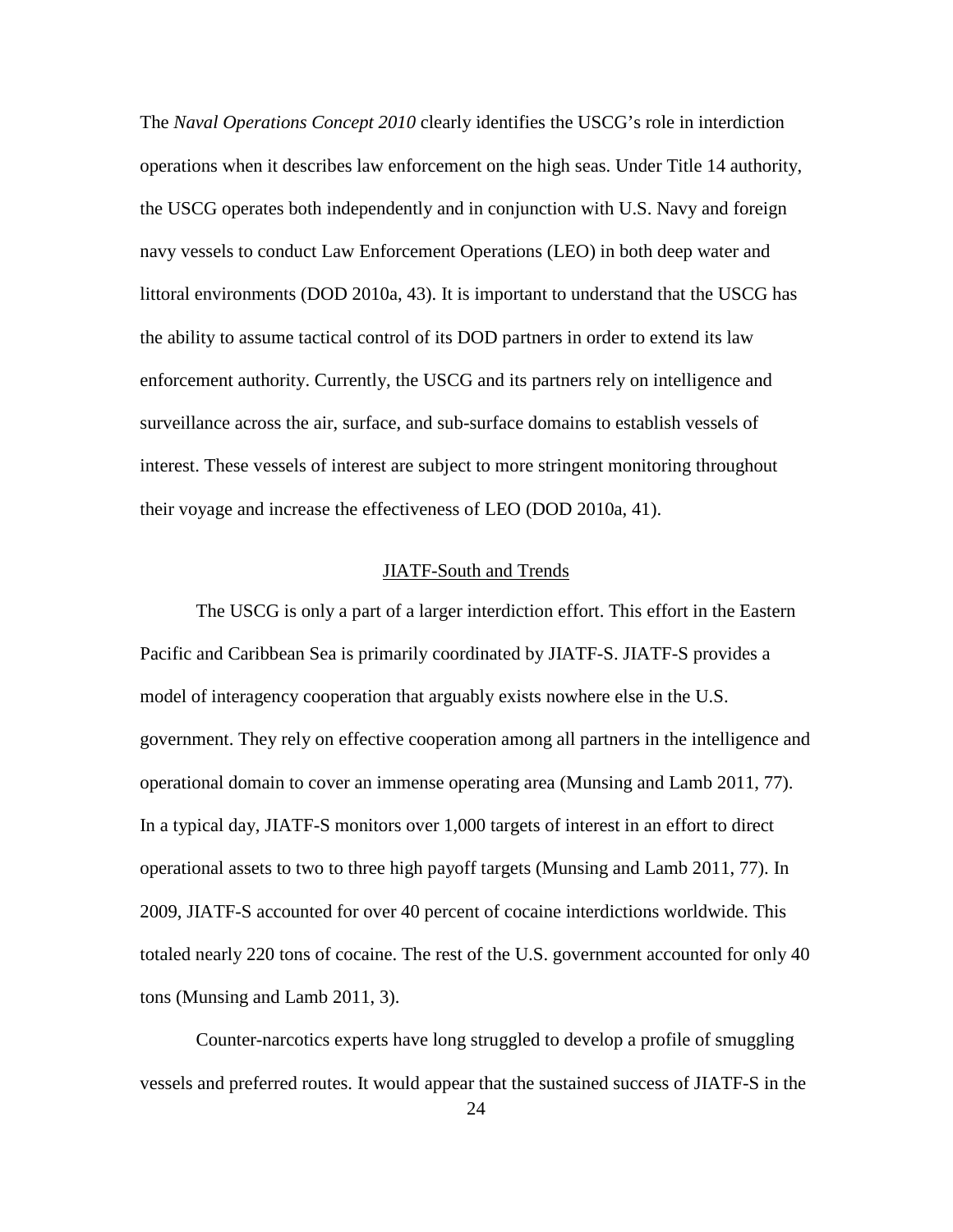Eastern Caribbean and far-Eastern Pacific has forced smugglers inward, into the littoral environment of the Central American and Pacific coasts (Munsing and Lamb 2011, 74). Until the mid-2000s, smugglers frequently utilized offshore routes in the Eastern Pacific transiting as far west as the Galapagos Islands before turning north; nearly 700 nautical miles offshore. First and foremost, these routes took advantage of a seam between the JIATF-S and JIATF-West operating areas. Additionally, these routes capitalized on the lack of LEA resources focused on distant interdiction. In 2003, the joint operations area for JIATF-S was expanded to cover these smuggling areas and began to push high endurance resources towards the Galapagos Islands. This response met with a great deal of success, and as a result traffickers more or less abandoned this route (Munsing and Lamb 2011, 30). As is typical in the cat-and-mouse game that often exists between organized crime and law enforcement, DTOs adjusted to the new enforcement strategy. They began to establish logistics supply lines with fishing vessels far offshore. Narcotics were loaded into large, fast, multi-engine boats (G/Fs) capable of very high speeds. These specialized vessels would make fully loaded runs of 1,000 to 1,500 miles and stop at Logistics Supply Vessels (LSVs) for food and fuel. Additionally, these LSVs served as lookouts and warned approaching go-fasts of law enforcement assets (Munsing and Lamb 2011, 73). JIATF-S and the USCG began to recognize this trend and counter it through action aimed at LSVs. While this tactic is still in use, it is no longer a preferred method for transport. It can be argued that the lasting effect of this tactic benefitted LEAs more than the traffickers as it forced the U.S. government to engage Central and South American states to develop intelligence and assist in interdiction. This engagement has led to lasting partnerships among many Western Hemisphere nations.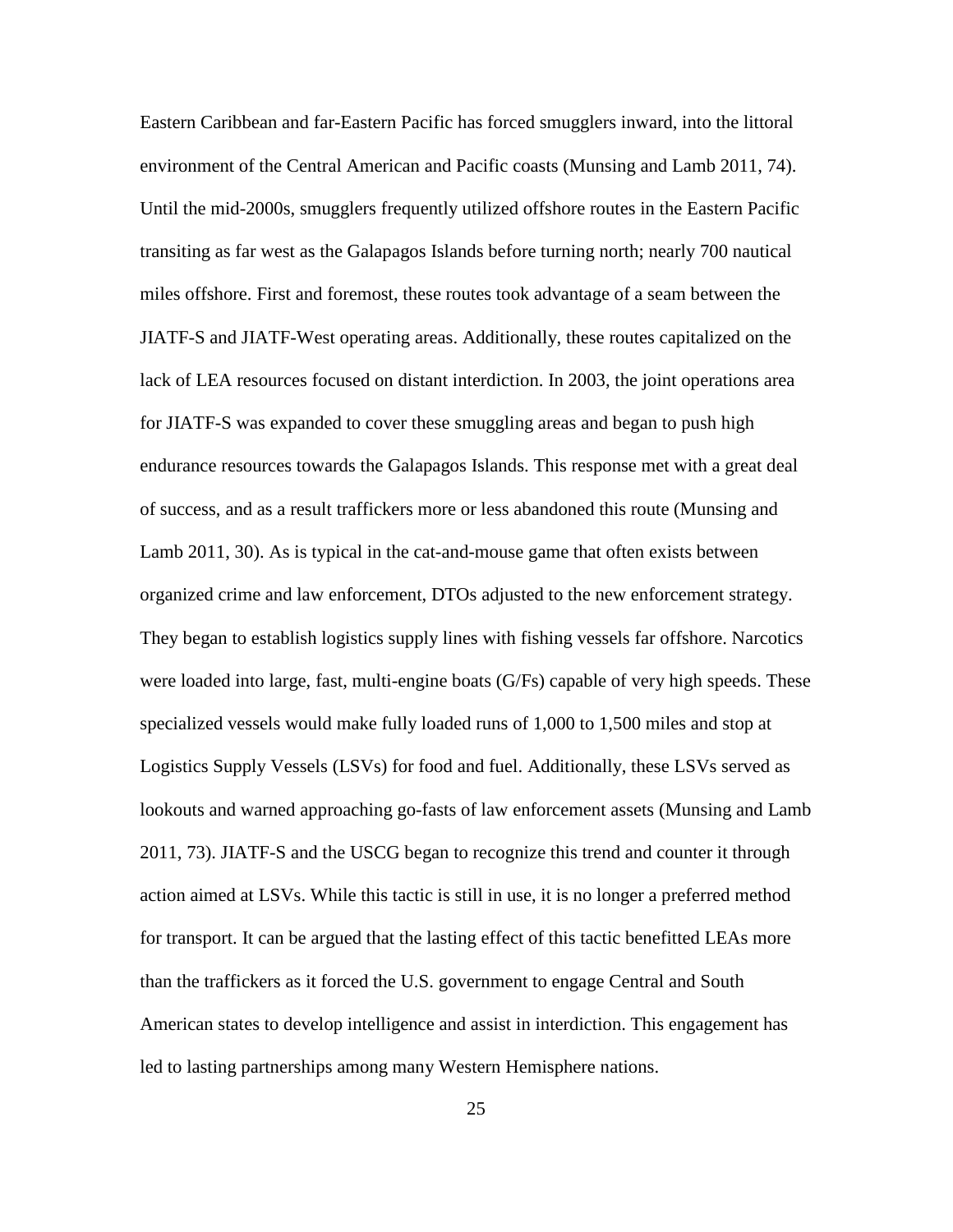#### Preferred Trafficking Mediums

One mainstay in the DTO's arsenal is the G/F vessel. These vessels often resemble recreational vessels or local fishing pangas, yet are outfitted with multiple, high horsepower engines. They have shallow drafts allowing them access to littoral environments and can be very difficult to detect on radar (U.S. House of Representatives 2009). Congressional reports indicate nearly half of the cocaine flowing through the transit zone does so on G/F vessels (U.S. House of Representatives 2009).

DTOs have generally relied upon fishing vessels and G/F type vessels to transport narcotics, but there is evidence that this is changing. In 2006, the USCG detected and successfully interdicted the first Self-Propelled Semi-Submersible (SPSS) smuggling vessel. Primarily built in the swampy jungles of Colombia, these fiberglass and wood vessels are estimated to carry as much as 10 tons of cocaine per voyage and travel nearly 2,000 nautical miles without support (Munsing and Lamb 2011, 74). Current estimates believe that there are nearly 120 SPSS events per year, with only a small portion actually detected (Munsing and Lamb 2011, 74). These vessels are particularly difficult to detect due to their low radar signature and extremely small freeboard. Furthermore, it is far more common to disrupt rather than interdict these vessels as DTOs often order the crews to scuttle the vessel when they are detected by law enforcement. In 2008, the U.S. Congress passed the Drug Trafficking Vessel Interdiction Act. This act made it illegal for stateless submersible and semi-submersible vessels to undertake international voyages (U.S. Congress 2008); making it easier to prosecute smugglers despite the lack of narcotics available for prosecutors. While initially a phenomenon restricted to the Eastern Pacific, recent interdictions in the Western Caribbean demonstrate the DTOs are getting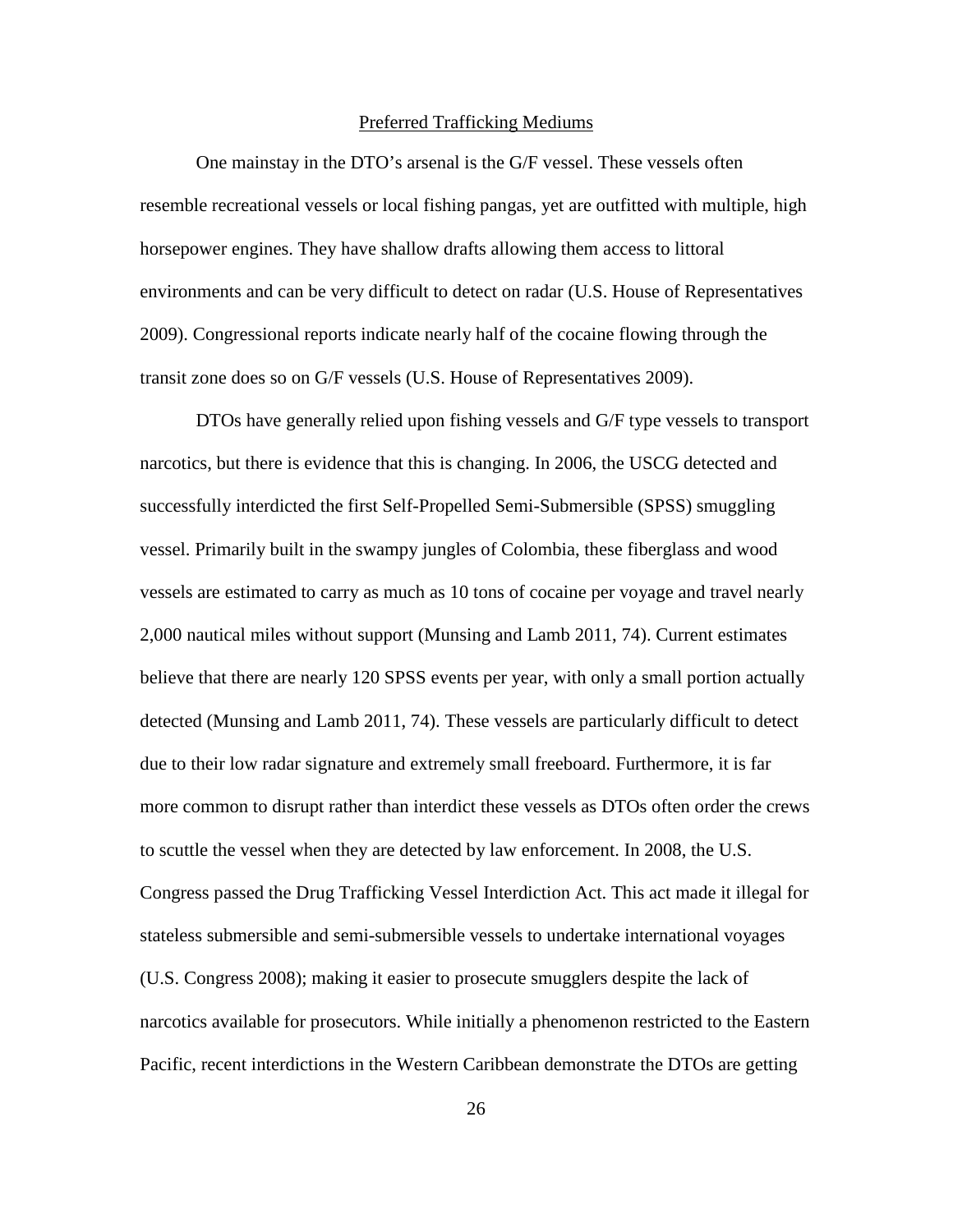more adept at manufacturing these vessels and deploying them in new locations. The first of these Caribbean interdictions took place on 13 July 2011, 16 nautical miles off the coast of Honduras (Defense Media Network 2011). DTOs do not appear to be content with the relative success of the SPSS. In 2011, two fully submersible vessels were discovered prior to being employed to smuggle narcotics. The first was discovered in Colombia while the second was found in Ecuador (Kerr 2011). The DEA estimates that both vessels are capable of carrying eight tons of cocaine and can transit at 30 feet below the surface for nearly a week without surfacing (Kerr 2011).

# National Guidance

Despite the efforts and relative success of U.S. interdiction, illicit narcotics still pose a significant threat to the "Health, safety, security, and financial well-being of Americans" (U.S. President 2010b, 6). The current demand for narcotics in the U.S. "fuels the power, impunity, and violence of criminal organizations around the globe" (U.S. President 2010b, 6). A great deal of popular research suggests that the only way to win the war on drugs is to stop drug abuse in the U.S. In essence, there is a large contingent that believes the U.S. drug consumer is the center of gravity. It is difficult to argue that they are incorrect, however the agencies discussed in this research have been given the mandate to interdict illicit drugs, so that is the focus of this research. It is fair to assume that the U.S. government does not currently possess the ability to end the demand for narcotics which makes this research even more relevant.

Although they are not mentioned specifically, it must be acknowledged that robust efforts exist in the nation's land and sea ports of entry to combat smuggling. As this paper focuses on transit zone interdiction, discussion of arrival zone activities will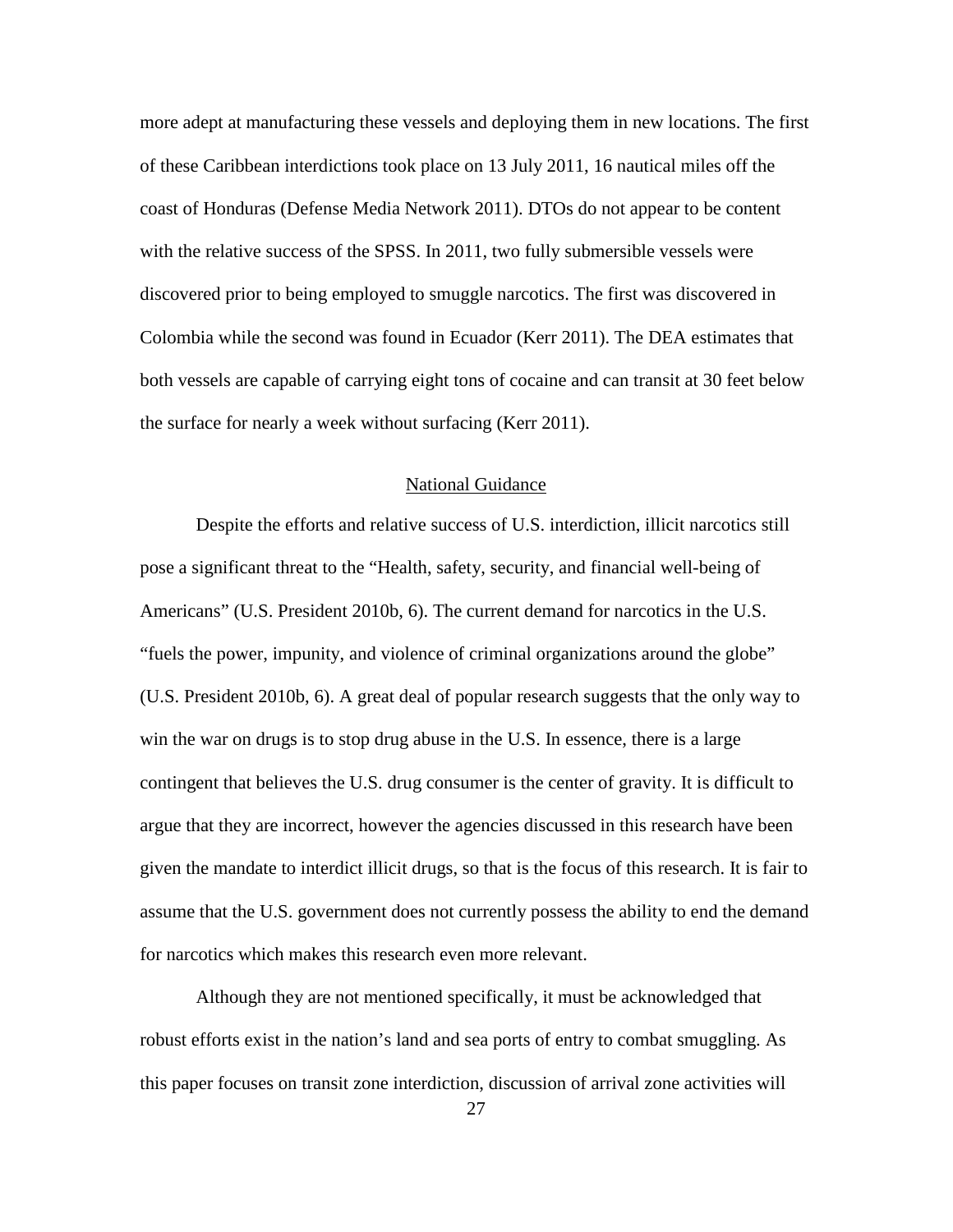primarily focus on the nested strategies drafted by the U.S. government and agencies responsible for the interdiction of narcotics on the high seas. These strategies include the National Security Strategy, the National Military Strategy, the Department of Homeland Security Strategic Plan, Office of National Drug Control Policy (ONDCP) National Drug Control Strategy, and the USSOUTHCOM Strategy 2020. The role each of these guiding documents plays in interdiction efforts will be discussed below.

*The National Security Strategy* serves as the overall guiding document for all national security interests. This document purposefully refrains from outlining specific tasks for U.S. government agencies, but it does outline the way ahead for U.S. security interests. Specifically, there is significant attention paid to the need to develop effective, lasting partnerships with America's regional neighbors to combat transnational crime. The overarching goal is to assist PNs in growing internal capacity through funding, equipment, training and intelligence sharing.

*The National Military Strategy of 2011* expands on the demands of the National Security Strategy. Using more specific language, it charges the U.S. military, to include the USCG, with promoting and increasing international and regional security (Mullen 2011, 1). Mullen specifically addresses Central and South American security and indicates that the U.S. military strongly desires to increase partnerships in terms of bilateral, regional, and international issues (2011, 11). His desire is clearly in line with the *National Security Strategy*; that is to build partner capacity and forge lasting relationships that enhance security for all nations involved.

*The National Drug Control Strategy*, drafted by President Obama and presented by the ONDCP proposes a balanced approach to decreasing the effects of narcotics on the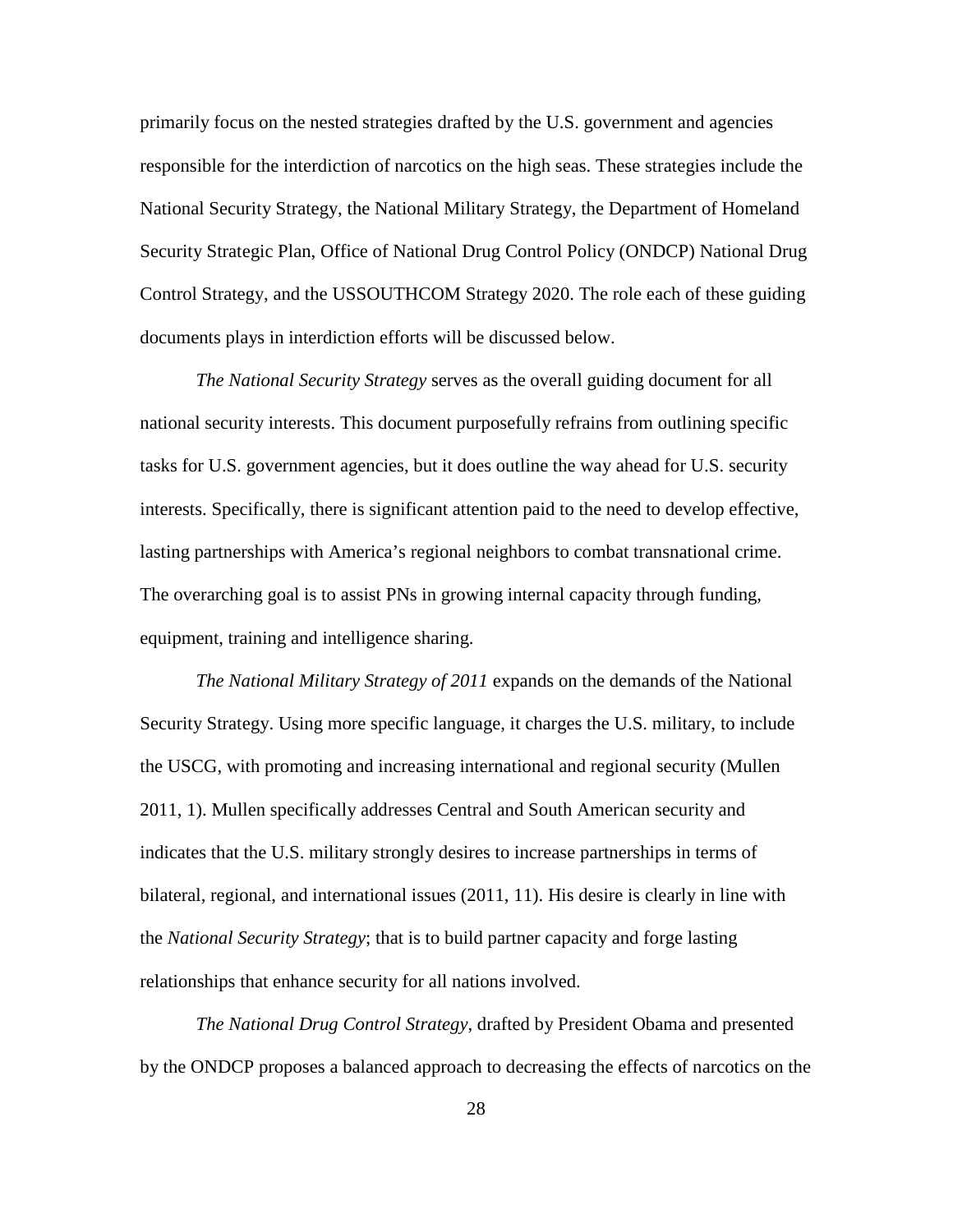U.S. and its citizens. The President proposes several lines of effort to include prevention, treatment, recovery support, law enforcement, interdiction, and international partnerships with a goal of achieving a 15 percent reduction in the rate of drug use over the next five years (ONDCP 2011, 91). It is important to note that interdiction and international partnerships are among the key efforts described in the most recent strategy. The *Strategy* highlights the importance of multinational cooperation among Western Hemisphere nations in combatting the threat to the U.S through bilateral agreements, joint training, and information sharing. This strategy is in line with the above mentioned national strategies as it stresses the importance of international cooperation and solutions to the illicit drug problem through international unity of effort.

Joint Publication (JP) 3-03, *Joint Interdiction,* is a military specific document that describes the complete process of interdiction from planning through execution. Primarily a planning tool, JP 3-03 specifically describes several key elements to successful interdiction operations. First, "accurate, reliable, and timely intelligence" is vital to determining DTOs capabilities, tactics, and probable courses of action (JCS 2007b, viii). Second, it is imperative that interdiction capable resources are applied in the correct manner, at the correct time, and in the correct location (JCS 2007a, x). This obviously ensures the best chance for successful interdiction and is often dependent on accurate intelligence during the planning cycle. Finally, JP 3-03 stresses the importance of sustained, concentrated pressure on DTOs. As described above, many drug trafficking vessels are designed as easily replaceable or repairable. Because of this, sustained, significant effort must be undertaken to interrupt the replacement cycle and impact critical capabilities of DTOs.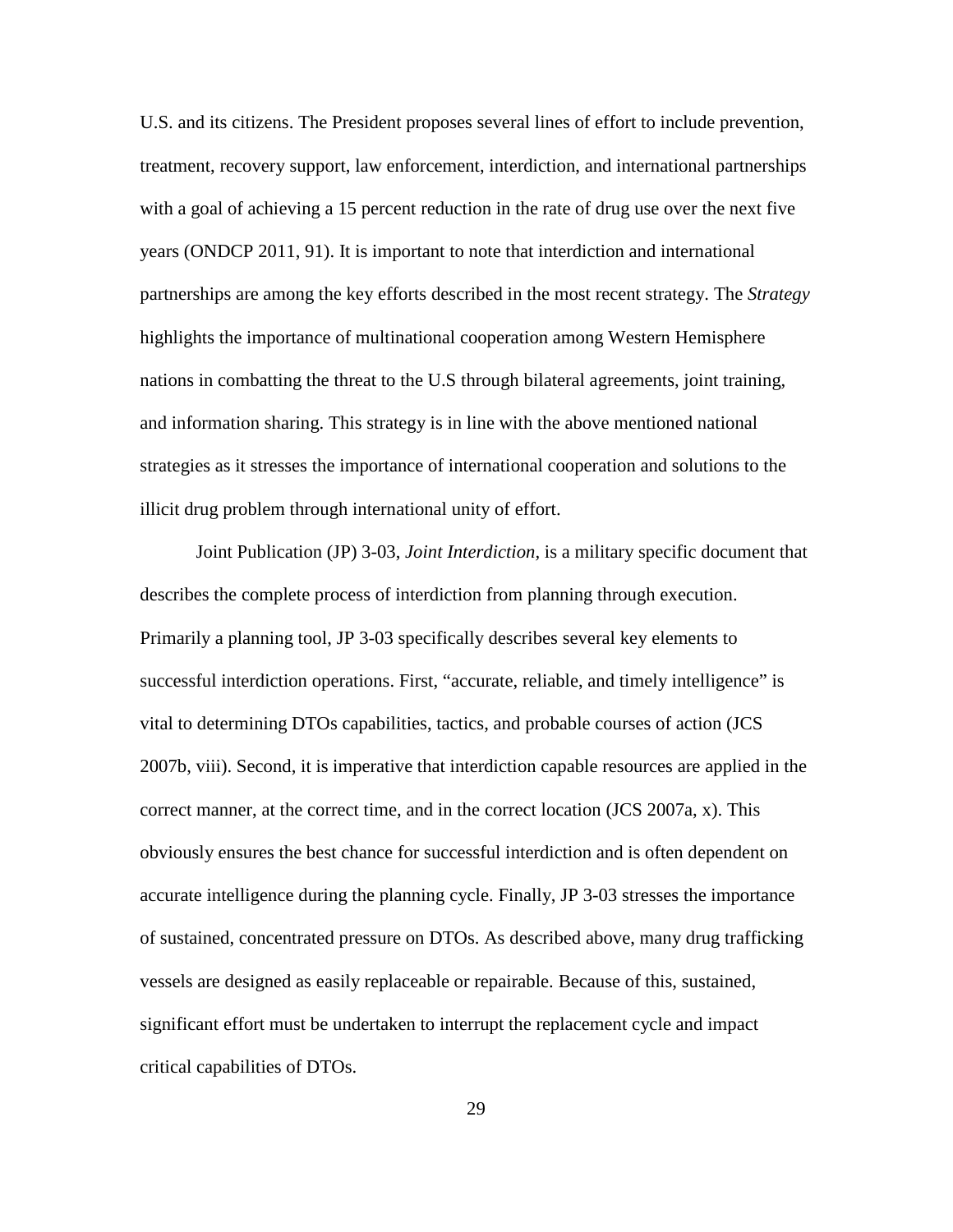USSOUTHCOM is the DOD combatant commander responsible for the geographic area described in this study. USSOUTHCOM recently revealed its three strategic objectives: defend the U.S., foster regional security, and be an enduring partner (Fraser 2010, 5). These objectives are clearly in line with national objectives; however USSOUTHCOM has the ability to turn national strategy into operational and tactical action. In practice, USSOUTHCOM acts as a facilitator that marries DOD capabilities with threats in the source and transit zones. USSOUTHCOM is a vital component of U.S. government international engagement in the region. Although JIATF-S is the primary vehicle used for interdiction, USSOUTHCOM frequently fosters joint exercises, training, and military exchanges with regional security partners (Fraser 2010, 8).

*The Coast Guard Strategy* of 2007 remains applicable doctrine for fighting maritime smuggling. It acknowledges the USCG as a unique organization, holding both national defense and law enforcement roles. Additionally, it reaffirms the USCG as the lead maritime agency for high seas interdiction, specifically for counter-drug operations (Allen 2007, 11). The maritime domain is expansive, and often ungoverned. This has forced the USCG to develop a complex, layered defense in order to accomplish its statutory missions. This layered defense relies on strengthening maritime regimes, maritime domain awareness, and operational capabilities (Allen 2007, 15). These strategic goals all enable the USCG to enforce U.S. laws, conventions, and treaties with the intent of suppressing narcotics smuggling (Allen 2007, 22). In addition to enforcing existing laws, the *Strategy* stresses the importance of international partnerships and engagements. The USCG exists outside of the DOD, and this enables the service access to countries and ports that may otherwise be off-limits to U.S. military assets. For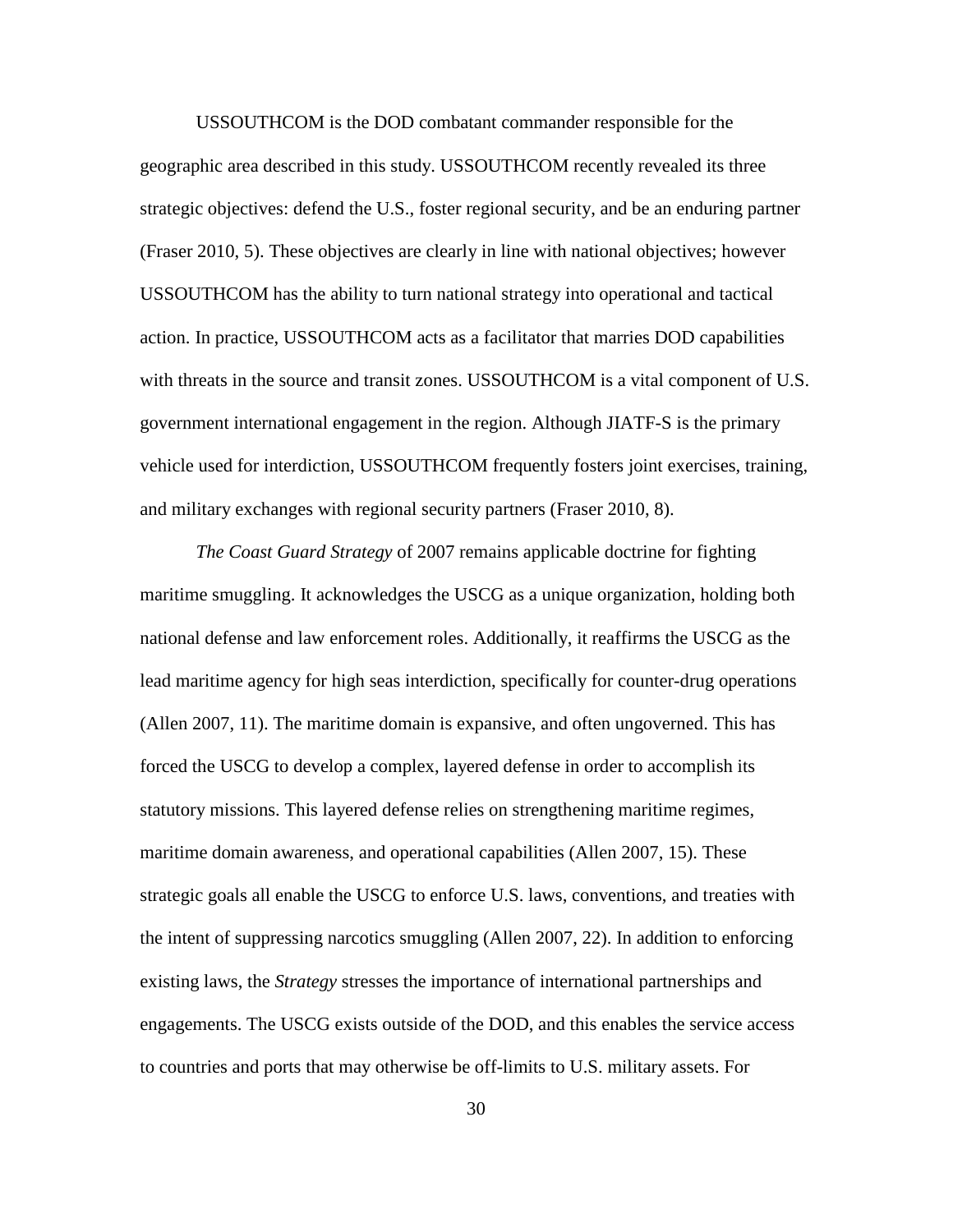example, after the FOL in Manta, Ecuador closed, DOD aircraft were not allowed in the country; however USCG aircraft routinely operated (and continue to operate) from locations inside the country. Admiral Allen recognizes the niche that the USCG fills as a key component of more of a grand national strategy to operate with and through international partners.

In summary, there is clear direction in the above mentioned strategies. Each acknowledges the dangers of both DTOs and the narcotics they produce and introduce into the U.S. Additionally, each clearly identifies guiding principles and actions appropriate to the level of government producing the document. It is an inescapable conclusion that drugs are a threat to U.S. national security, and that the epidemic of drug abuse exists globally. International engagement is critical to stemming the flow of illicit narcotics into the U.S.

#### Summary

The primary purpose of this literature review is to provide broad background for the entirety of the interdiction problem facing U.S. and other Western Hemisphere governments. This research seeks to determine how the U.S. government can best employ maritime interdiction assets to stem the flow of narcotics into the U.S. In order to do this, it is vital to understand the dynamics of both the source zone and transit zone as well as U.S. national level policies that govern counter-drug action in these domains.

Illicit drugs, specifically cocaine and to some extent heroin, are primarily being grown and processed in the Andean Ridge countries of Colombia, Peru, and Bolivia. The U.S. government has found success in turning Colombia into a PN, but the same cannot yet be said for Peru and Bolivia who both continue to increase production. Source zone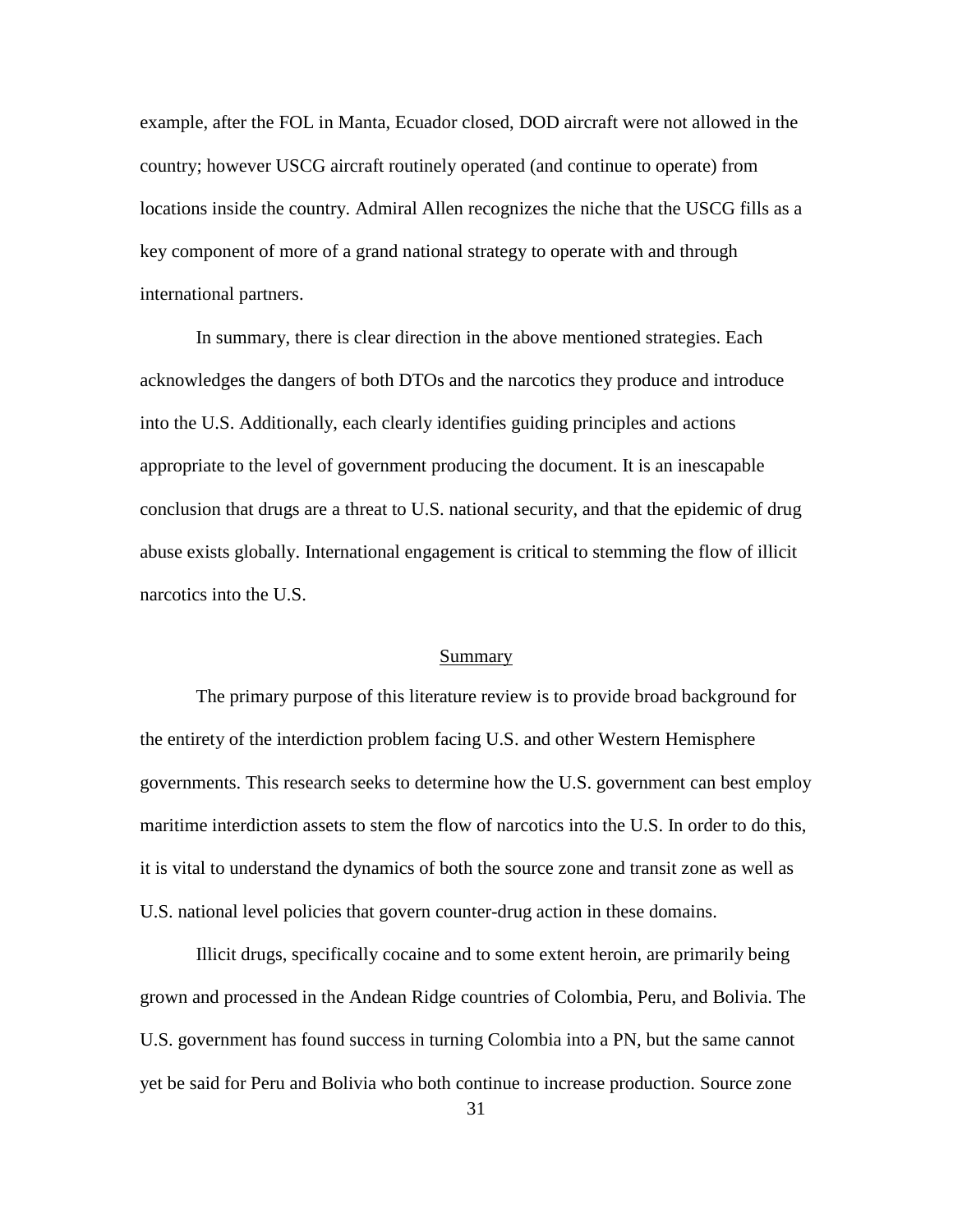identification allows maritime interdiction assets to shrink monitoring areas based on manufacturing geography and is vital to reducing the flow of drugs into the U.S. Source zone research suggests increased governmental pressure on DTO resources negatively effects cocaine production and is therefore an important aspect of reducing maritime flow of narcotics.

Research suggests that there is a new face to the transit zone. Maritime smuggling no longer relies on a long voyage from South America to the shores of the U.S.; rather it relies on intermodal logistics designed to decrease opportunities for interdiction. Interdiction is no longer solely an over the horizon endeavor. Smugglers rely on jurisdictional boundaries, poverty-stricken citizens, and ungoverned coastal areas to move loads of narcotics in piecemeal fashion along the coastlines of Central American nations. Many times these smugglers are in view of land, just beyond U.S. jurisdictional reach and into the territorial waters of Central American nations that are either indifferent to or incapable of interdicting these DTOs. Many Central American nations face common issues, suggesting that there may be common solutions. Poverty, government control over remote regions, corruption, and lack of resources to fight DTOs are certainly enormous issues. U.S. policy clearly indicates a desire to fight DTOs by, through, and with hemispheric neighbors; going so far as to offer money and resources to any nation willing to join the struggle. While money and law enforcement resources are not panaceas, they can assist these struggling nations with several of their current difficulties and free up internal resources to fight others.

National level guidance appears to be clear and not unduly restrictive in the maritime domain. In fact, policy appears to want to take the fight to the enemy no matter

32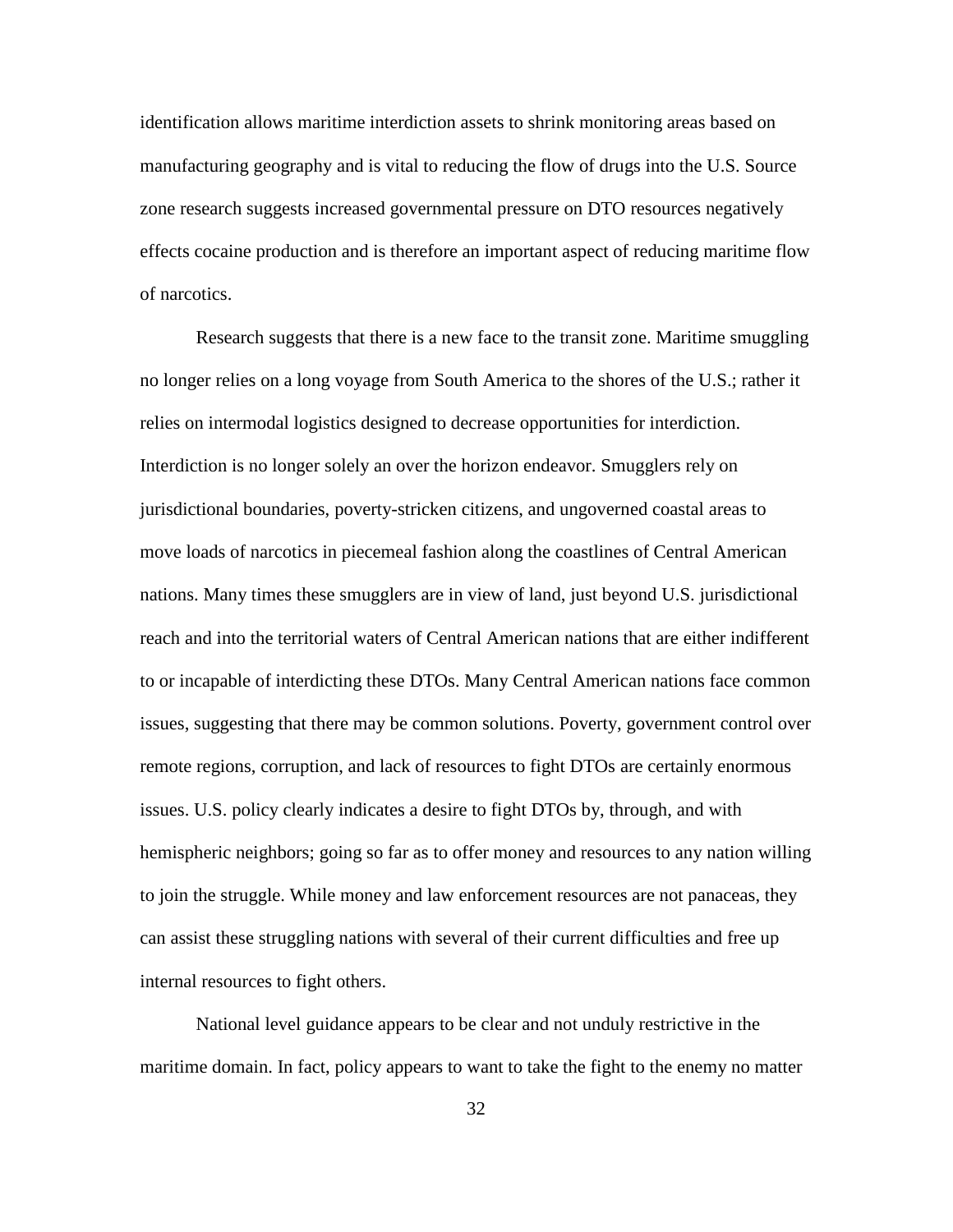where they operate. In order to do this, U.S. policy is focused on building partner capacity and fostering hemispheric relationships.

Clearly, narcotics and the second and third order effects that accompany the distribution and use of narcotics are a threat to the U.S. This is acknowledged in the National Security hierarchy of documents and results in a strategy that favors empowerment and keeping any and all threats as far from U.S. shores as possible. Source zone knowledge provides a clear blueprint for departure points of illicit narcotics and transit zone assets, policies, and partners make effective interdiction possible.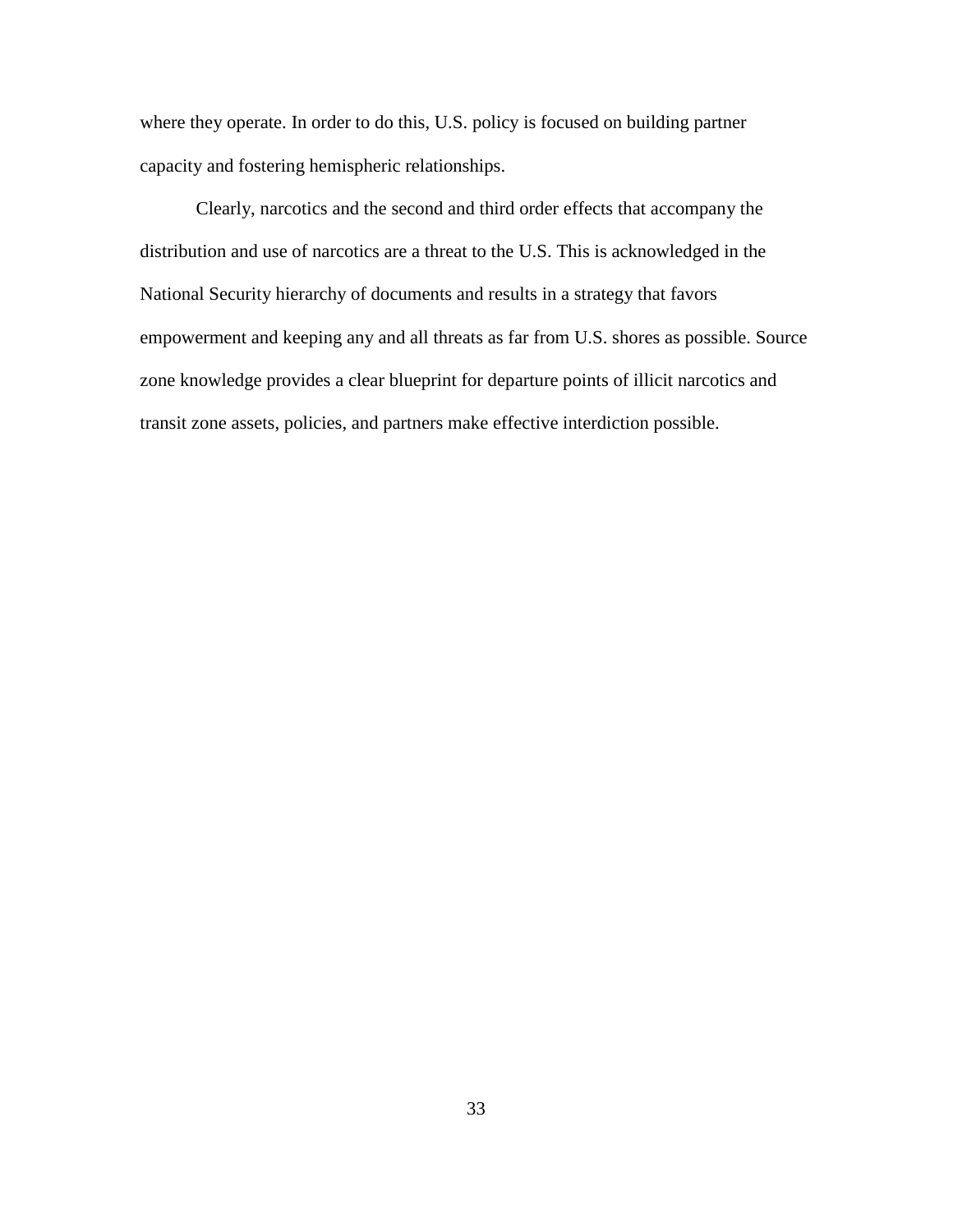### CHAPTER 3

### RESEARCH METHODOLOGY

## Introduction

This chapter will discuss the Design methodology and demonstrate its applicability to the solving the complex problem of improving maritime narcotics interdiction in the Eastern Pacific Ocean and the Western Caribbean Sea. Design was chosen as a method for two primary reasons. First, Design is a well suited method for attacking problems with multiple variables. Maritime interdiction certainly is a multivariable problem with numerous environmental, state, and non-state actors. Additionally, Design was chosen as a method because it enables research to identify a comprehensive set of solutions. There is likely no single solution to the problem of maritime interdiction, and Design methodology provides a means to identify diplomatic, economic, and military/law enforcement solutions. This research closely follows the Design methodology prescribed in U.S. Army Field Manual (FM) 5-0. According to FM 5-0, Design is a method that allows problem solvers to frame the environment, pinpoint the problem with as much granularity as possible, and develop an operational approach (Headquarters, Department of the Army 2010, 3-1). It is defined as: "A methodology for applying critical and creative thinking to understand, visualize, and describe complex, illstructured problems and develop approaches to solve them" (Headquarters, Department of the Army 2010 3-1).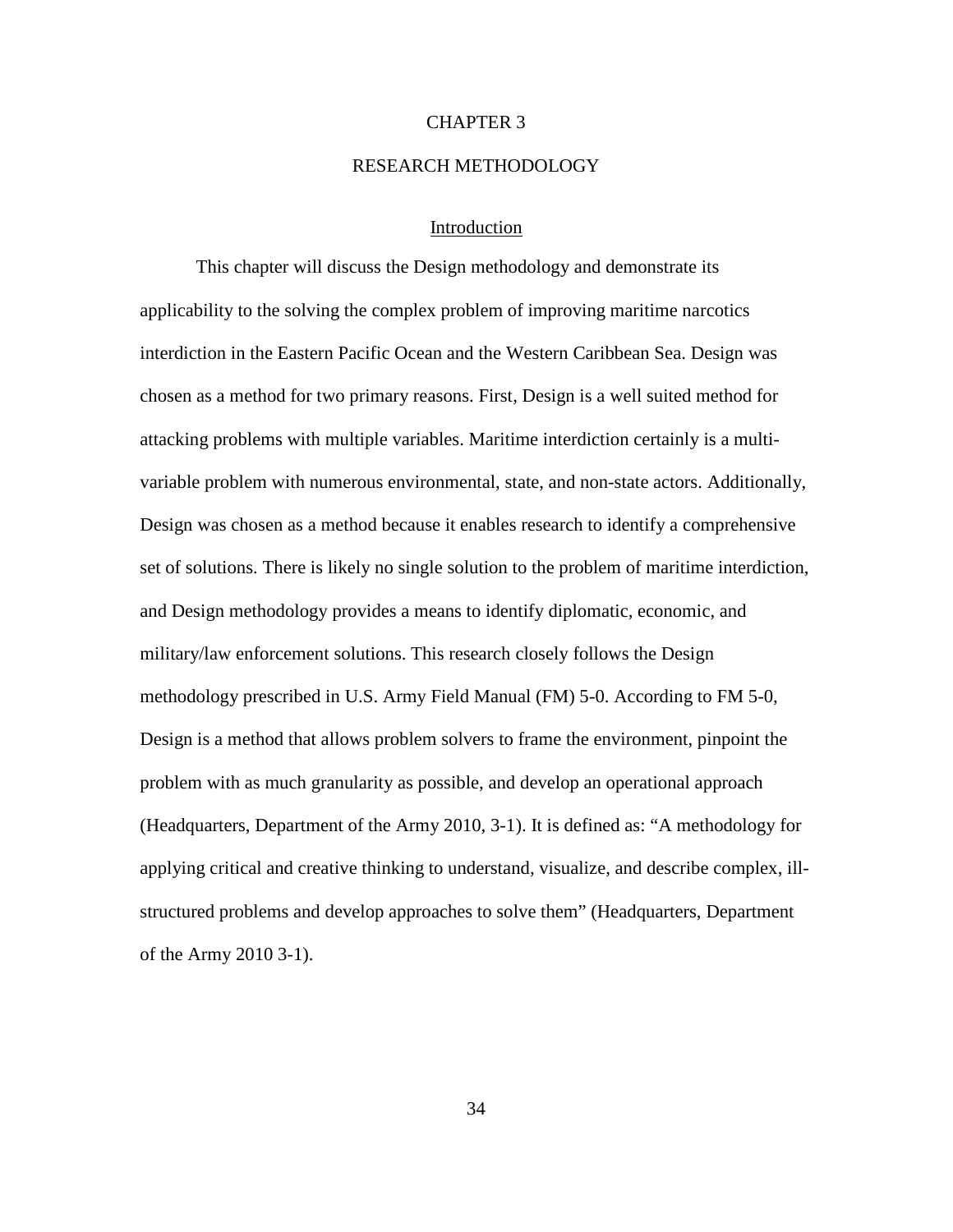### Design as a Problem Solving Method

Maritime drug interdiction amounts to what Dr. Jeff Conklin would call a "wicked problem." Wicked problems have six distinguishing characteristics: (1) The problem is ill-structured with an "evolving set of interlocking issues and constraints;" (2) There is no definitive solution indicating that the only stopping rule is running out of resources; (3) There are no simply right or wrong solutions, only better or worse solutions; (4) No two wicked problems are alike; (5) It is impossible to learn about the problem without attempting solutions; and (6) There are no given alternative solutions (Conklin 2006, 7). The primary research question of how the U.S. government uses limited resources to effectively interdict narcotics on the high seas is certainly a wicked problem.

The structure of Design calls for both narratives and graphics covering three broad categories: (1) Environmental Frame (which is further reduced to the current environmental frame and the desired environmental frame); (2) Problem Frame; and (3) Operational Approach (Headquarters, Department of the Army 2010, 3-2). U.S. Army Lieutenant Colonel Perez, an Assistant Professor at the U.S. Army Command and General Staff College (USACGSC) in Ft. Leavenworth, Kansas, provides a less conceptual, more pragmatic approach to Design. In an effort to amplify the four categories mentioned above, Perez recommends one key question for each category listed above. Research will follow the method proposed by Perez and attempt to provide both graphic and narrative representation of the problem, and a proposed operational approach to answer the primary research question.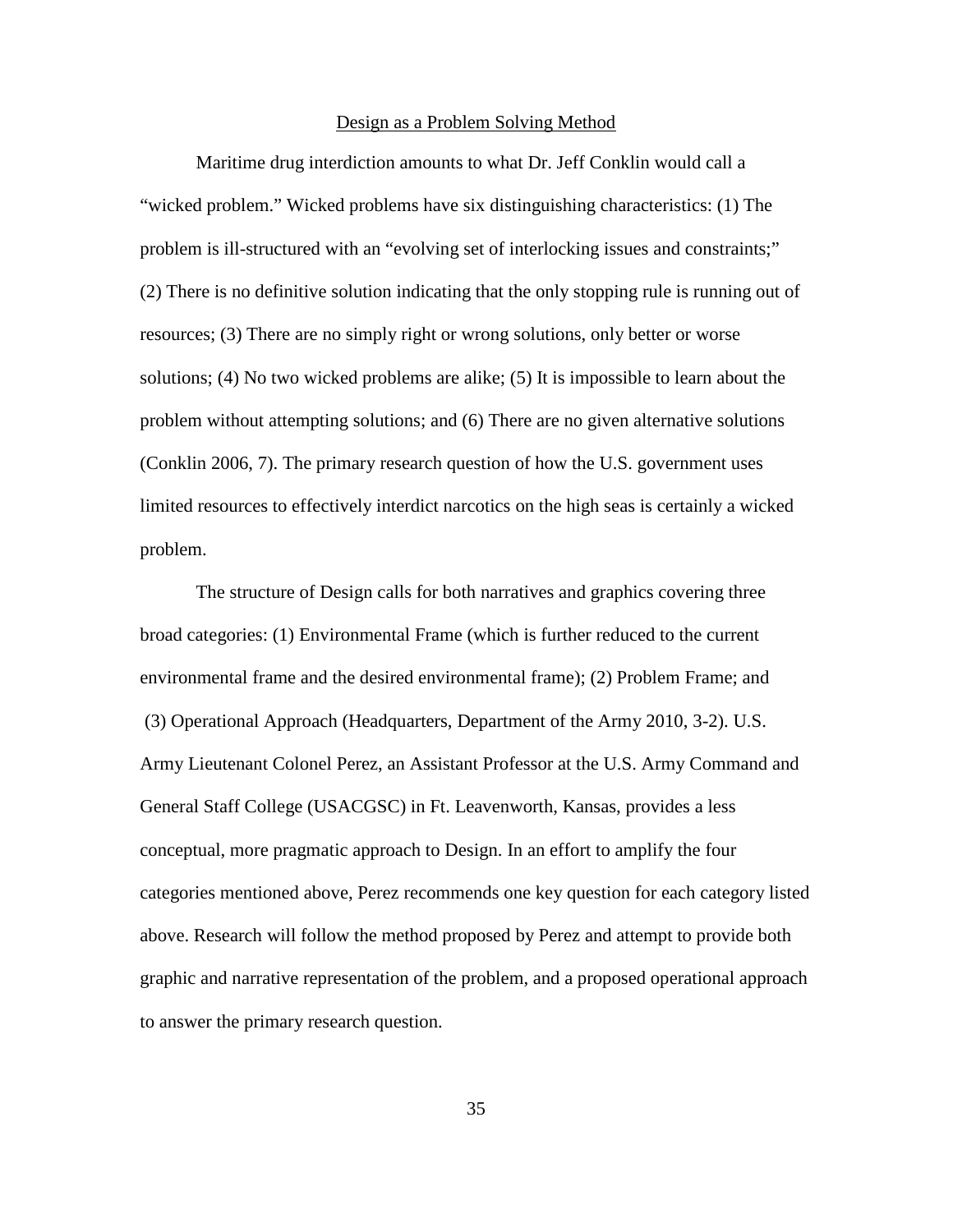### Current Environment

Describing the current environment for any given problem is a complex endeavor. FM 5-0 states that the purpose of framing the environment is to capture "the history, culture, current state, and future goals of relevant actors in the operational environment" (Headquarters, Department of the Army 2010, 3-8). Colonel (Retired) Dale Eikmeier recommends using a model that describes Relationships, Actors, Functions, and Tensions (RAFT) to frame the current environment (Eikmeier 2010, 5). Eikmeier calls this the RAFT map, and explains that it is a system tool used to depict active environmental variables (2010, 3). An example is shown in figure 2.



Figure 2. Sample RAFT Map

*Source:* Dale Eikmeier, "Design for Napoleon's Corporal," *Small Wars Journal*  (September 2010): 5.

Since the problem of maritime smuggling does not necessarily deal with operations "among the people," not all aspects of the environment will be relevant to this study. The current environment frame will focus on the current state and future goals of relevant actors through the RAFT model discussed above. This environmental frame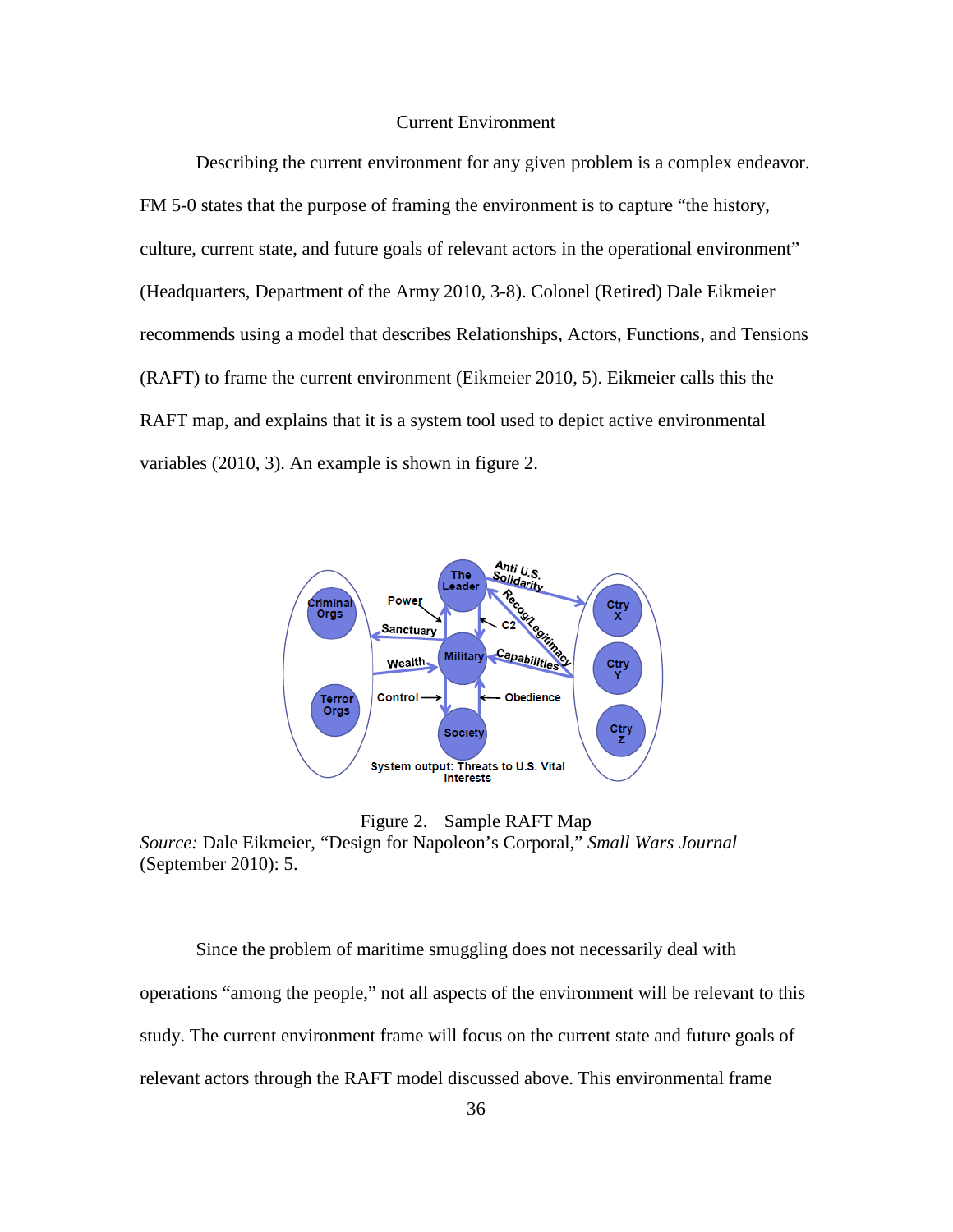would be incomplete however if it focused solely on the aspects of the RAFT model. Design allows the discovery of operational approaches in a free-thought environment, but there must be limits to keep the frame relevant. In order to develop a complete, yet relevant environmental frame, there must be "boundaries for analyzing, understanding, and acting" (Cardon and Leonard 2010, 8). The applicable boundaries for the current environment exist in time and geographic space. The timeframe applicable to this frame encompassed 2006 through October 2011. There were two factors that led to the selection of this time period. First, the period was necessarily limited in order to make the data manageable. A five year period is desirable to identify and analyze current trends, however due to the timing of this research it was necessary encompass slightly more than five years. Second, 2006 was selected as the earliest year studied due to the emergence of SPSS craft in that year. SPSS significantly changed smuggling operations, and their affect must be included in this study. Additionally, this study analyzed only documented, unclassified narcotics events occurring in the maritime transit zone. It was necessary to use only unclassified narcotics events in order to maintain the unclassified nature of this research. Although significant, this study did not analyze seizures that occurred on land, whether the U.S. government was involved or not, in order to ensure that the conclusions reached by this research were wholly relevant to maritime interdiction. Finally, necessary boundaries were placed on the inputs to the RAFT model; specifically limiting the entries to state entities. Relationships between actors were only considered if they contributed to or disrupted the drug trade in the maritime environment. Functions only included narcotics smuggling or interdiction. Actors either worked to facilitate smuggling, acted as neutral parties capable of being influenced, or they sought to disrupt it. Tensions were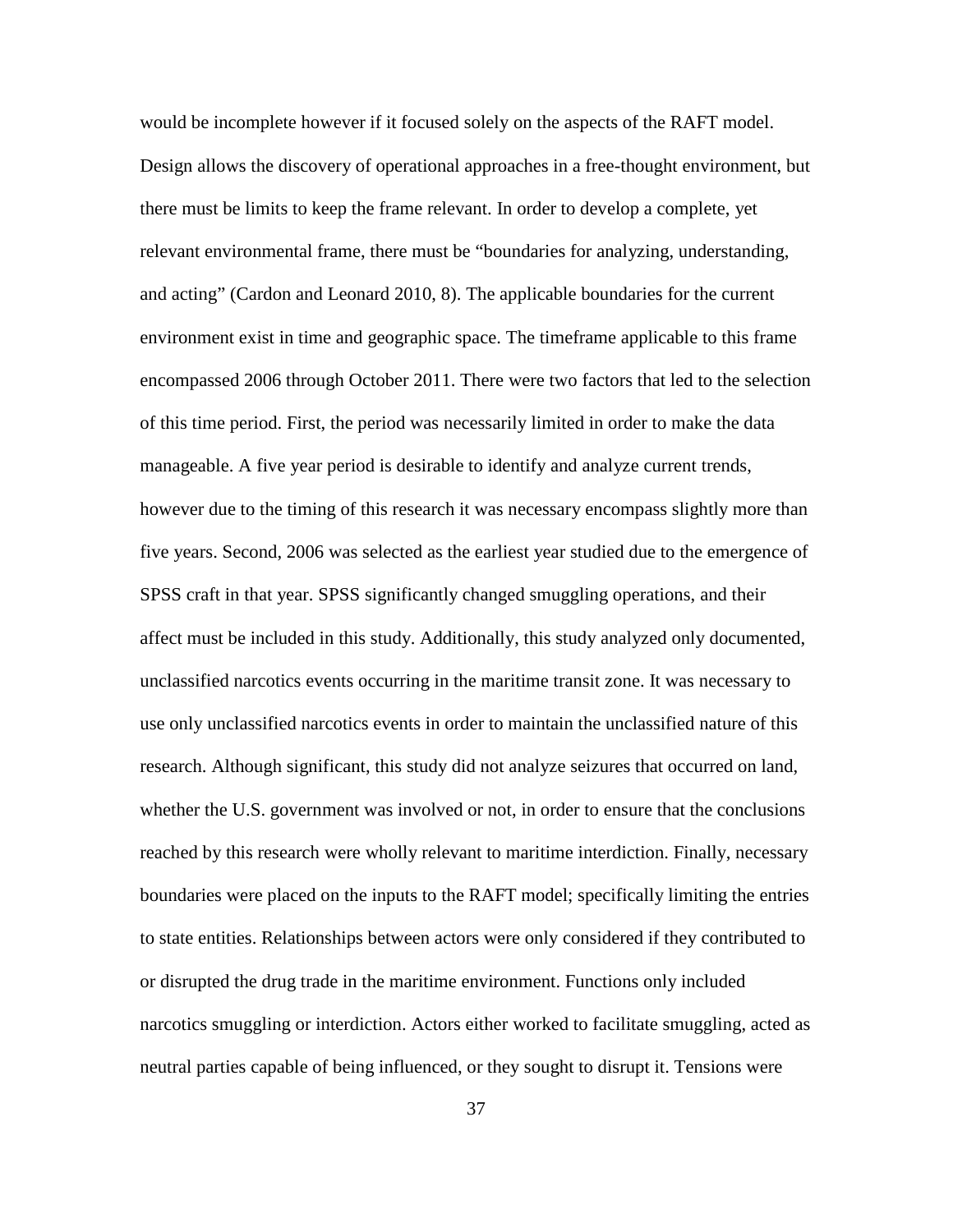bound more broadly to include international political tensions, regional law enforcement tensions, and tensions between DTOs and LEAs. In terms of developing effective operational approaches to maritime smuggling, complete understanding of the current environment through a RAFT map is an essential element of analysis and begins to illustrate where action can be taken.

The current environment frame analyzed USCG drug interdictions from 2006 to 2011. These interdictions served as events in a multi-point case study designed to discover and interpret maritime smuggling and interdiction trends. Analysis included what type of vessel was interdicted, geographic location, and what LEA affected the interdiction. Data was provided by the USCG Counter-Drug office in FOUO form and included date of event, type of vessel interdicted, estimated amount of narcotics, and what type of unit affected the interdiction. These individual events were entered into spreadsheet form with latitude, longitude, and icons for the other fields described above. The spreadsheets were then exported to Google Earth for trend analysis. The resultant raw data was consolidated to produce a modified choropleth map, sometimes called a "heat map" in the law enforcement community. Choropleth maps provide significant assistance to law enforcement by correlating spatial data and interdiction sites, leading to a probability model that can be used as a predictive tool (Rossmo 1993, 1). In the *American Journal of Criminal Justice,* Kim Rossmo states that choropleth analysis allows law enforcement to "Focus their activities, geographically prioritize suspects, and to concentrate saturation or direct patrolling efforts in those zones where the criminal is most likely to be active" (Rossmo 1993, 1). In short, choropleth mapping was chosen for this research because it allows the USCG and other interdiction agencies to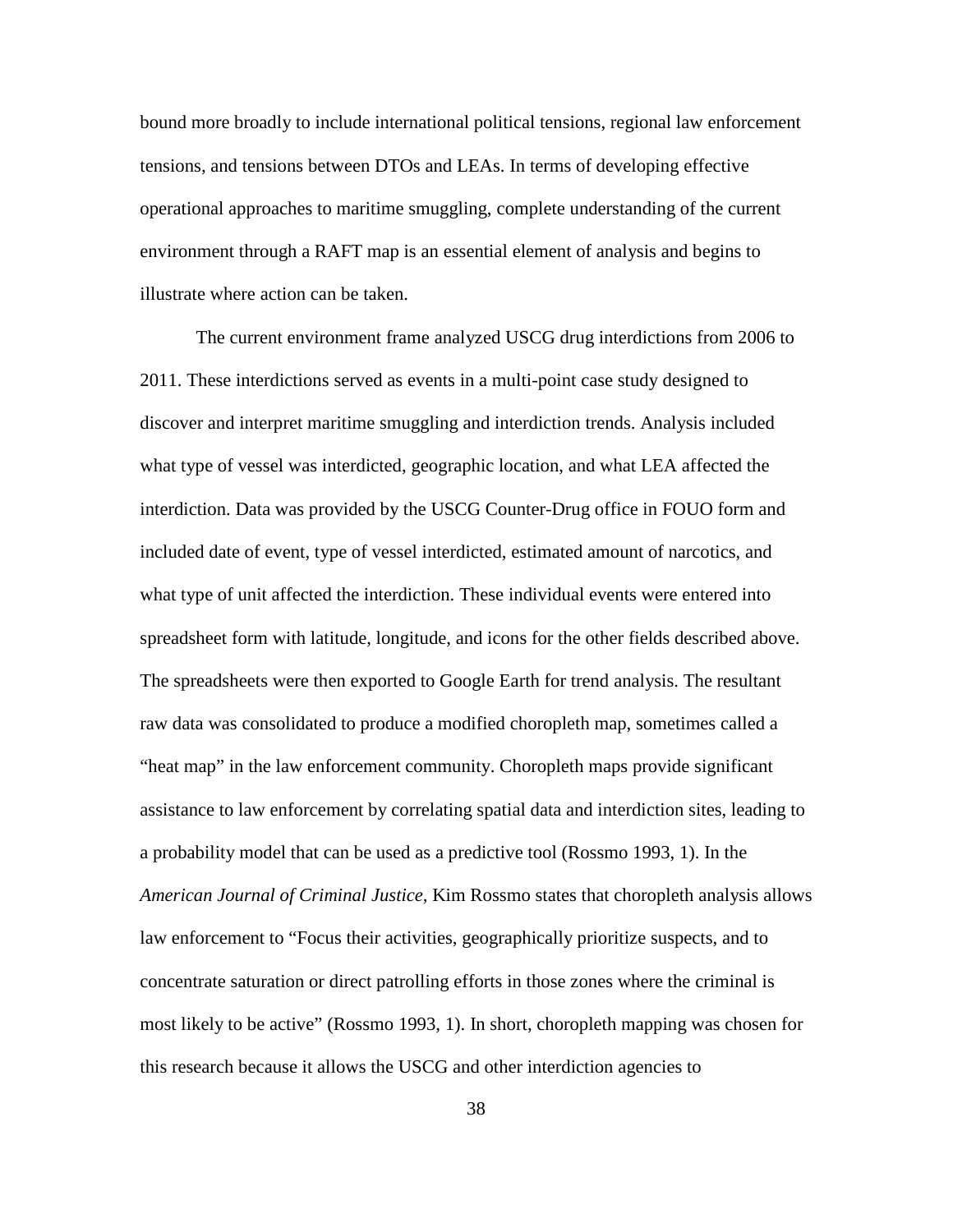geographically profile the extensive maritime operating area in order to concentrate resources and achieve efficiencies.

Physical terrain was also analyzed through simple chart study. This enabled the identification of chokepoints and coastal areas conducive to smugglers. Additionally, the physical terrain analysis identified most likely departure points from the source zone enabling LEA's refined deep transit zone interdiction zones. Finally, this analysis recognized potentially ungoverned locales within transit zone countries and provided leverage for future partnerships by identifying areas where U.S. LEAs could improve PN efforts.

# Desired Environment

Perez asks: "What do we want the environment to look like?" (2011, 44). It is vital to develop and communicate a desired end-state in this frame. It is important to understand that single unit action will likely not result in achieving an overarching nationally-desired end state. This frame provides the tools required to answer the Problem Frame and assists in identifying potential opportunities (Perez 2011, 44). For the primary research question asked in this paper, the desired environment frame was relatively easy to develop and was completely qualitative in structure. Chapter 2 described national and agency-specific ends through multiple strategy documents. These ends as they pertain to maritime smuggling indicate the desired environment. Unfortunately, these ends can at times be abstract. In order to determine measures of effectiveness, current and future USCG removal metrics were introduced. Eikmeier's RAFT map was adjusted to reflect not just the desired environment but to illustrate possible means of achieving those ends. An example of a modified RAFT map is below.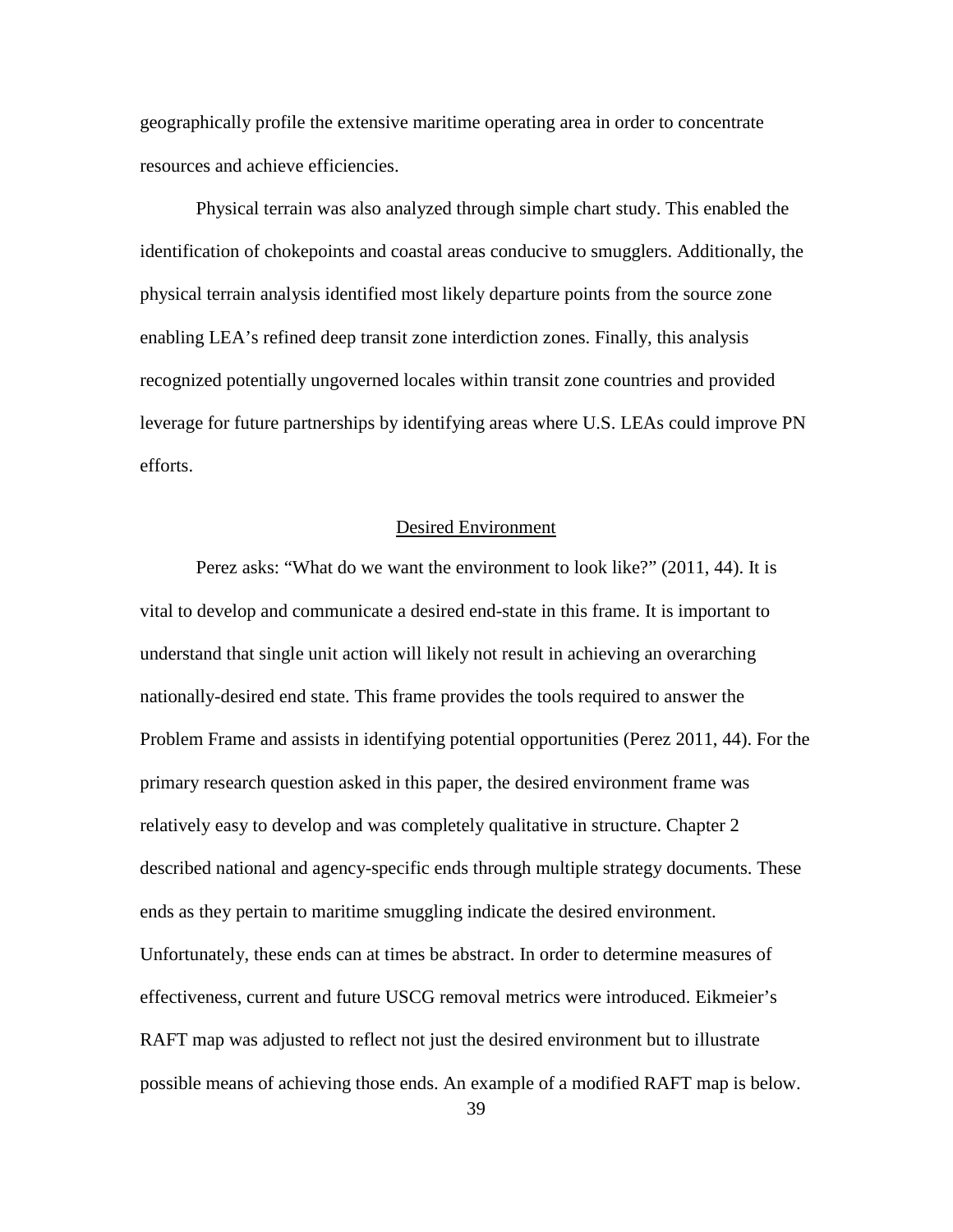

Figure 3. Sample Desired RAFT Map *Source:* Dale Eikmeier, "Design for Napoleon's Corporal," *Small Wars Journal* (September 2010): 5.

### Problem

In order to fill out the problem frame, Perez recommends asking the following question: "Where-conceptually-do we act to achieve our desired end state?" (2011, 44). Eikmeier further clarifies this question by asking: "What is the problem or obstacle blocking the transition from the current state to our desired state?" (2010, 3). Accurately assessing this frame is vital to developing a feasible operational approach. The problem frame allows the researcher to determine where change needs to happen, identify the strengths and weaknesses of the actors, determine opportunities and threats, and define what conditions need to exist for success (Eikmeier 2010, 9).

The problem frame completed the Design research framework. In this frame, research attempted to determine impediments in moving the current environment to the desired environment through a RAFT map as depicted by Eikmeier (2010, 5). It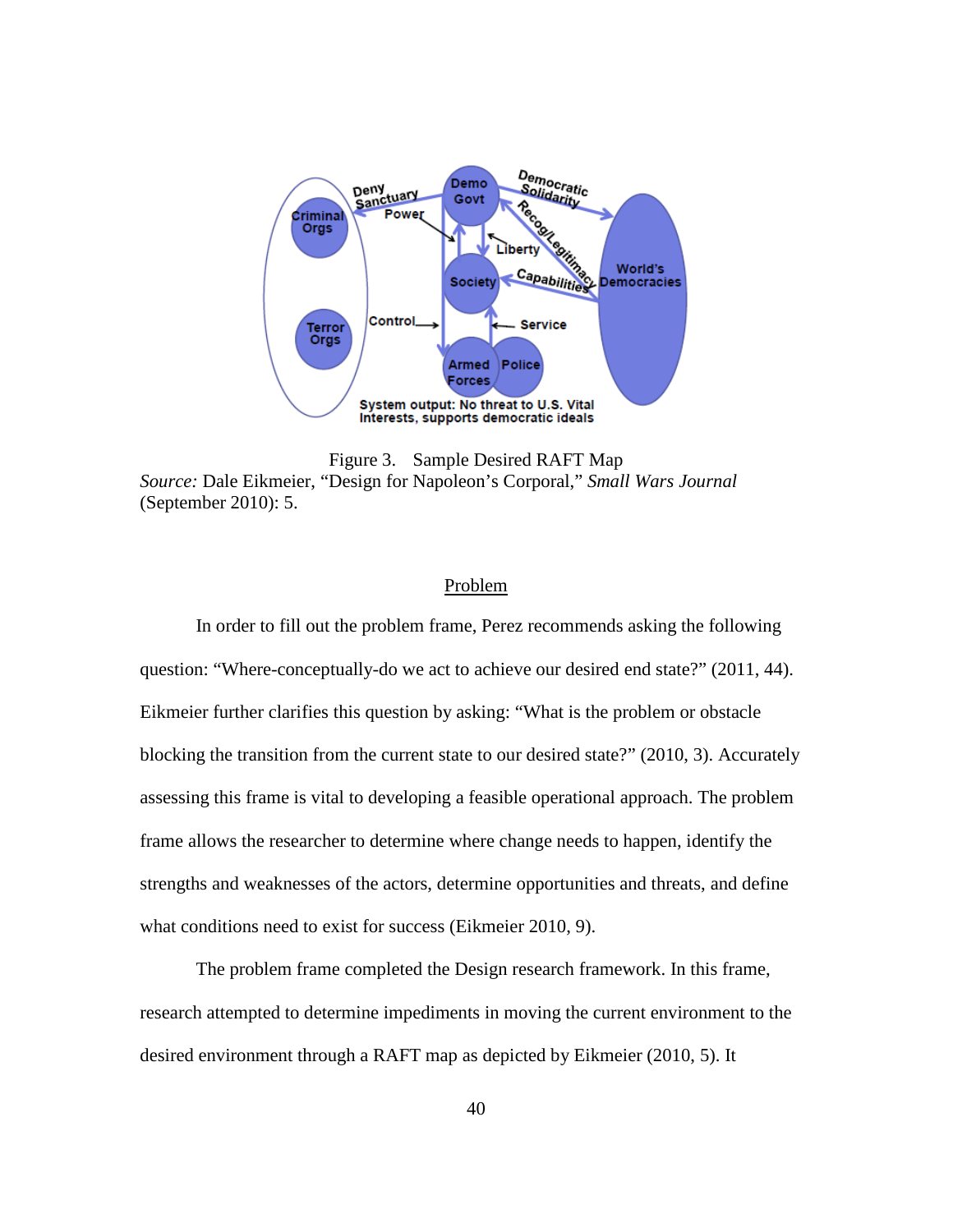identified relationships that could be improved, pertinent actors, their functions, and tensions to be exploited (for DTOs) or relieved (between governments).

# Operational Approach

Finally, Design requires the user to develop an Operational Approach, or determine how to act in order to achieve the desired end state (Perez 2011, 44). More specifically, it describes how the U.S. uses resources and relationships to move toward the desired end state. In essence, that is the purpose of this paper. Determining the answers to these questions will provide insight into both the primary and secondary research questions. Chapter 5 will thoroughly discuss recommended courses of action for improved maritime interdiction.

The operational frame brought the three other frames together in order to provide a way ahead and answer the questions posed in this paper. The RAFT model used in the problem frame was enhanced based on interdiction trends, geographic study, and existing political relationships. This frame synthesized data accumulated during the previous three frames.

### Data Collection

Due to the unclassified nature of this thesis, data collection relied heavily on publicly available, open source documents as well as law enforcement sensitive data supplied by the USCG. In order to ensure the accuracy of qualitative documents, only official U.S. Department of State documents were used. These documents were particularly useful in the literature review and in building the RAFT analysis. Law enforcement sensitive seizure data was supplied through official USCG law enforcement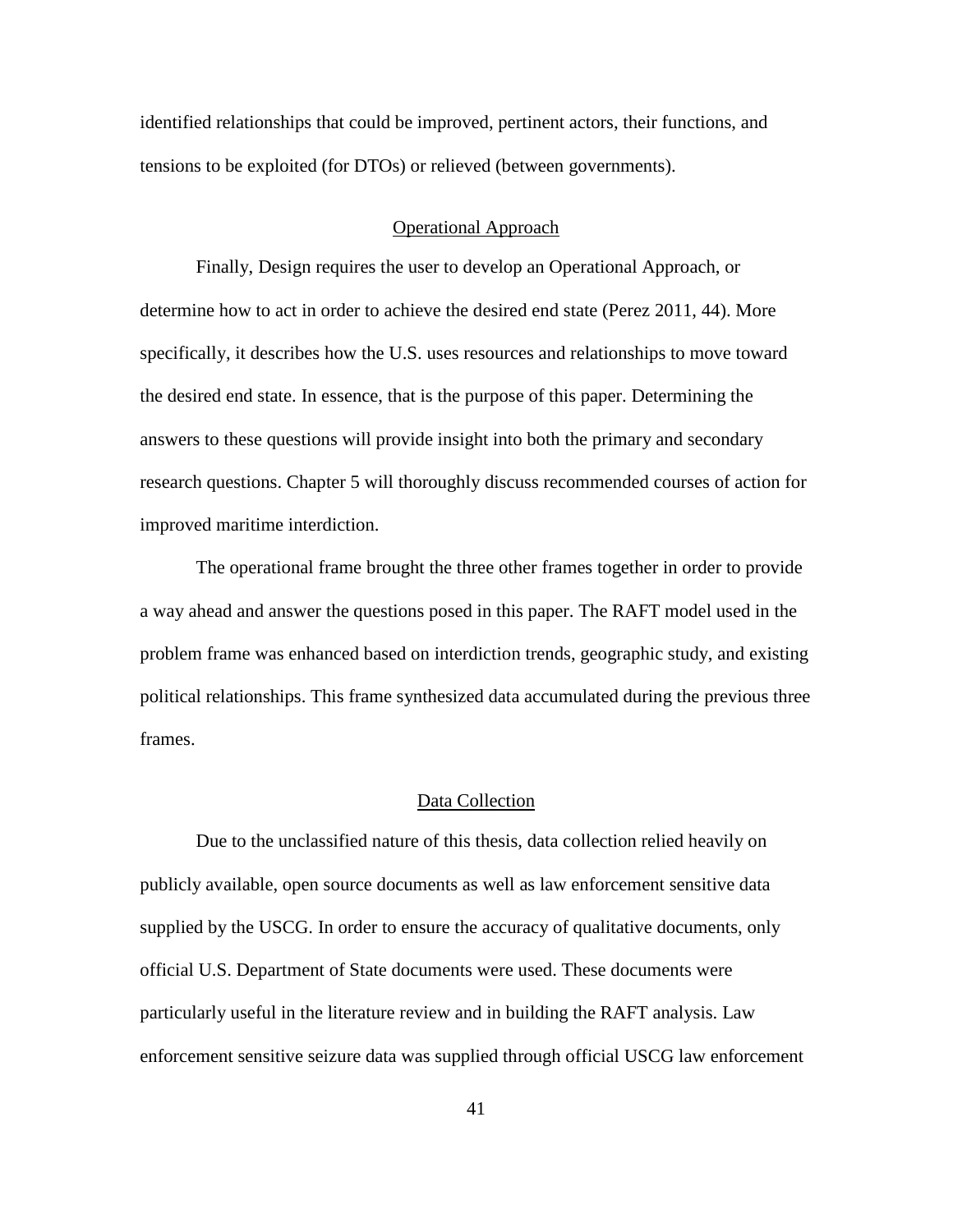channels with the understanding that the raw data would not be displayed in any form. This agreement ensured that accurate data was used for all seizures appearing on the analysis map without compromising operational security. For qualitative measure, national level strategy documents were relied on heavily for both guidance and desired performance metrics. Where quantitative measures were required for interdiction events, the USCG Counterdrug Office was invaluable in providing cleared metrics. While they could not be used in their FOUO form, it was relatively easy to translate the information to a usable analytical format through the use of web based tools. Measures on purity and street cost of narcotics were easily available through open source documents provided by the U.S. Department of Justice.

### Risks, Biases, and Validity of Data

The various agencies involved in narcotics interdiction each provide releasable data, although their measures are different. The USCG and direct-action interdiction agencies (DOD, PN's) primarily measure effectiveness by number of events, gross weight seized, narco-terrorists apprehended, and annual percentage removal rates. The Attorney General's office measures interdiction success based on the number of successful prosecutions, annually. Finally, the Department of Justice often measures the impact of transit zone seizures through cost and purity analysis (Yeatman 2006, 26). Higher cost, lower purity drugs are a sign that removal efforts are having a positive impact. There are no holes in the availability of this data. When it comes to stemming the flow of illicit narcotics into the U.S., there is a significant disconnect between measures of effectiveness (data) for government agencies. This study primarily relied on data provided by the USCG with the exception of cost and purity data provided by the DOJ.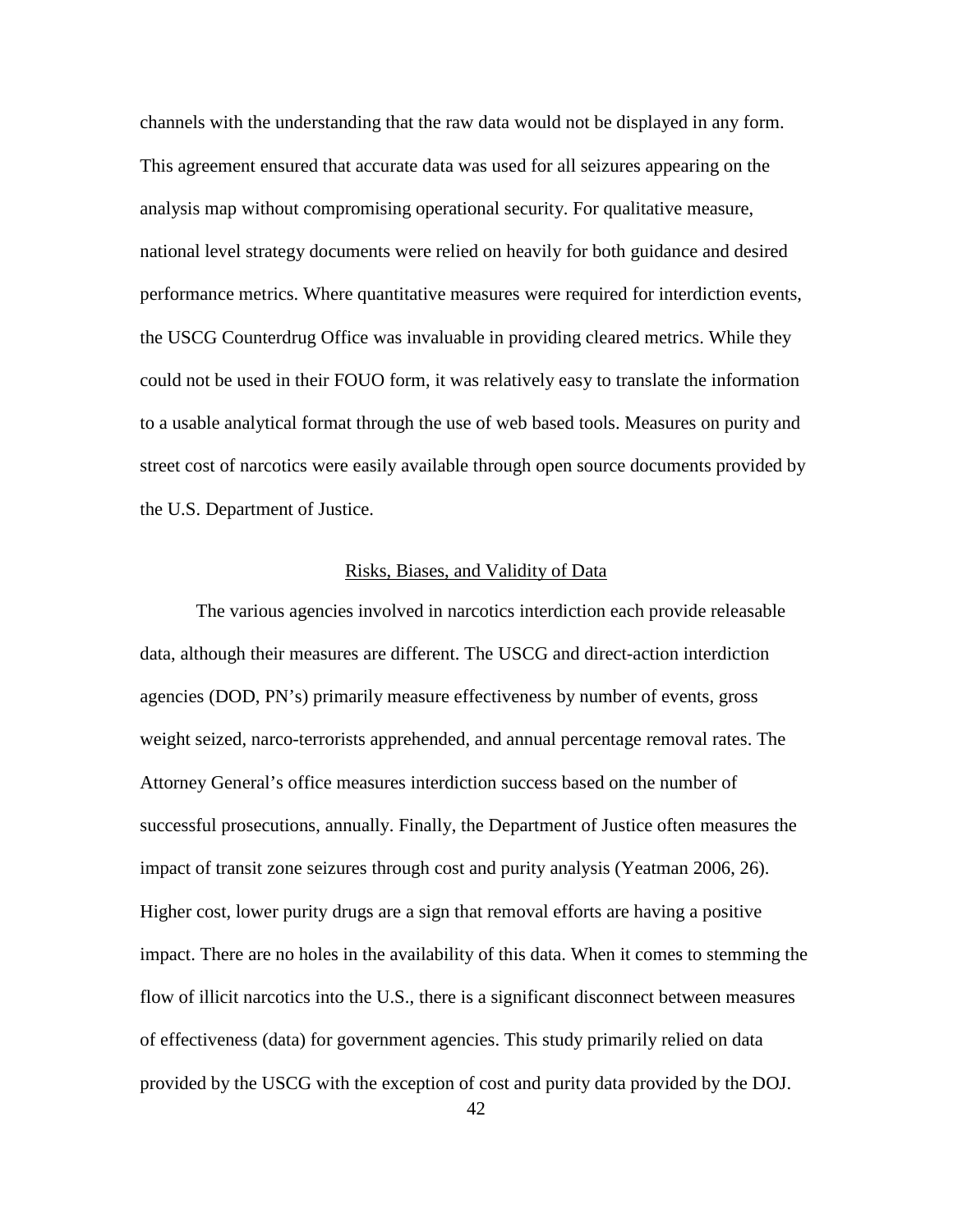USCG data was chosen because it measures interdictions and because of the USCG's role as the lead agency for maritime interdiction. The U.S. government, through the ONDCP, has developed an assessment tool to estimate cocaine production in the source zone. The Sequential Transition and Reduction (STAR) model enables the U.S. to track the flow of cocaine from cultivation to consumption (Abt Associates 2002, 1). STAR model accounting has become the standard for ONDCP, although it does have some limitations. First, it does not take into account the temporal dimension inherent in cocaine production; meaning cocaine smuggled in one year could have been grown the previous year (Abt Associates 2002, 32). Second, it does not take into account the economic factors of supply and demand as they pertain to growing in the source zone (Abt Associates 2002, 32). Even with the limitations described above, the growth volume does not vary enough to introduce significant enough error and makes source zone estimates reasonably reliable. Counting disruption totals are also reasonably reliable. The largest exception to this statement involves loads that are jettisoned prior to apprehension or scuttled with the vessel upon apprehension. LEAs must rely on analysis of intelligence or statements from the smugglers themselves to determine the quantity lost to the sea. This analysis may lead to faulty data, however this researcher does not believe the quantities involved in these events is enough to skew the results. Finally, there were several interdiction events reported by the USCG that were completely classified. It is impossible to know the type, location, or quantity disrupted during these events. These events have been excluded from the data set.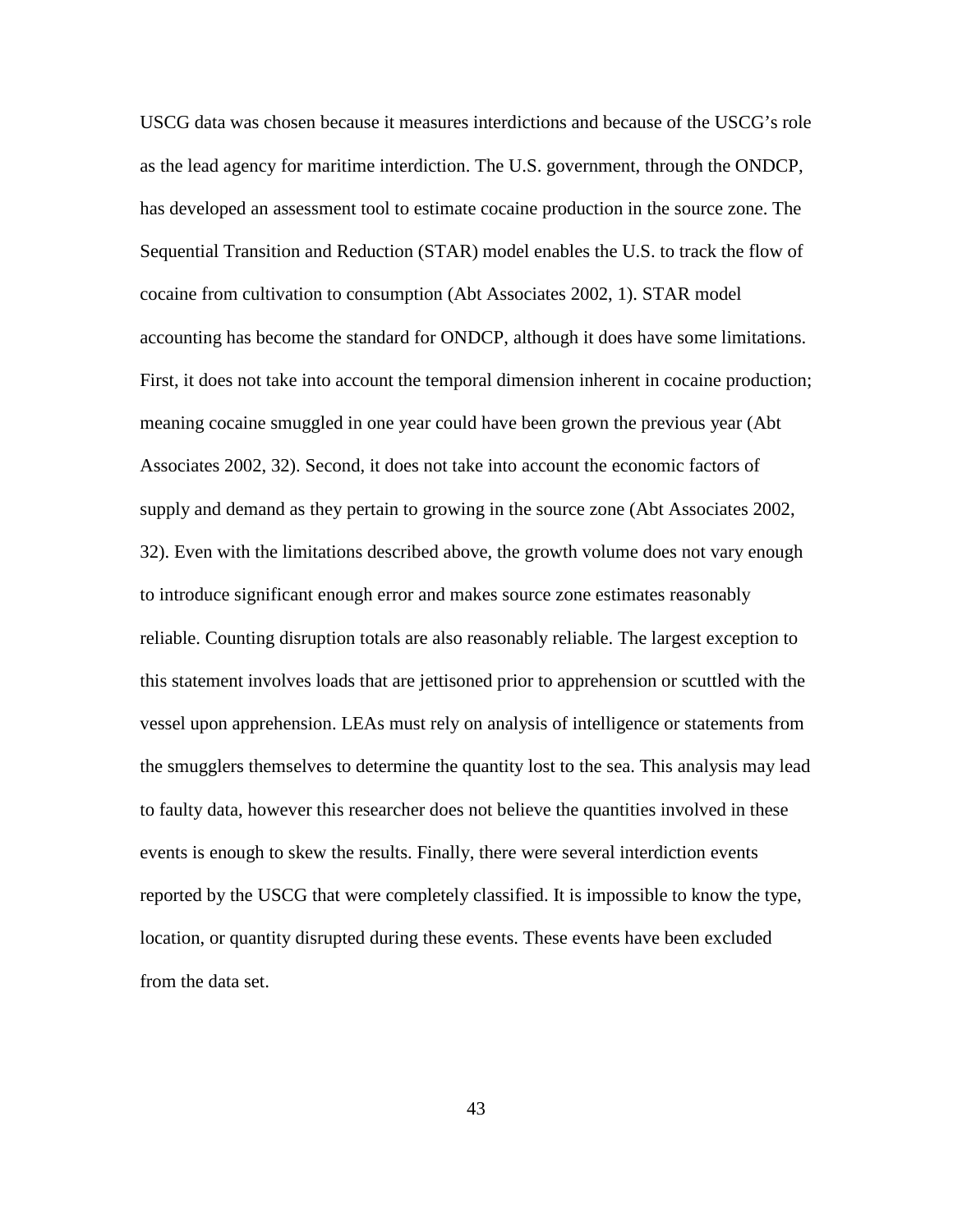#### Summary

This study used Design as a problem solving model. It sought to identify the current environment, desired environment, determine impediments to the desired environment, and finally provide a suggested operational approach to solving the primary research question. While no frame independently answered how the U.S. government uses limited resources to increase maritime interdiction effectiveness, they combined to provide this answer. The current environment frame identified trends that exist in maritime smuggling. The problem frame assisted in determining the effectiveness the current U.S. counter-narcotics strategy. Finally, the desired environment and problem frames discussed how HN and PN relationships affect U.S. efforts.

The stated goal of this research was to determine how the U.S. government can use limited resources to increase maritime interdiction effectiveness. The Design methodology employed throughout this research answers this question by assessing the current state of smuggling and comparing it to a realistic, but improved state. Design provided a method in which research could identify areas (particularly states) where operational efficiencies could be gained. Finally, the analysis facilitated by Design provided comprehensive recommendations that answer the critical question of how the U.S. can more efficiently accomplish maritime interdiction.

44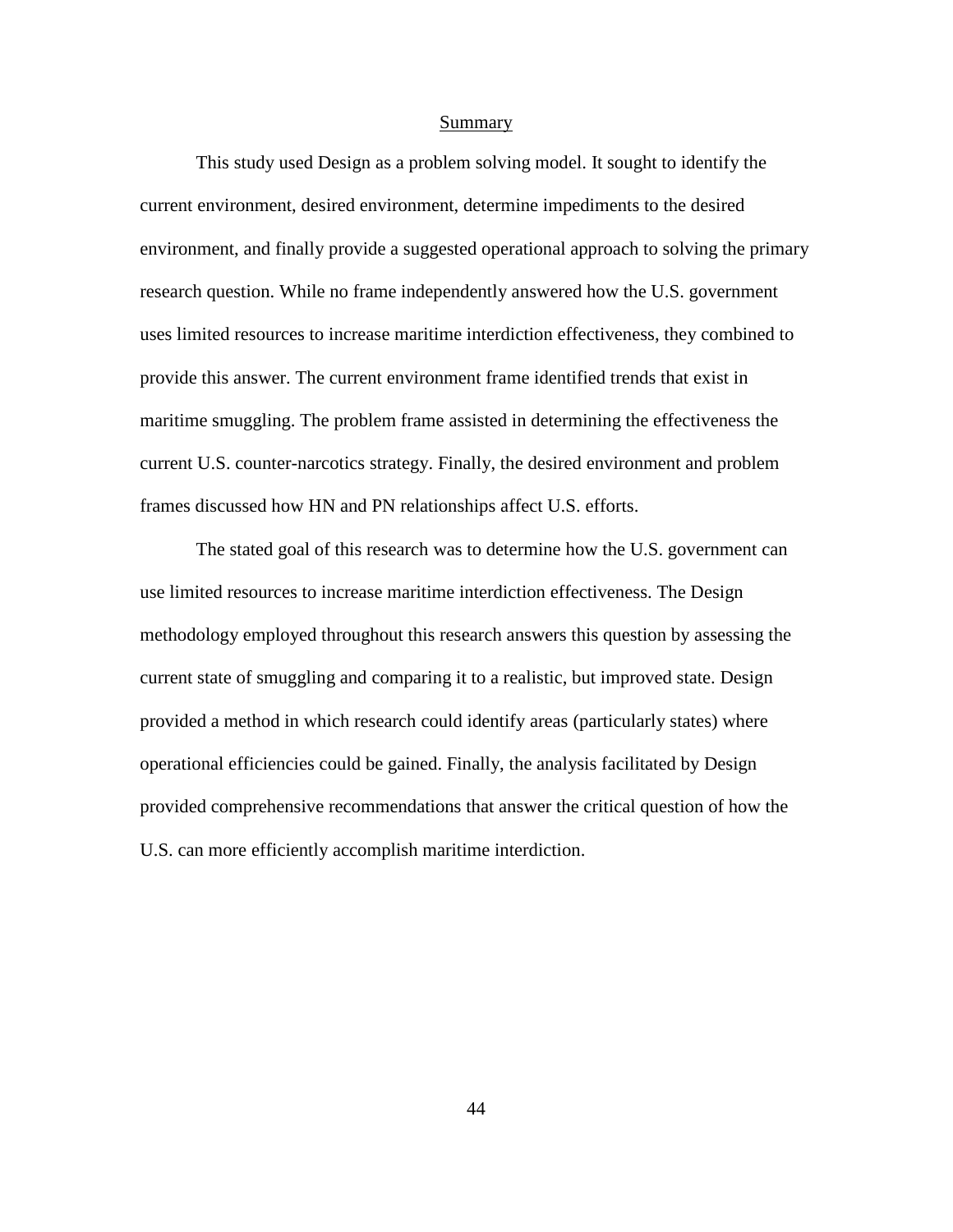### CHAPTER 4

# ANALYSIS

# Introduction

Chapter 3 discussed how Design was used as a methodological approach to answer the primary research question of how the U.S. government can more effectively conduct maritime interdiction operations. This chapter will provide analysis of the current environment, desired environment, the problem, and conclude with the operational approach frame. Generally speaking, there is a single graphic and narrative for each frame. In the case of this research it has been modified in order to convey the difficulties of this problem. A single graphic cannot fully convey the full scope of the problem the environment creates for the U.S. government.

### Current Environment

This research is focused on two distinct geographic regions, the Eastern Pacific Ocean and the Western Caribbean Sea. These two operational areas possess unique characteristics that must be analyzed separately, thus resulting in multiple graphics for the current environment frame. The graphics in this frame will represent interdiction events in the Caribbean Sea, Eastern Pacific Ocean, and a current RAFT analysis.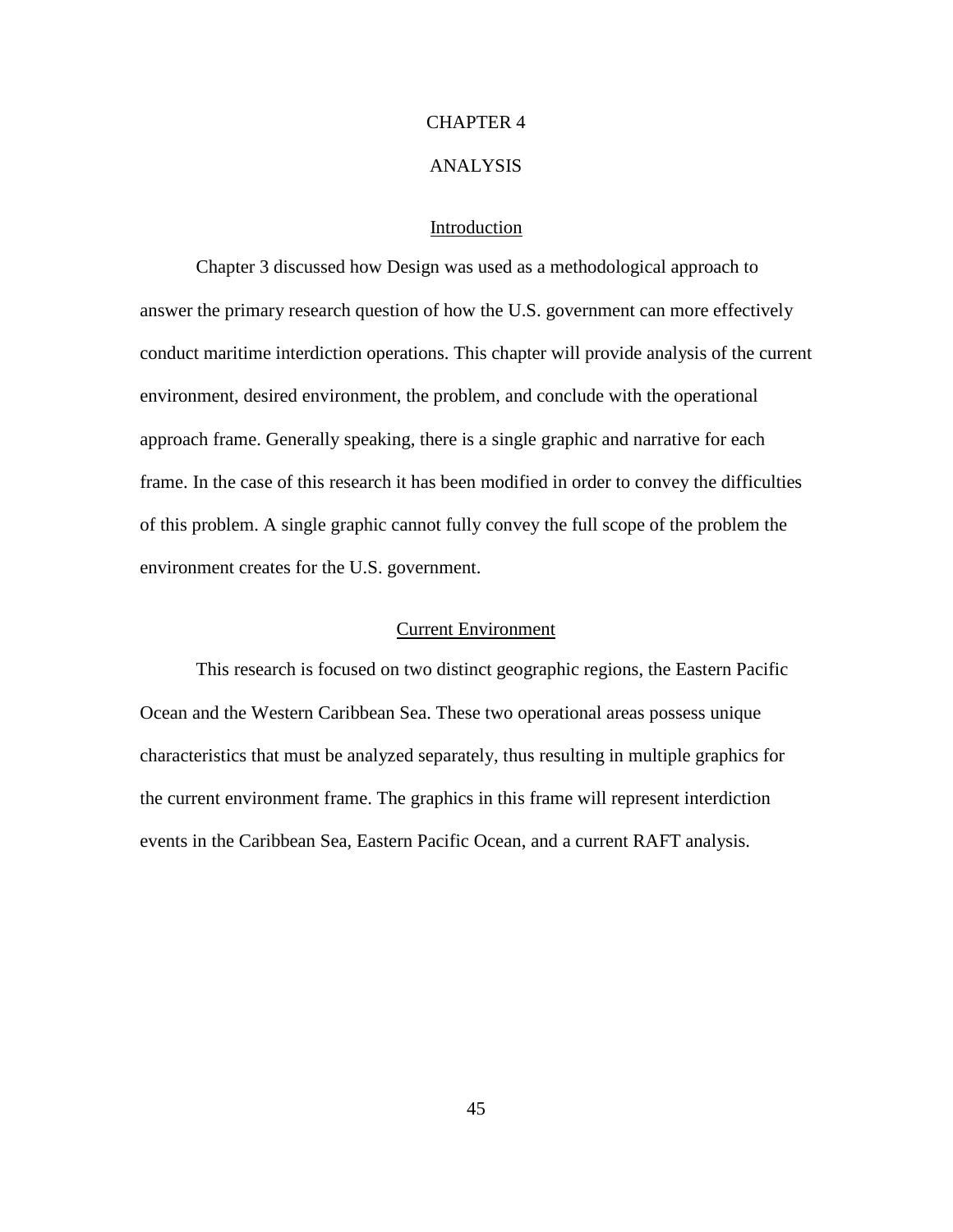

Figure 4. Interdiction Event Analysis *Source:* Created by author.

The above figure is a modified choropleth map designed to illustrate unclassified interdiction events in the Eastern Pacific between 2006 and 2011. Analysis shows that there has been a great deal of success over the last five years in interdictions that occur near the source zone. Specifically, the western coast of Colombia has proven to be fertile ground for interdiction assets. Additionally, the southern coasts of Panama and Costa Rica have seen a significant number of events over the time period studied. Finally, U.S. assets have had success near El Salvador, although the seizures have occurred further offshore than in the southern portion of the transit zone. It should be noted that PN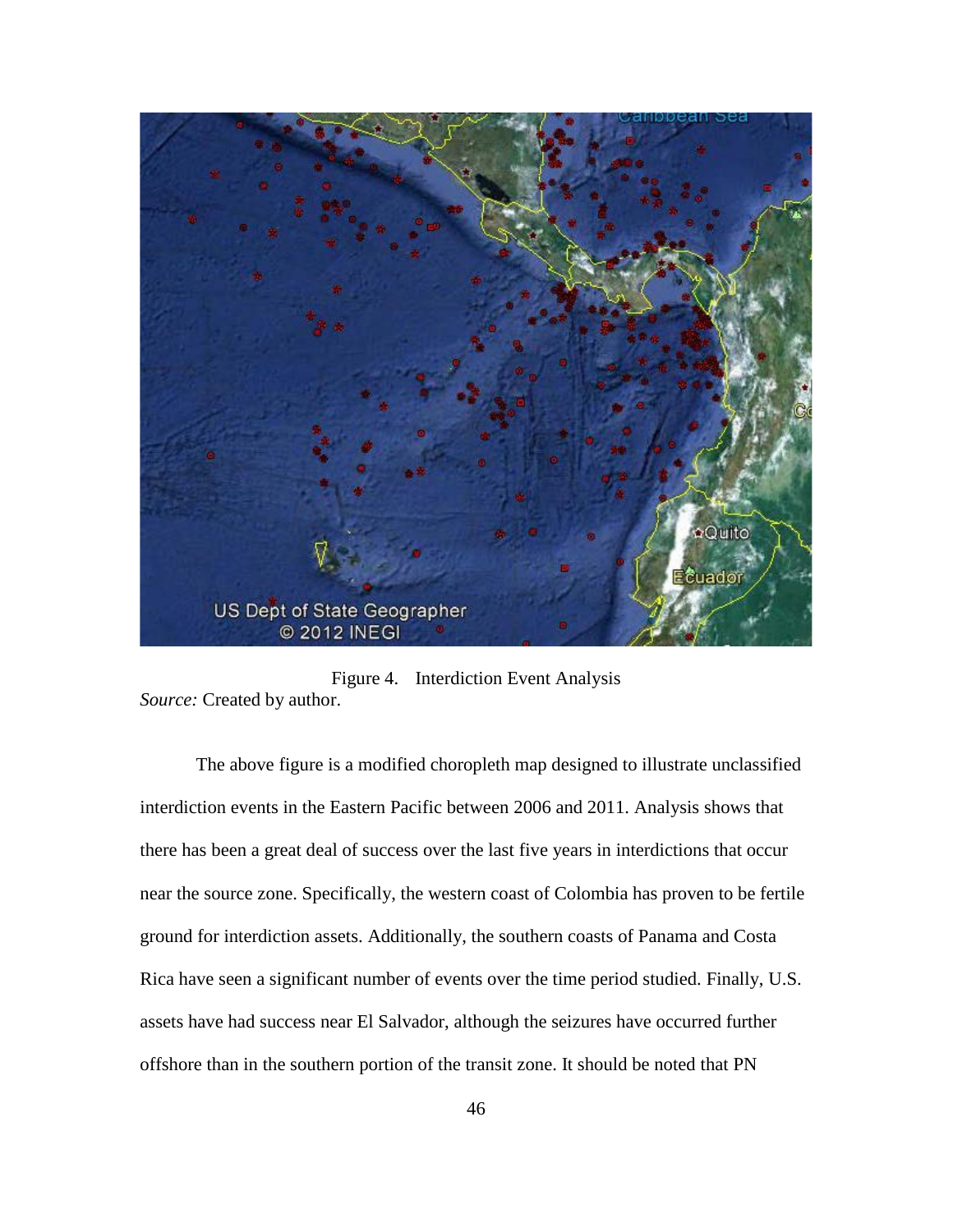primarily operate out of El Salvador, Costa Rica, and Panama with close cooperation from the HNs.

The figure below depicts Western Caribbean Sea narcotics interdictions between 2006 and 2011.



Figure 5. Western Caribbean Interdiction Events *Source:* Created by author.

This modified choropleth map provides the same type of data interpretation as the map of the Eastern Pacific. First, it should be noted that there have been significantly fewer events in the Western Caribbean Sea than in the Eastern Pacific Ocean. While Eastern Pacific seizures indicate several hot spots, Caribbean seizures follow a general coastal trend. A majority of the seizures in this operational area have occurred along a mostly littoral path. Terrain is likely the key reason for this. Unlike the Eastern Pacific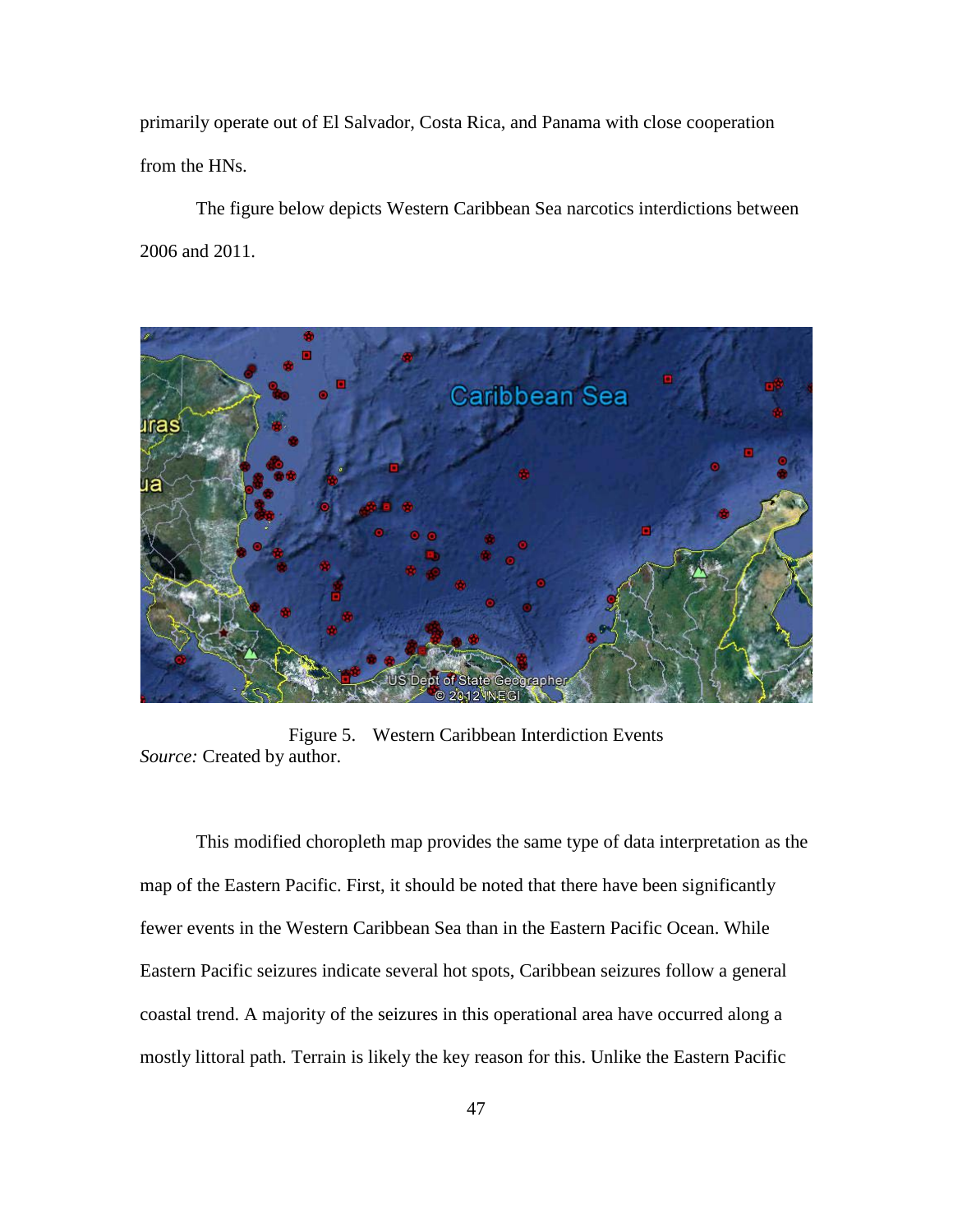coast of Central America, the Caribbean coast is largely unpopulated, desolate, and full of small inland waterways that play host to mangrove swamps (Alonso, 2011). This enables smugglers to use more efficient routes and provides locations for smuggling vessels to hide during the day. In essence, DTOs have traded the vast open spaces of the Pacific Ocean for the dense foliage of the Caribbean coast. The prime smuggling routes of the Caribbean are easily accessed by patrol assets operating out of established bases in Central America (for aircraft) or from the U.S. mainland (for ships and aircraft). Additionally, Caribbean coastal nations are for the most part dedicated partners in the war on drugs, and their willingness and ability to assist in interdiction events is evidenced by the clusters of seizures in figure 5. The below table illustrates how effective the USCG and its partners have been when the successes of the two geographic areas are combined. It is important to note that when this data was released, Fiscal Year 2011 was not yet complete.

|      |     | <b>Fiscal Year Events Vessels Seized Detainees Marijuana   Cocaine</b> |     |          |           |
|------|-----|------------------------------------------------------------------------|-----|----------|-----------|
| 2011 | 107 | 40                                                                     | 191 | 25,938.8 | 151,702.0 |
| 2010 | 122 | 56                                                                     | 229 | 36,739   | 202,402.1 |
| 2009 | 123 | 58                                                                     | 322 | 71,234.1 | 352,862.8 |
| 2008 | 85  | 43                                                                     | 209 | 22,173.8 | 367,926.1 |
| 2007 | 65  | 37                                                                     | 188 | 12,380.0 | 355,754.6 |
| 2006 | 64  | 23                                                                     | 200 | 9,059.3  | 287,035.4 |

Table 1. Coast Guard Drug Removal Statistics (in pounds)

*Source:* U.S. Coast Guard Office of Law Enforcement, "Coast Guard Drug Removal Statistics," http://www.uscg.mil/hq/cg5/cg531/Drugs/stats.asp (29 December 2011).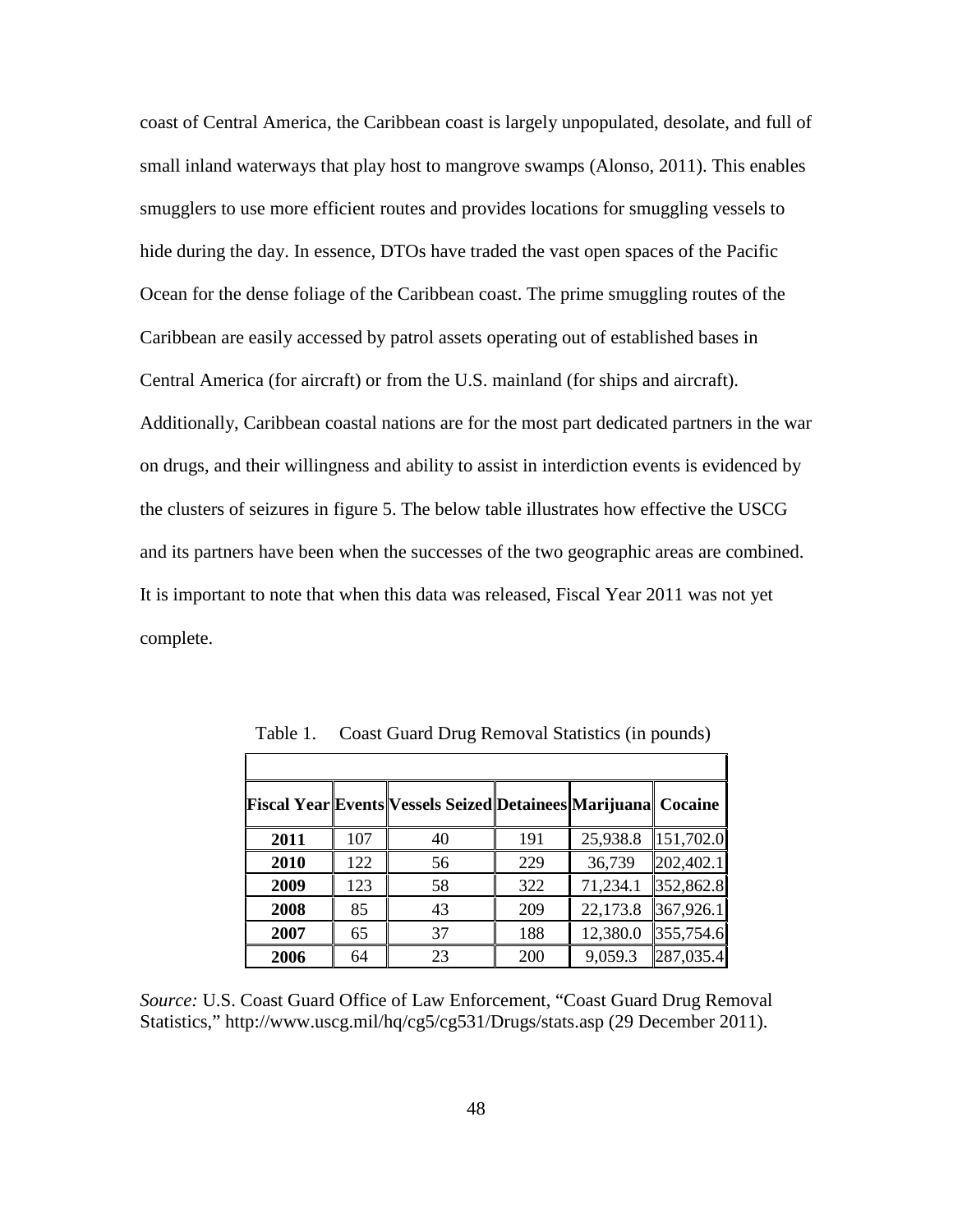# Current RAFT Analysis

The current RAFT analysis illustrates the relevant actors, their relationships, and highlights tensions. Relevancy was determined by analyzing actors that either participated in smuggling, participated in interdiction, or state actors that were potential enablers for smuggling or interdiction. State actors were grouped into several categories. They were first separated by zone (transit or source), and then again by cooperative status. Actors that directly contributed to the war on drugs are labeled green, adversarial relationships are indicated by red, and neutrals are labeled black. This figure rapidly demonstrates both cooperation and tension among the relevant actors.



Figure 6. Current RAFT Analysis

*Source:* Created by author.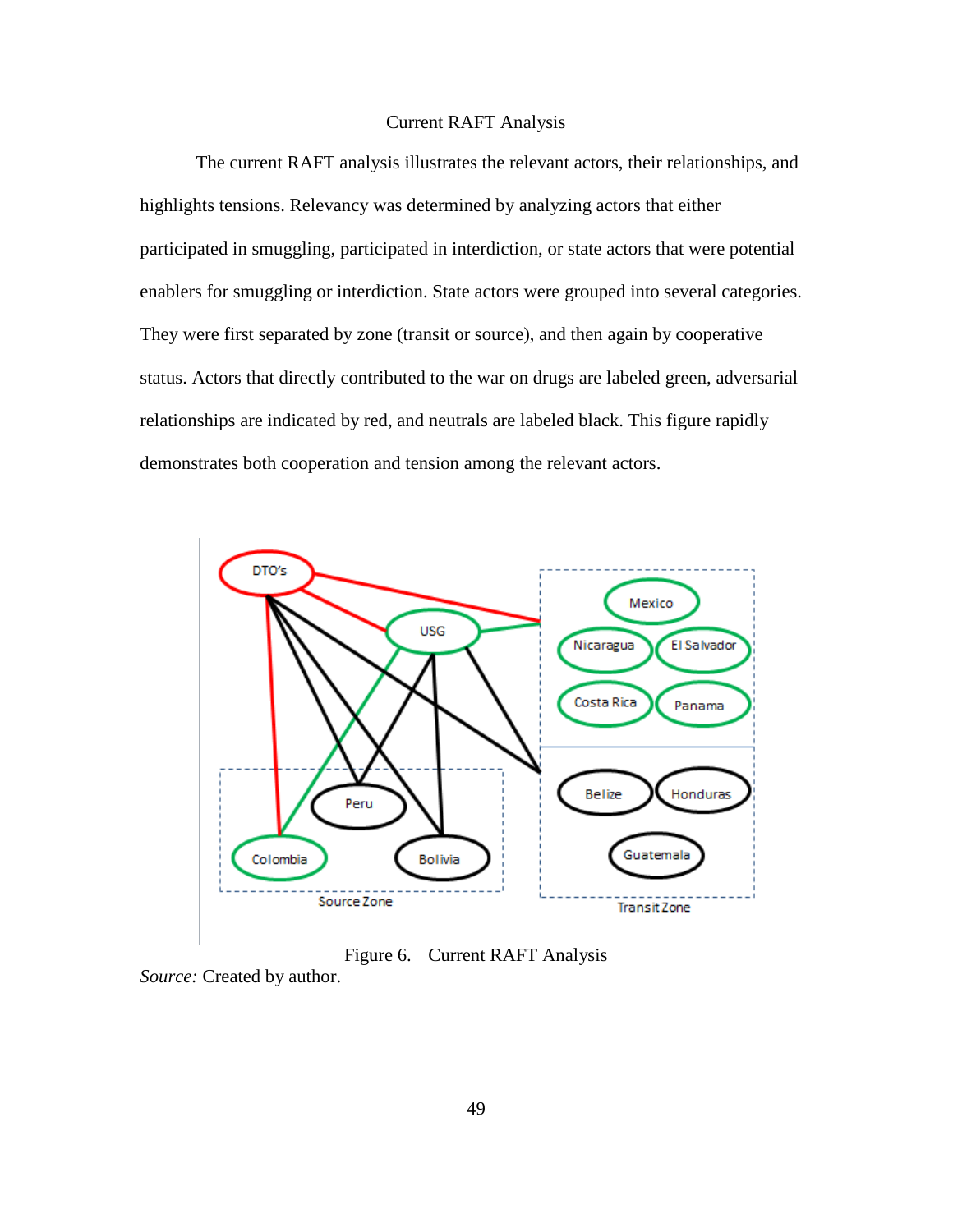# Desired Environment

It can be fairly assumed that DTOs will always attempt to traffic illicit narcotics and there will always be citizens who seek out artificial thrills. Additionally, the geographic environment is a constant and cannot be affected; however access to geography and DTOs can be changed. In order to improve maritime interdiction efforts, the U.S. should turn neutral national stakeholders into active partners. This allows access to territorial waters, bases of operations, national intelligence, and national assets.



Figure 7. Desired RAFT Chart

*Source:* Created by author.

# Strategic Guidance

Strategic guidance is vital for shaping the desired environment; if you do not

know where you are going, then you cannot very well make a plan to get there.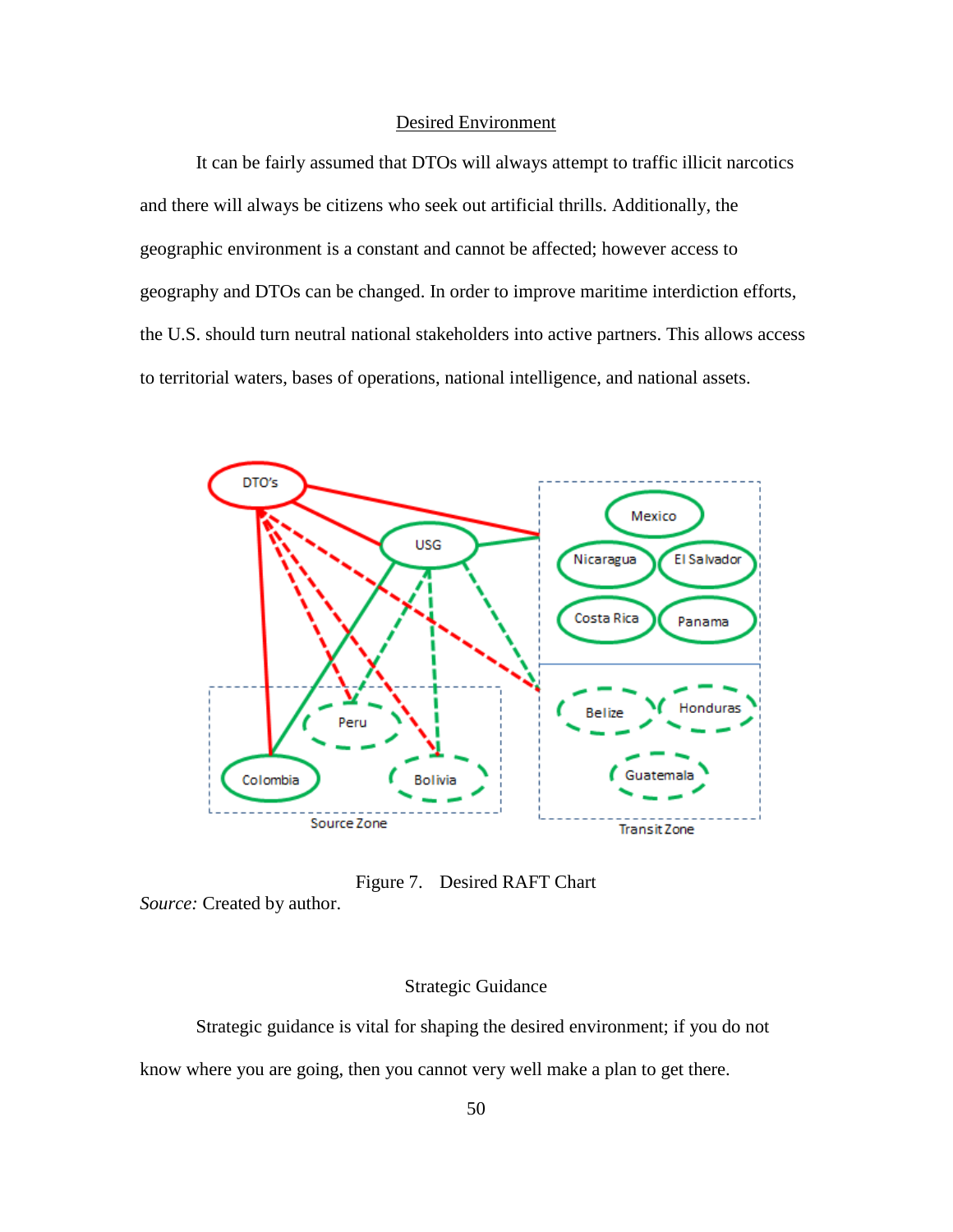Eliminating drug smuggling completely is an unrealistic goal, so cabinet level agencies rely on metrics to measure efficiencies. In terms of narcotics smuggling, drug removal rate metrics are the most appropriate. Until 2010, seizure rates in the transit zone were separated into non-commercial means and commercial means. In 2010, these two means were combined into a single removal total with the validation of the combined counterdrug database (ONDCP 2011). This consolidated figure is significantly more relevant to this study as it seeks to find a comprehensive approach to narcotics that travel the maritime domain. According to the *National Drug Control Strategy,* target removal rates escalate from 30 percent in 2010 to 40 percent in 2015, with a two percent increase each year (ONDCP 2011). This neatly sums up the desired environment.

| 2010 | 30% |
|------|-----|
| 2011 | 32% |
| 2012 | 34% |
| 2013 | 36% |
| 2014 | 38% |
| 2015 | 40% |

Table 2. Total Maritime Cocaine Removal Rate Goal

*Source:* Office of National Drug Control Policy, "2011 National Drug Control Strategy," 2011, http://www.whitehouse.gov/ondcp/2011-national-drug-conrol-stragegy (accessed 29 December 2011).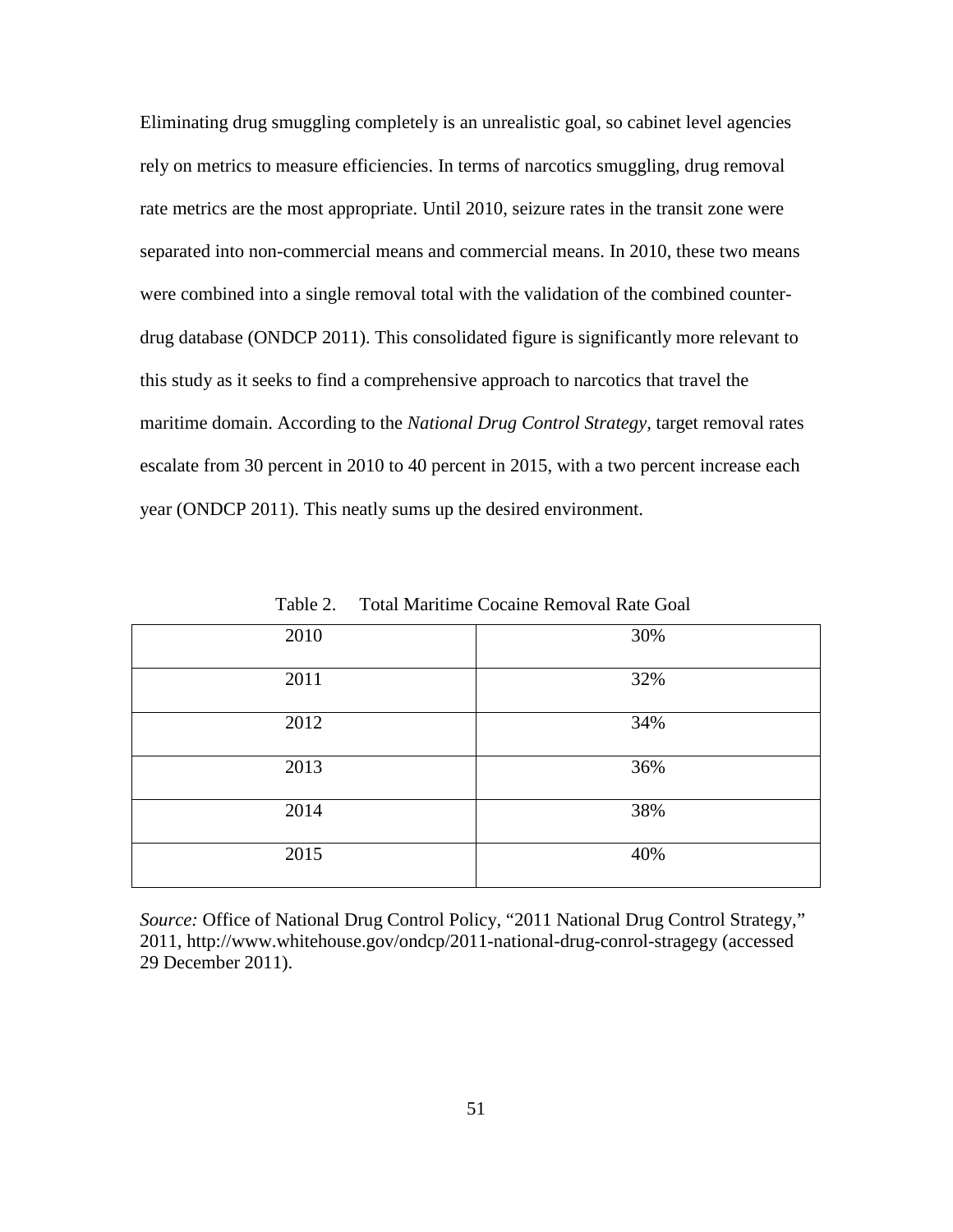#### Problem

Chapter 3 presented a plain language question that is extremely useful in framing the problem. It is important to remember that the nature of this frame is to identify the problem, not present solutions. Conceptual understanding of the process allows the researcher to ask: What is preventing movement from the current environment to the desired environment? In terms of this research: What is preventing the U.S. government from achieving a 34 percent maritime interdiction rate in 2012, and up to 40 percent by 2015? There are two distinct facets to this problem, and each must be considered as critical to the solution. These two aspects are: resources and partnerships.

# The Resource Problem

There are two aspects to the resource problem. The first is resource availability, and the second is geographic positioning. Capital resourcing was addressed earlier in this paper, but must be readdressed. As discussed, JIATF-S uses an unclassified planning factor of four long-range patrol aircraft, four airborne use of force helicopters, and eight ships (Munsing and Lamb, 2011 69). These assets are not all operating at the same time and need to cover a Joint Operating Area of over 42 million square miles. Simple math makes the true nature of this problem obvious. Ideally, all eight ships with their embarked helicopters and all four of the PN would operate around the clock to cover the operating area. This would leave each ship over 5.2 million square nautical miles of patrol area and each aircraft 10.5 million square nautical miles of patrol area. In order to increase interdiction effectiveness and solve the resource problem, the U.S. government either needs increase resources and/or decrease asset patrol areas without sacrificing overall area coverage.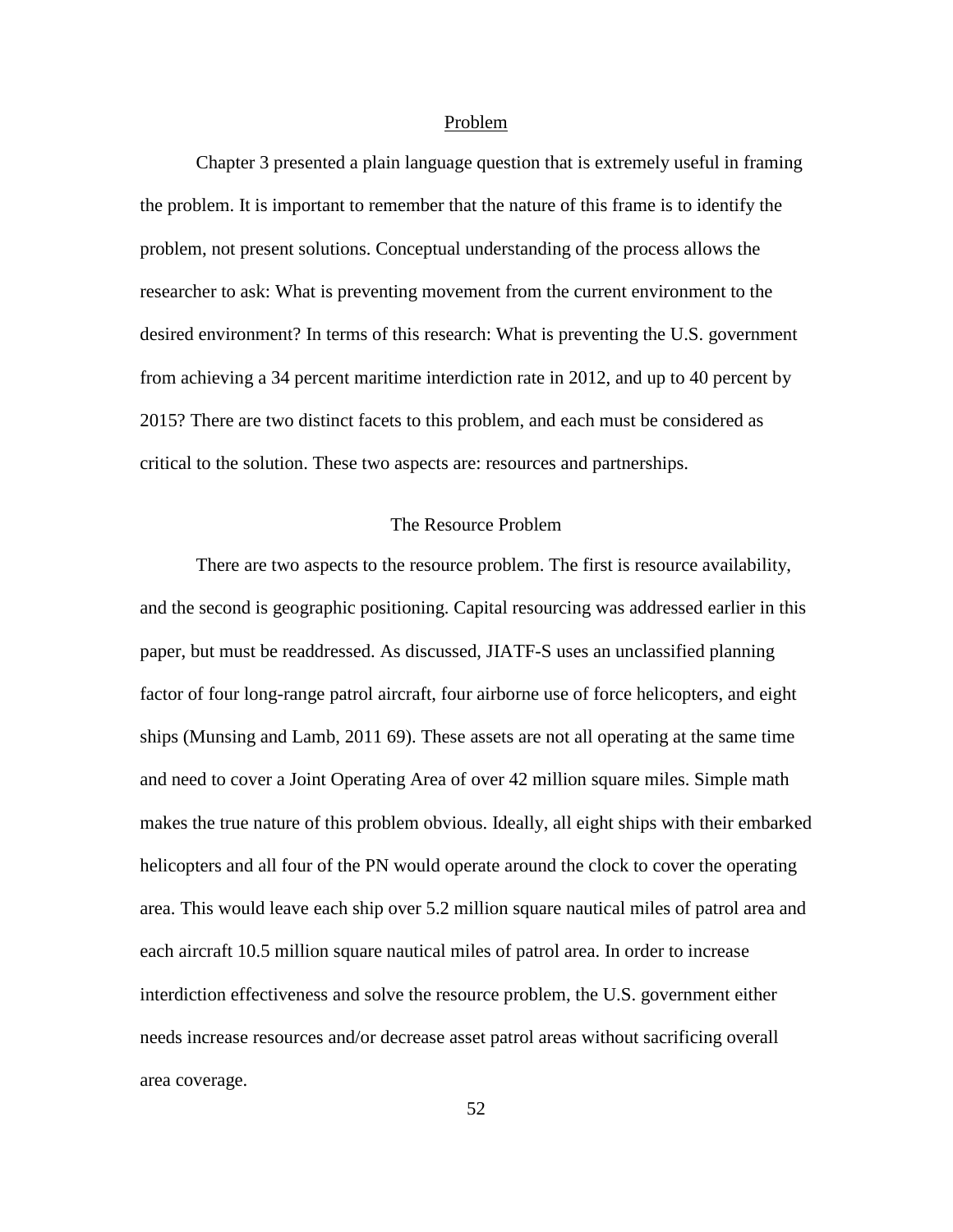In an age when military forces are facing significant reductions in funding, it is unlikely that the U.S., especially the USCG, will see a significant increase in resources in the Eastern Pacific Ocean or Caribbean Sea. In fact, USCG Commandant Admiral Robert Papp recently lamented that both the Coast Guard and the Navy will likely be forced to reduce their commitments to the drug war due to resource shortfalls and competing missions (Freedberg 2012). The U.S. government and its agencies must determine how to optimize geographic allocation of its resources in order to increase maritime interdiction efficiency.

### The Partnership Problem

There appears to be a series of common threads among exploited transit zone nations. Broadly speaking, geographic accessibility, domestic law enforcement capabilities, and a lack of institutional will hinder the efforts of transit zone states. Each of these issues presents its own unique problems. Chapter 2 of this research provided examples of each of these problems among nations in the transit zone. Many Caribbean coastlines are inaccessible for domestic enforcement agencies due to their lack of infrastructure and mangrove-wetland makeup. A thorough literature review revealed that every nation in the transit zone, and nearly all of the nations in the source zone rely heavily on U.S. provided law enforcement equipment in an attempt to meet basic domestic needs. Guatemala is a prime example of a nation that does not demonstrate the institutional will to fight the war on drugs. Chapter 2 highlighted declining law enforcement budgets in favor of social programs. The partner problem is this: How does the U.S. get commitment from key partners in the transit zone to fight the war on drugs and increase interdiction efficiency?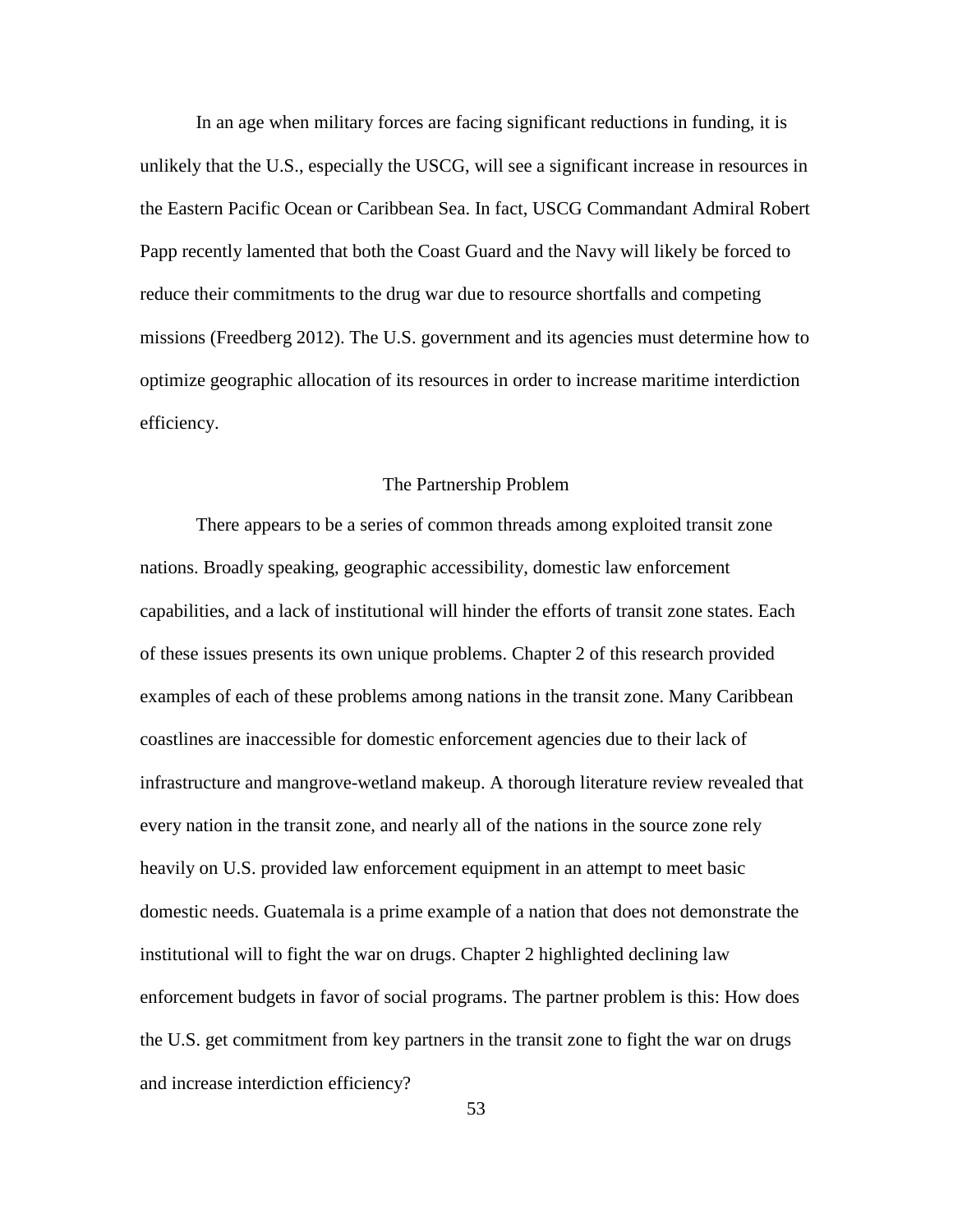### Problem Summary

The preceding discussion of the problem frame illuminated numerous obstacles to improving maritime interdiction efficiency. The problem framing process made it clear that there are not enough resources to effectively patrol the vast operating area. Additionally, (list all of the questions that came up). While these hindrances may appear to be significant problems, they are all actually symptoms to the larger issue. So, what is actually keeping the U.S from achieving its desired narcotics removal rate in the transit zone? The answer is clearly insufficient resources. Fortunately, there is a solution.

## Operational Approach

There are several key elements required for effective interdiction in the maritime environment. JP 3-03 provides a useful graphic to depict these elements. It will become obvious that many of these elements cannot be fully implemented without addressing the larger issue presented in the problem frame; the problem of insufficient resources.



Figure 8. Elements of Effective Interdiction Operations *Source:* Joint Chiefs of Staff, Joint Publication 3-03, *Joint Interdiction* (Washington, DC: Government Printing Office, 2007), I-10.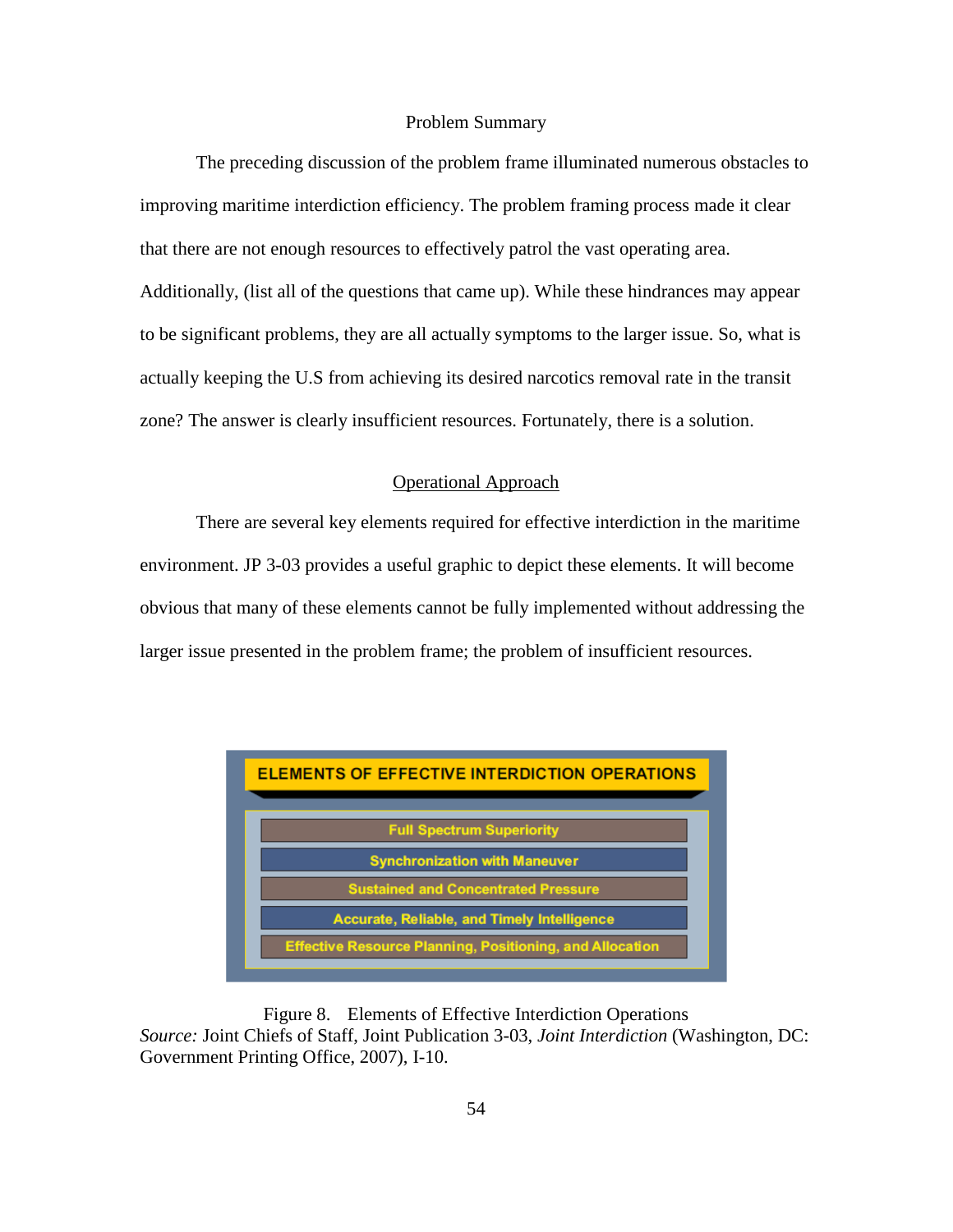Effective Resource Planning, Positioning, and Allocation

The first element required for an effective operational approach to maritime interdiction is effective resource planning, positioning, and allocation. The difficulties in achieving this were discussed in the resource portion of the problem frame. The U.S. does not possess sufficient resources to effectively patrol the entire operating area. JIATF-S will likely have no control of resources allocated to them for prosecution of the drug war; therefore they must focus on positioning. Careful and continued analysis of smuggling trends will help fulfill the first tier element of the maritime interdiction model. If history is any indication of the future, improved relationships with U.S. PNs will also yield access to sovereign waters. According to the two figures presented in the current environment frame, access to these waters provides fruitful grounds for interdiction as recent trends indicate littoral transit is favored by DTOs.

The shift in favor of littoral transit is certainly a challenge to U.S. efforts, but it also presents an opportunity to advance partnerships. Resource and capability shortfalls among PNs have been highlighted throughout this paper. While none of the Central or South American maritime interdiction forces have a force structure that can compare to that of the U.S., they do have some capability. Many hands make light work, and in this case leveraging PN assets greatly multiple forces available to fight DTOs. In summary, effective resource positioning in the maritime domain requires refined patrol areas and access to sovereign waters of PNs. These assets do not necessarily need to be U.S. assets if the U.S. can successfully build partner capacity and trust.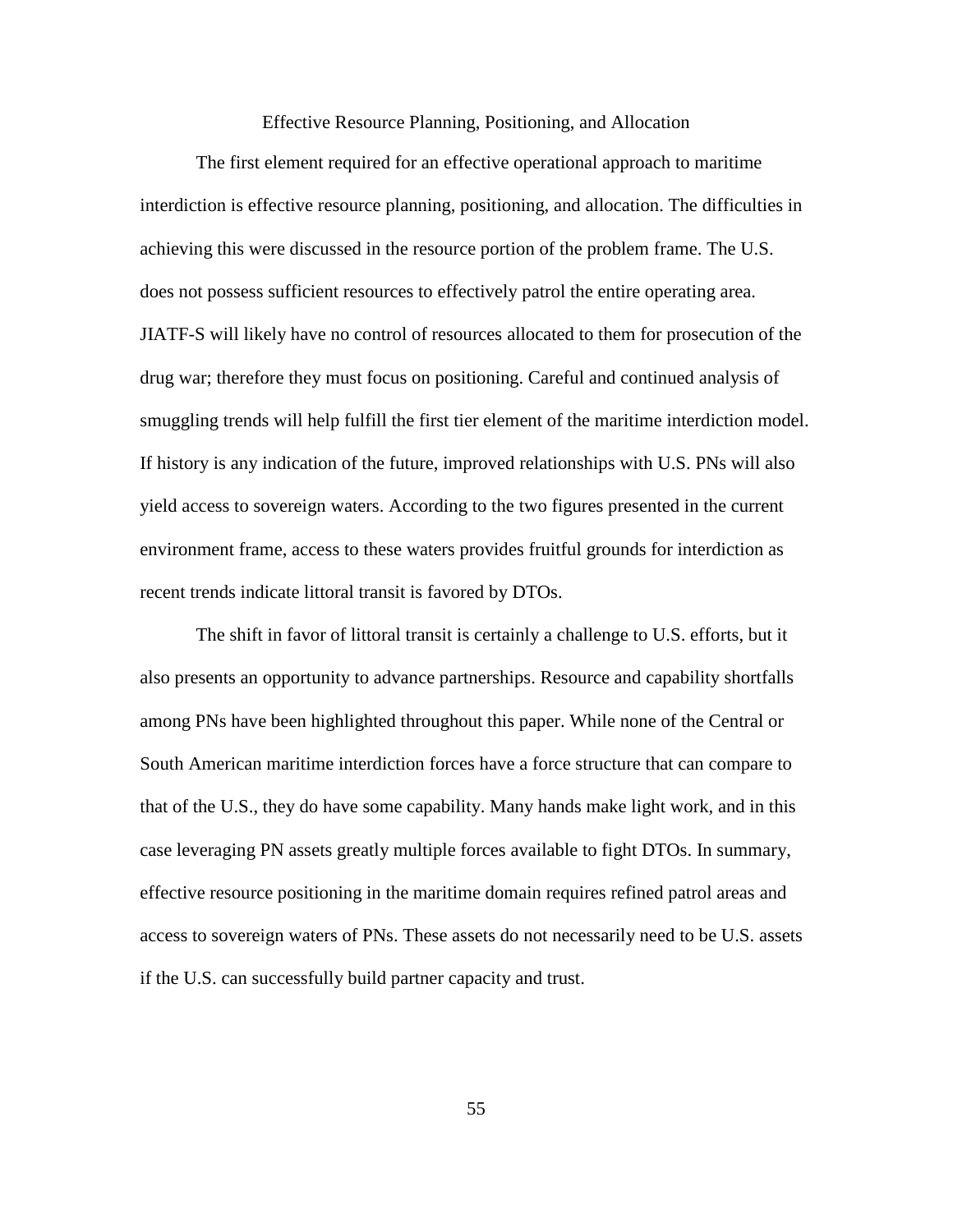### Accurate, Reliable, and Timely Intelligence

The second required element for effective interdiction is accurate, reliable, and timely intelligence. This is one area where JIATF-S is truly excelling. In fact, USCG Commandant Admiral Papp recently commented that there are simply not enough assets to respond to the vast amounts of refined intelligence provided by the U.S. intelligence system (Freedberg 2012). While this is a ringing endorsement for the intelligence community, it may not be enough. Trend analysis and choropleth mapping illuminates areas of interest, but refined intelligence is still required to place interdiction assets in the right place at the right time. This concept also applies to PNs. In the author's own experience, many PNs do not possess the resources to actively patrol; however they are capable of executing interdiction operations when they are presented to them. In order to leverage the strengths of PNs, accurate and timely intelligence must be shared with them.

## Sustained and Concentrated Pressure

The third essential element for effective interdiction is sustained and concentrated pressure. This has not been a salient issue for the U.S. in decades. Even as budgets and asset allocations decrease, intelligence driven operations have enabled JIATF-S to concentrate forces and sustain pressure. As demonstrated throughout this paper, the U.S. has been applying sustained, consistent pressure to this problem in one form or another since the 1970s. The result, as supported by the current environment frame, has been to push DTOs into areas where they do not feel this pressure; specifically littoral waters along the Central American transit zone. Currently, Central American partners do not possess the ability to apply consistent and sustained pressure. This, in effect, creates maritime zones of impunity where DTOs can operate without significant fear of being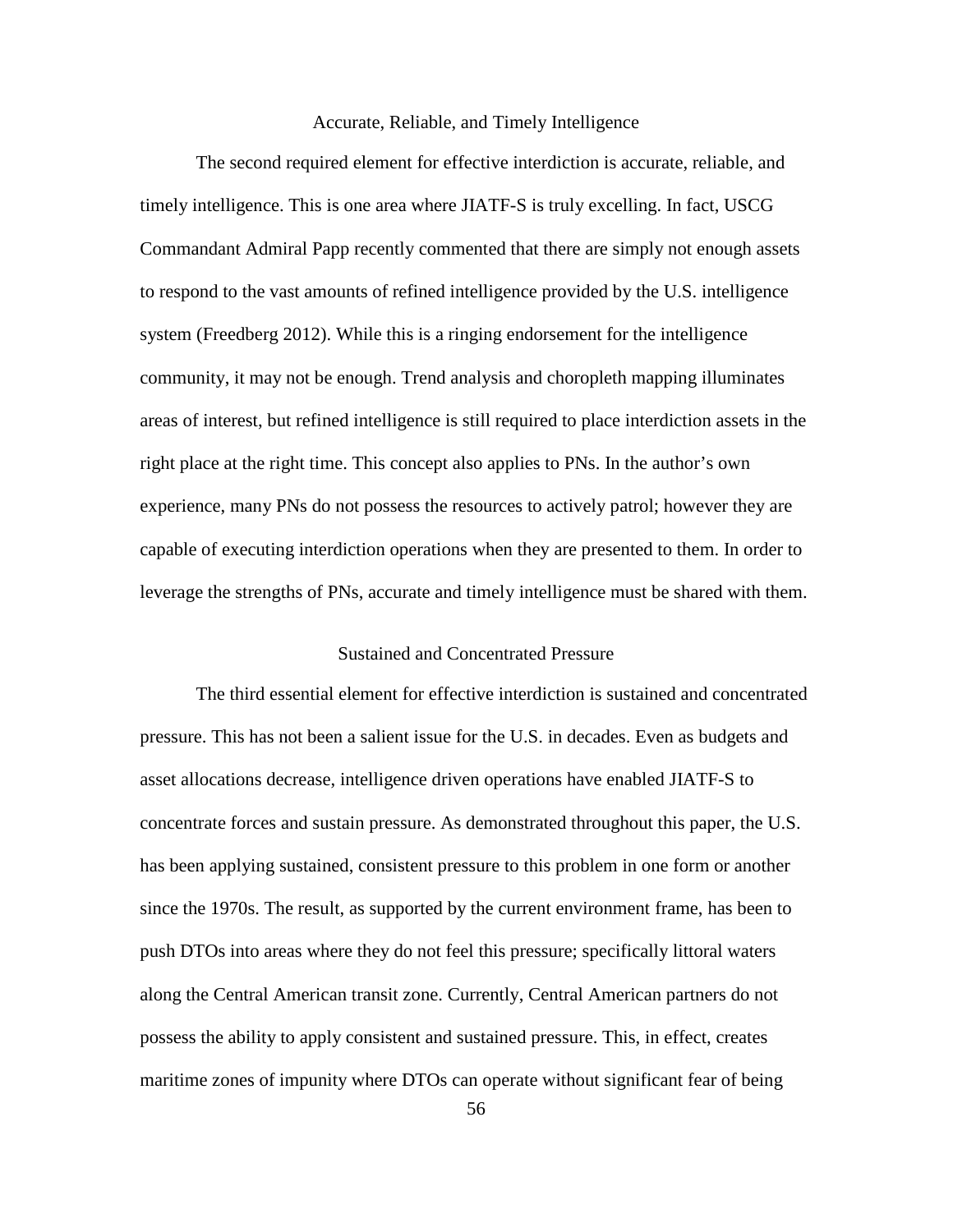interdicted. In order to eliminate these zones of impunity, the U.S. must assist PNs in building internal law enforcement capacity.

### Synchronization with Maneuver

Effective interdiction operations also require synchronized maneuver. Through years of practical experience, JIATF-S has grown efficient in synchronizing U.S. maritime patrol with U.S. and PN surface interdiction. In order to further improve operational efficiency, this capacity must be expanded. This will require a significant commitment to building partner capacity and intelligence sharing. Synchronization requires that PNs be a part of command, control, and communication networks. An expanded network of PN liaisons, especially at JIATF-S headquarters, can help achieve this. It is only through shared burden that shared success can be achieved.

# Full Spectrum Superiority

The final element of effective interdiction is full spectrum superiority. The traditional warfighting functions of offense, defense, and stability do not necessarily apply here; however the concept is valid. In the case of the war on drugs, full spectrum superiority requires control of the source zone, transit zone, and arrival zone. This simply cannot be achieved without enhanced partner capacity and resolve. Plan Colombia has been extremely effective in the source zone, and could be expanded to other source zone states. The requirements to achieve superiority in the transit zone have been discussed extensively in this frame. Finally, although the arrival zone is important to attaining full spectrum superiority, it is not the focus of this research. It goes without saying however that current effort in the arrival zone must be assessed and refined. Full spectrum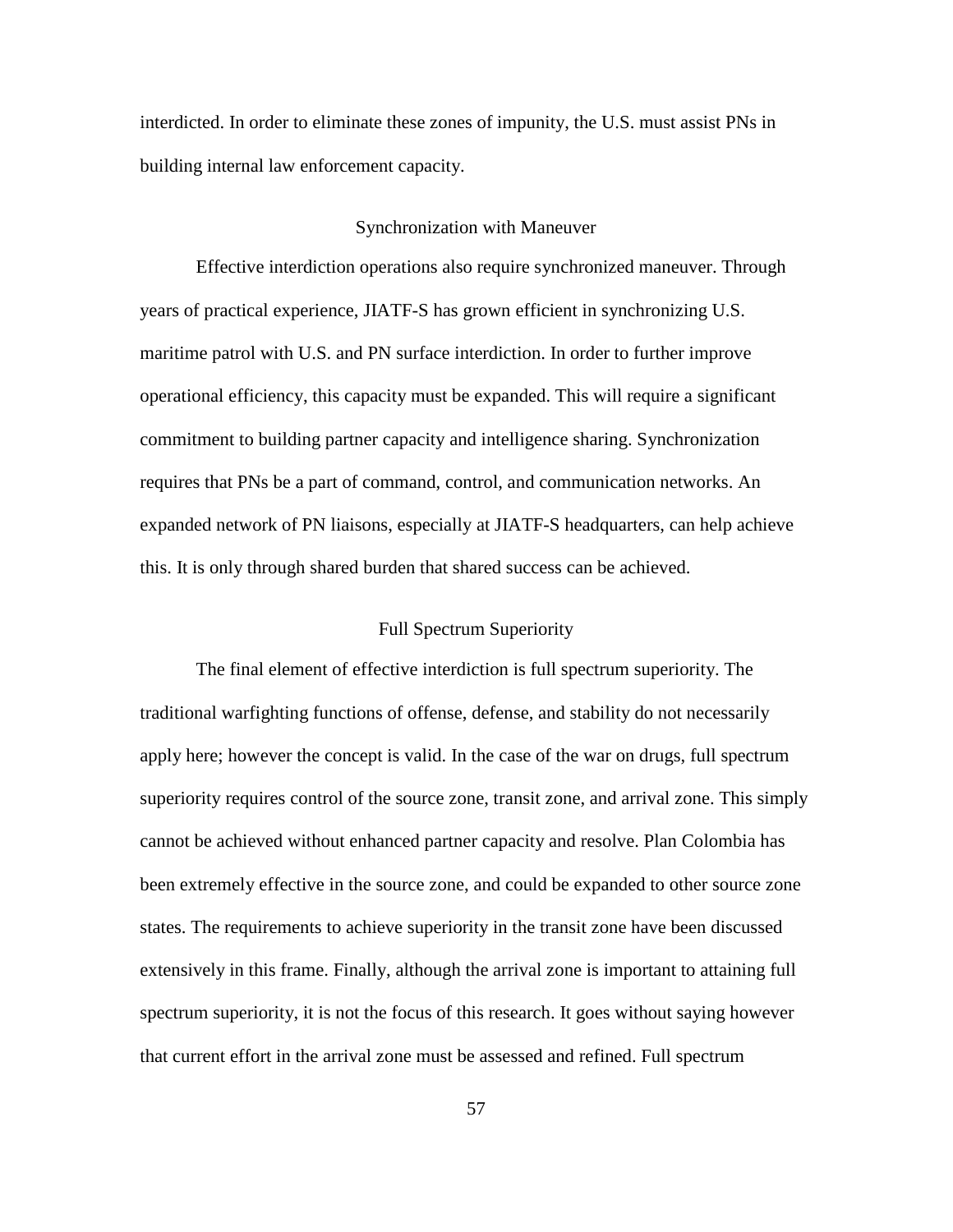superiority is achievable despite the lack of U.S. resources if PN's internal capabilities are addressed.

# Summary of Operational Approaches

The operational approach frame makes it abundantly clear that the U.S. cannot achieve the desired result of increasing maritime interdiction effectiveness alone. Research suggests several key components to an enhanced operational approach in the maritime environment. Research has identified several lines of effort that will be expanded in chapter 5 to fully answer the primary research question of how the U.S. government uses limited resources to improve interdiction efforts on the high seas. The first requirement is to refine patrol areas and concentrate forces based on trends analysis. The second requirement is build relationships with PNs (or turn neutral nations into partners). Third, the U.S. must make a long-term investment into building partner capacity. These approaches will reinforce the belief that the war on drugs is an international issue rather than just a U.S. problem.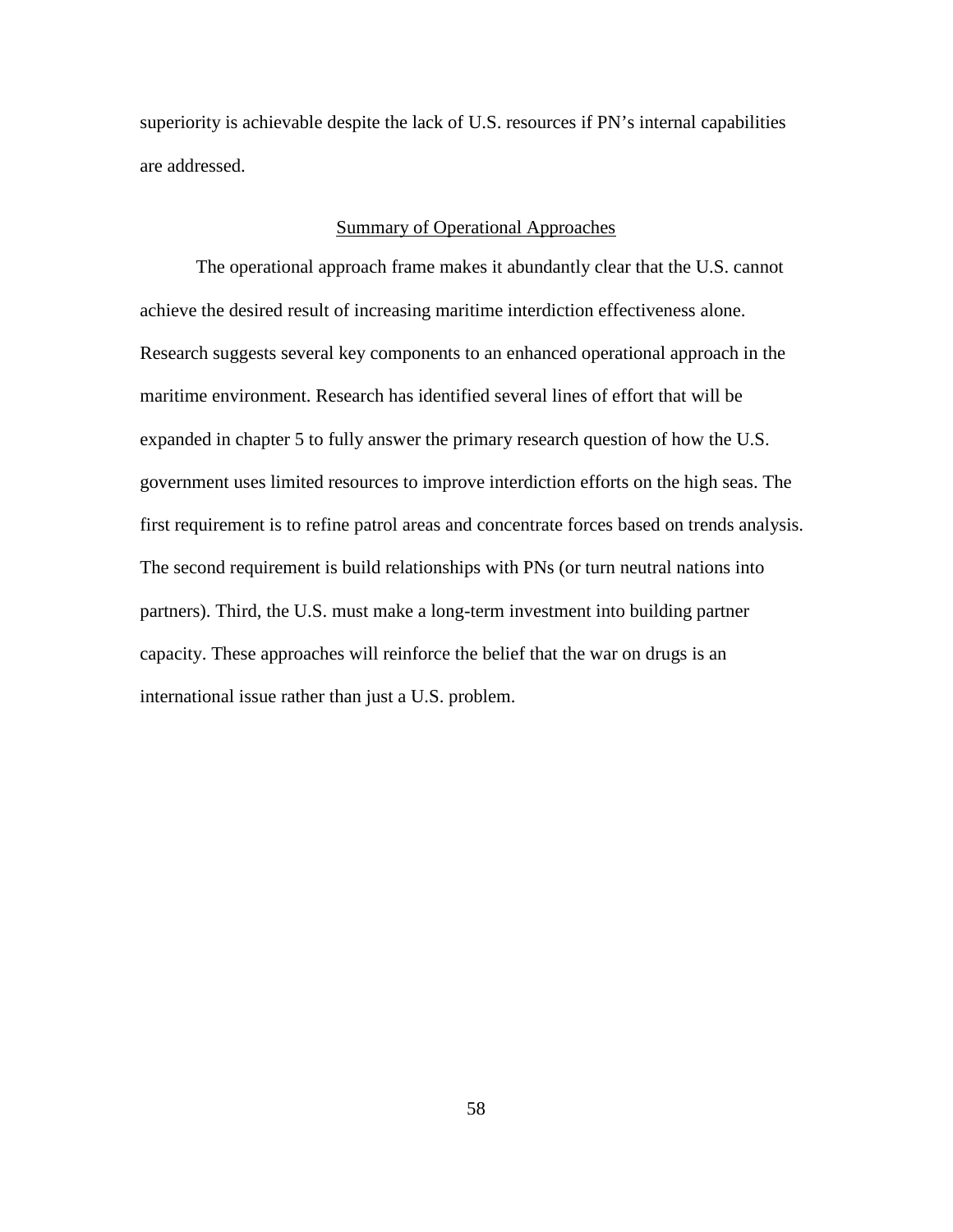## CHAPTER 5

### CONCLUSIONS AND RECOMMENDATIONS

### Restated Research Question

The focus of this research was to determine how the U.S. best uses limited resources to interdict narcotics on the high seas. In order to answer this critical question, research focused on three subordinate questions. These questions were: What trends exist in maritime smuggling? How effective is the current U.S. counter-narcotics strategy? Finally, how do Host-Nation (HN) and Partner-Nation (PN) relationships affect U.S. efforts? Each of these questions will be addressed independently to draw research conclusions and form recommendations for further action.

### What Trends Exist in Maritime Smuggling?

There are two distinct trends that currently exist in maritime smuggling. First, conventional type vessels (G/Fs, pangas, lanchas) have more or less abandoned the far offshore routes in favor of a more coastal route. These routes provide freedom from U.S. interdiction when they are in sovereign waters and feature ungoverned, often inhospitable locations to hide during the day. It is likely that this trend will continue until either U.S. assets are consistently granted permission to access these waters or PNs demonstrate the will and the ability to counter the threat themselves.

It should also be noted that these conventional vessels use different offload methods dependent on which environment they are operating in. On the Caribbean side, the coast is generally unpopulated, ungoverned, and extensively covered by mangrove swamps and inland waterways. These factors combine to make it easier for narcotics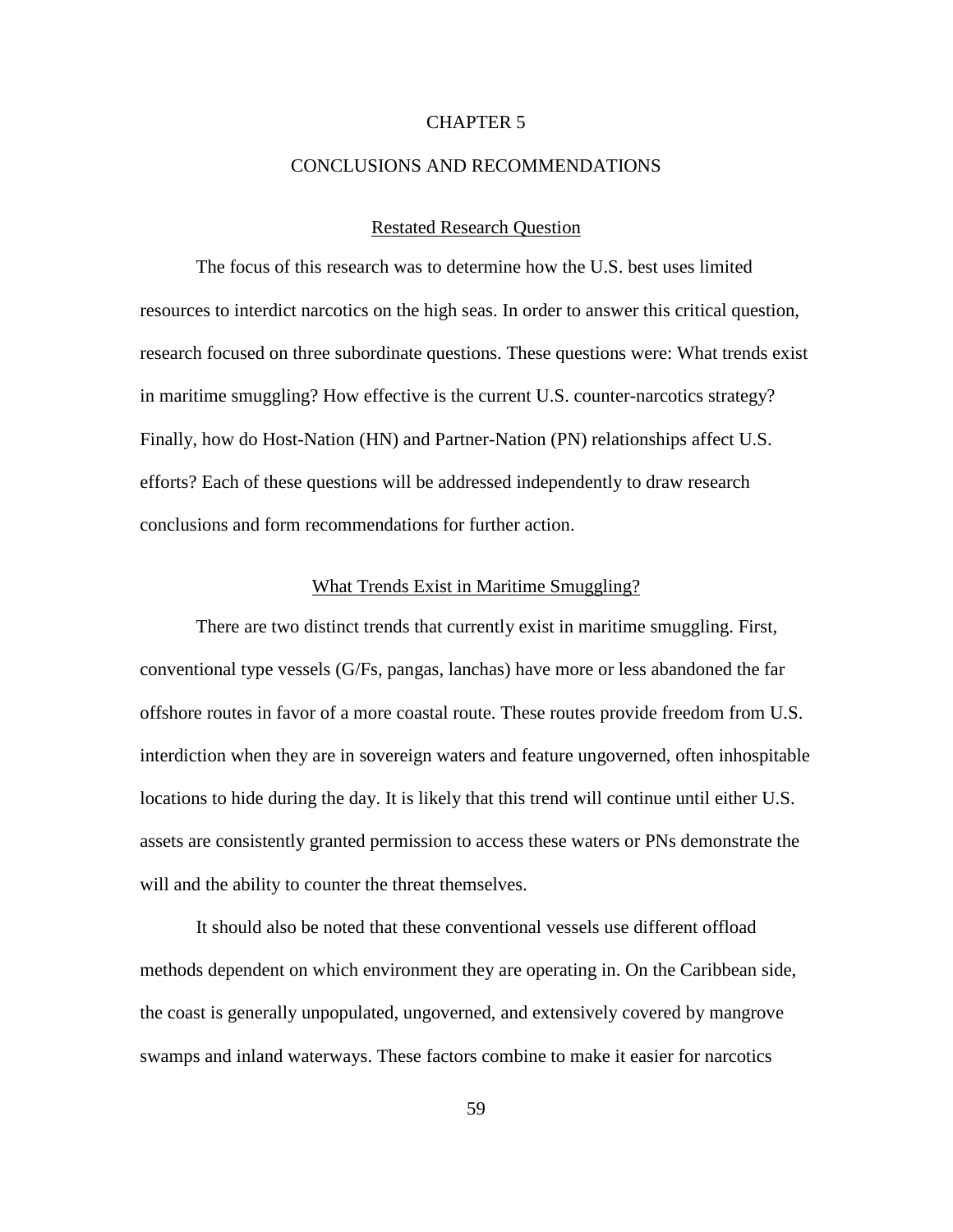loads to be delivered directly to shore for overland transport. On the Pacific side, coastlines are generally characterized by either sandy beaches or populated areas, making it more difficult for direct delivery. Smugglers tend to rely on commercial fishing vessels or other forms of legitimate traffic to make the final transport to land after transferring the shipment offshore.

The second, more difficult trend to counter is the SPSS threat. The construction of these vessels makes them difficult to detect, and their size and endurance makes them extremely desirable for DTOs. Until very recently, these vessels operated exclusively in the Pacific, but recent activity has shown that they are present in the Caribbean as well. It is highly likely that the use of these vessels will continue, and just as likely that DTOs will improve the technology to make fully submersible vessels more commonplace. This frightening trend makes it absolutely essential that the U.S. government set conditions for PNs to take on a greater share in the littoral environment so that the more advanced assets used by the U.S. can concentrate on this threat.

# How Effective is Current U.S. Counter-Narcotics Strategy?

The balanced policy approach to both supply and demand reduction seems to be making an impact on the drug trade. According to DEA estimates, the price of one gram of cocaine increased 69 percent from 2007 to 2010 while the purity decreased 30 percent over the same period (National Drug Intelligence Center 2011, 24). The 2011 National Drug Threat Assessment also indicates that first time users of cocaine has decreased significantly, reaching its lowest level since 1973 (2011, 24).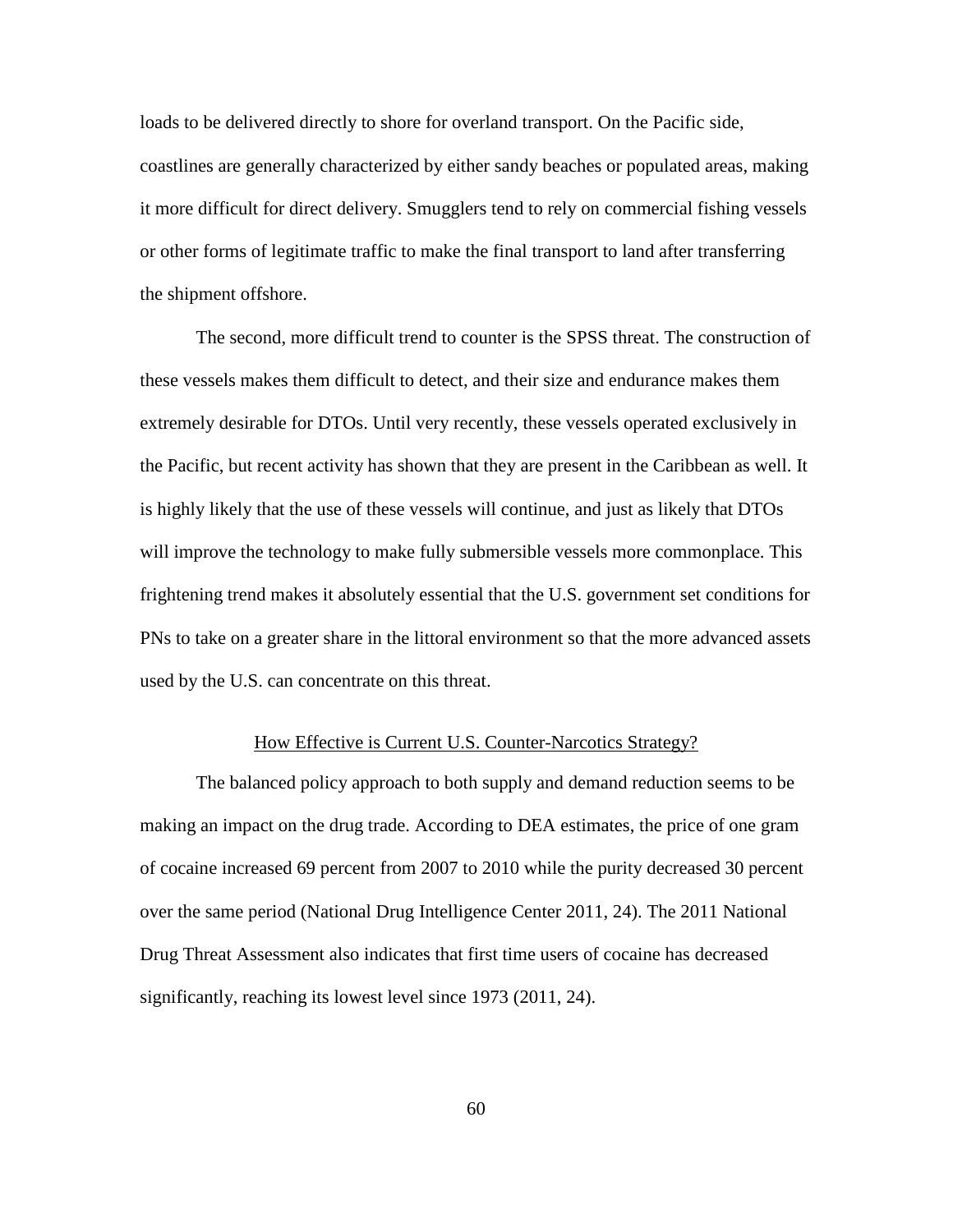

*Source:* National Drug Intelligence Center, *2011 National Drug Threat Assessment* (Washington, DC: Government Printing Office, 2011), 25.

Several factors have led to this decline. First, eradication and alternative crop efforts in source zone countries have made significant impacts on cocaine production. Second, interdiction in transit zone and ports of entry has made it more difficult for DTOs to get their drugs to market. Finally, the concentrated efforts of the U.S. government to attack the demand side of the equation are showing signs of success as evidenced above. U.S. policy is effective and should be maintained as is. This recommendation does not address U.S. policy towards PNs as that will be discussed below.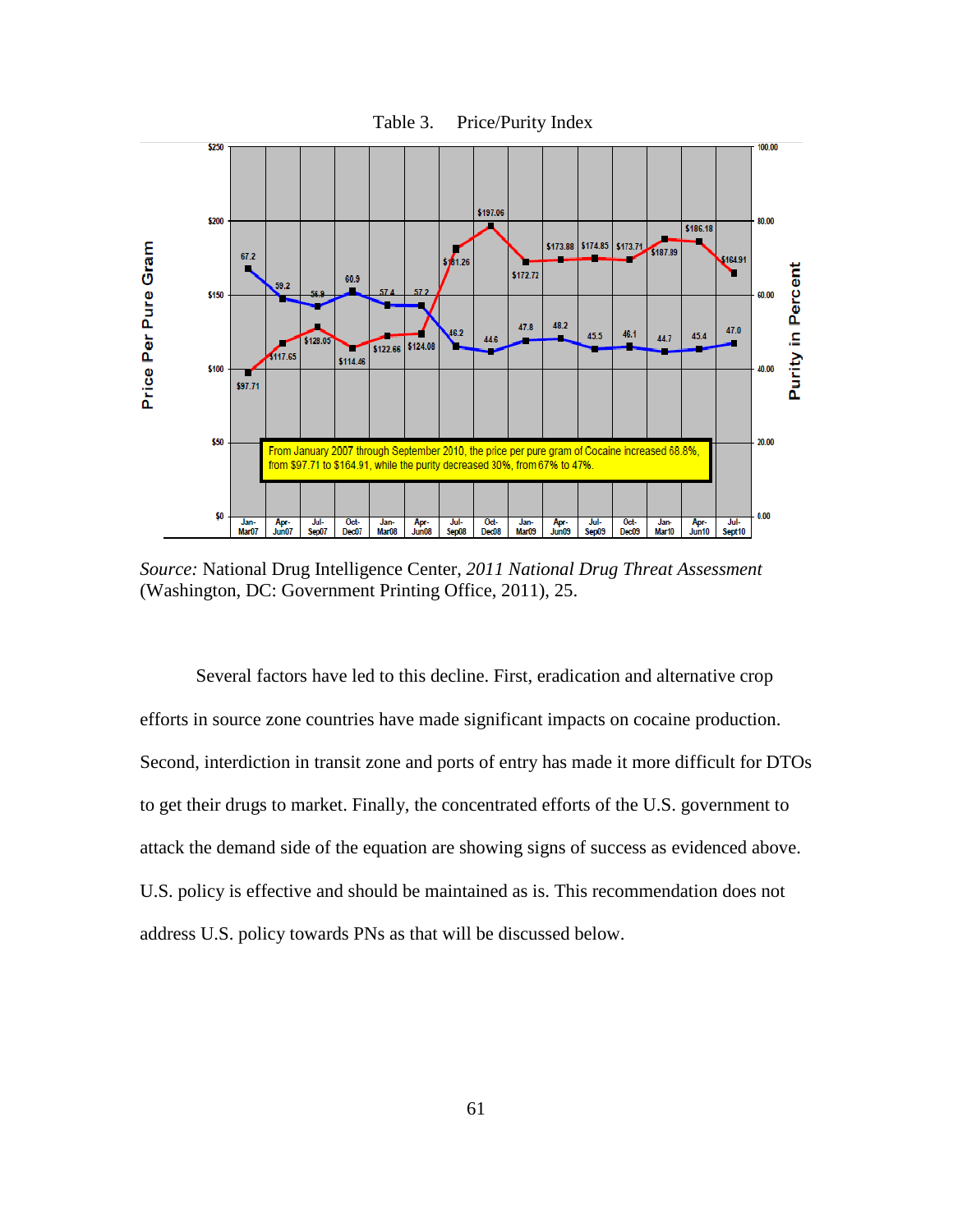# How Do Host Nation and Partner Nation Relationships Affect U.S. Efforts?

HN and PN relationships are the single biggest factor in the success of U.S. interdiction efforts. Solid relationships provide access to intelligence, national resources, and state territory. Without dedicated PNs, littoral movement of narcotics will continue. Initially, relationships should focus on U.S. access in exchange for internal capacity building. When PNs are capable of policing their own sovereign waters, the limited high endurance assets the U.S. provides are freed up to counter the SPSS threat that has invaded the offshore environment. Eventually, the technological, financial, and knowledge investment will enable PNs to stand on equal footing in the war on drugs.

## Summary of Conclusions

In order for the U.S. to more effectively execute narcotics interdiction operations on the high seas, the U.S. must strengthen partnerships with transit zone countries, enhance PN abilities, and concentrate efforts in high payoff areas of interest. Strengthening partnerships builds trust among the U.S. and its partners and provides access to geographic areas of interest. Enhancing the abilities of PNs serves to fill existing capacity gaps borne of declining resources. This makes it possible to dedicate fewer U.S. assets to the operating area without compromising effectiveness as well as counter DTO technology with U.S. technology. Finally, the U.S. must basically ignore a majority of the 42 million mile operating area and concentrate forces exclusively in high payoff areas; specifically coastal areas nearest the source zone and at transit zone arrival points. It is understood that this approach will likely be countered eventually, but the gains achieved by this strategy will likely have lasting impacts on DTOs. If these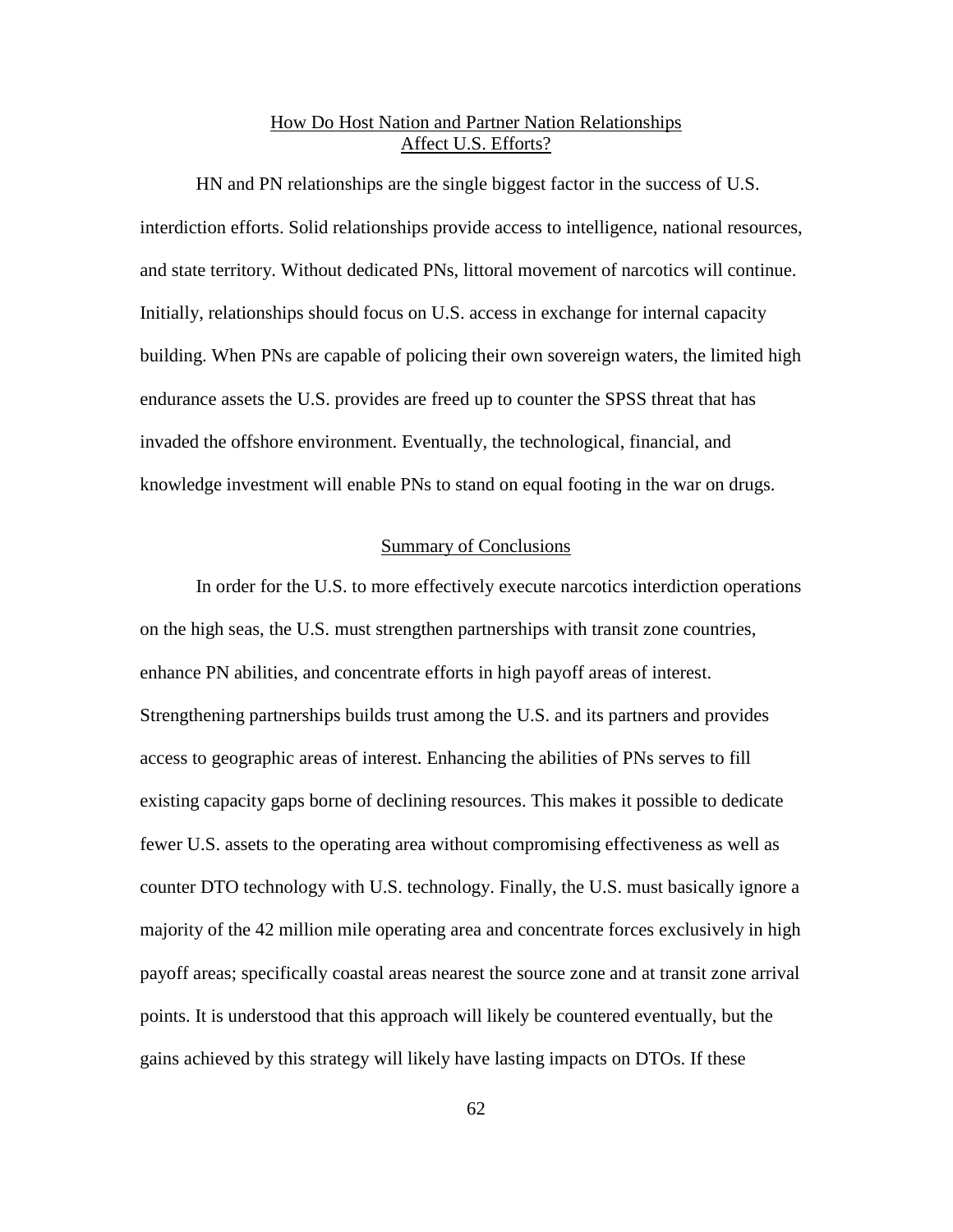geographic areas are exploited in combination with PNs, the short-term successes will also have a legitimizing effect for PN efforts.

### Recommendations

Maritime drug interdiction is not simply a law enforcement (or military) endeavor. The drug war is an unconventional war where state actors face non-state actors who largely operate outside of the rule of law. Dr. Max Manwaring of the Strategic Studies Institute summed up the requirements for winning an unconventional war. First, the state must dig out the leadership of the non-state groups. Second, the state must poison the non-state actor's sources of support. Finally, the state must completely deprive the non-state actor's source of support to include financial, political, and social (Manwaring 2012). In short, says Manwaring, the actor that uses all aspects of power the most effectively wins. (Manwaring 2012). It is now obvious that the solution to improve interdiction efficiency requires a whole of government approach that includes diplomatic, economic, and military (law enforcement) aspects. Based on Manwaring's assertions, research has provided the following recommendations.

### Diplomatic and Economic Recommendations

Susan Doman, a Foreign Service Officer with the U.S. State Department on assignment to the U.S. Army Command and Staff College sums up diplomacy very neatly. She says: "Figure out who you want to work with. Determine what they want, and dangle it in front of them" (Doman 2012). Quite often, what other nations want is money or resources (which cost money). The U.S. does not supply economic aid without a favorable diplomatic relationship; therefore diplomatic and economic efforts are often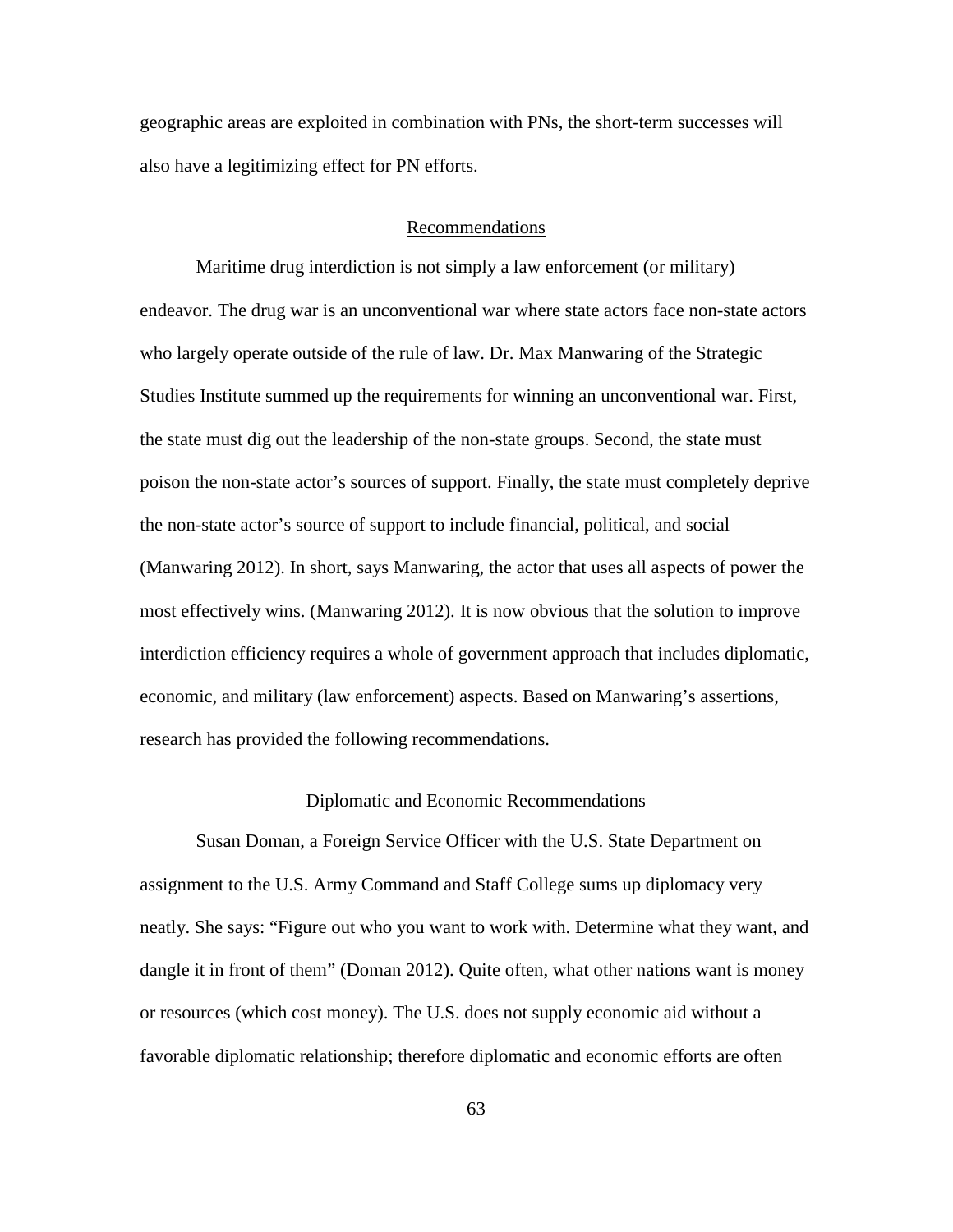tied very closely together. For the purpose of these recommendations, they will be treated as a single line of effort.

The first recommendation is to continue to develop regional partnerships that grant U.S. access to PNs. One example of this is the Defense Cooperation Agreement signed between the U.S. and Colombia. This agreement allows U.S. forces access to Colombian military bases until 2019 (Sullivan 2010, 2). Specifically, it is recommended that cooperation agreements be enhanced or developed with Peru, Bolivia, Guatemala, Belize, and Honduras.

Second, it is recommended that assist to regional nations in their effort to combat narcotics trafficking should be continued. For example, Police and Public Safety Minister Singh believes that Belize has a chronic need for aerial support and radio detection equipment (Miroff 2011); a capability that the USCG can, and does provide to other PNs. States that demonstrate willingness and an ability to benefit from this type of assistance include Belize, Nicaragua, Costa Rica, and Panama.

The third recommendation is to continue eradication efforts that currently exist as a part of Plan Colombia and attempt to expand them to Peru and Bolivia. Common sense analysis demonstrates that when less cocaine is produced, less is trafficked through the maritime environment.

Fourth, it is recommended that other incentives be provided to transit zone partners willing to spend time and treasure on the war on drugs to include beneficial trade agreements and other economic aid packages. This will have a positive effect not only on the drug war but also on hemispheric relationships.

64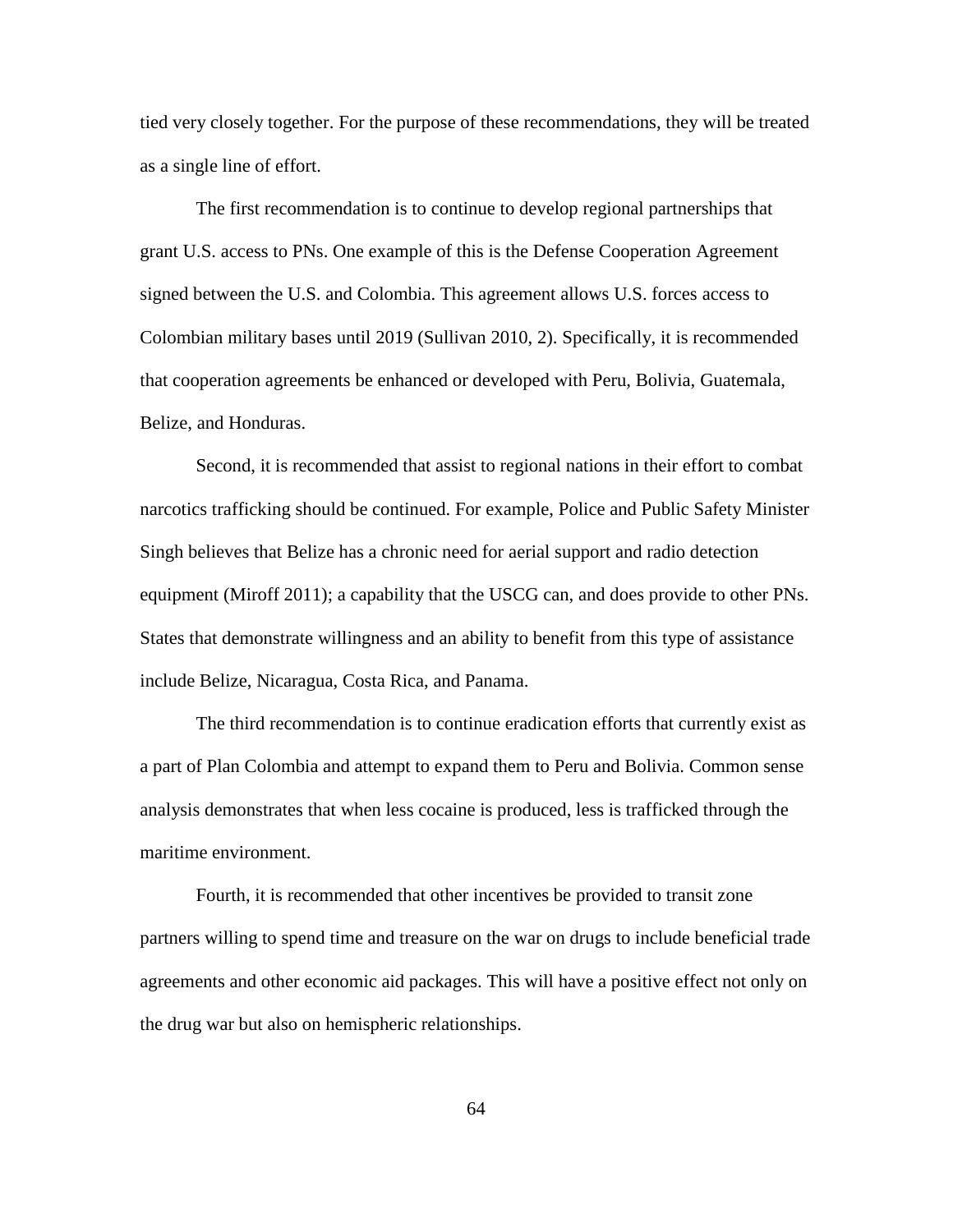#### Military/Law Enforcement Recommendations

It would certainly be desirable to conduct the drug war exclusively through partners or without the commitment of overtasked U.S. interdiction agencies, however this is simply not feasible. Effective high seas interdiction efforts are vital to the success of the U.S. counter narcotics program. The recommendations that follow account for the abilities of both U.S. and PN assets to interdict drugs on the high seas.

The first recommendation is to continuously update and analyze seizure data in order to facilitate optimal placement of the limited assets dedicated to interdiction. The research provided in this paper provides an acceptable starting point, but law enforcement analysis would enable the inclusion of classified interdictions and help enhance the reliability of the model. Use of this model also minimizes operational risk as it pertains to unpatrolled spaces in the operating area.

Second, it is recommended that new aircraft basing locations based on diplomatic initiatives and geographic location be pursued. Specifically, it is recommended that El Salvador, Costa Rica, and Panama continue to be exploited as basing locations. It is also recommended that basing locations be pursued nearer to the source zone to include a return to Ecuador or a new venture in Peru.

The third recommendation is to expand the use of USCG law enforcement agents in conjunction with DOD assets. Recently, USCG Law Enforcement Detachment (LEDET) teams were appropriated funds to allow them full staffing. These teams are specifically designed to execute maritime law enforcement missions aboard U.S. Navy and foreign flagged warships, and they have been extremely successful. In FY 2009 alone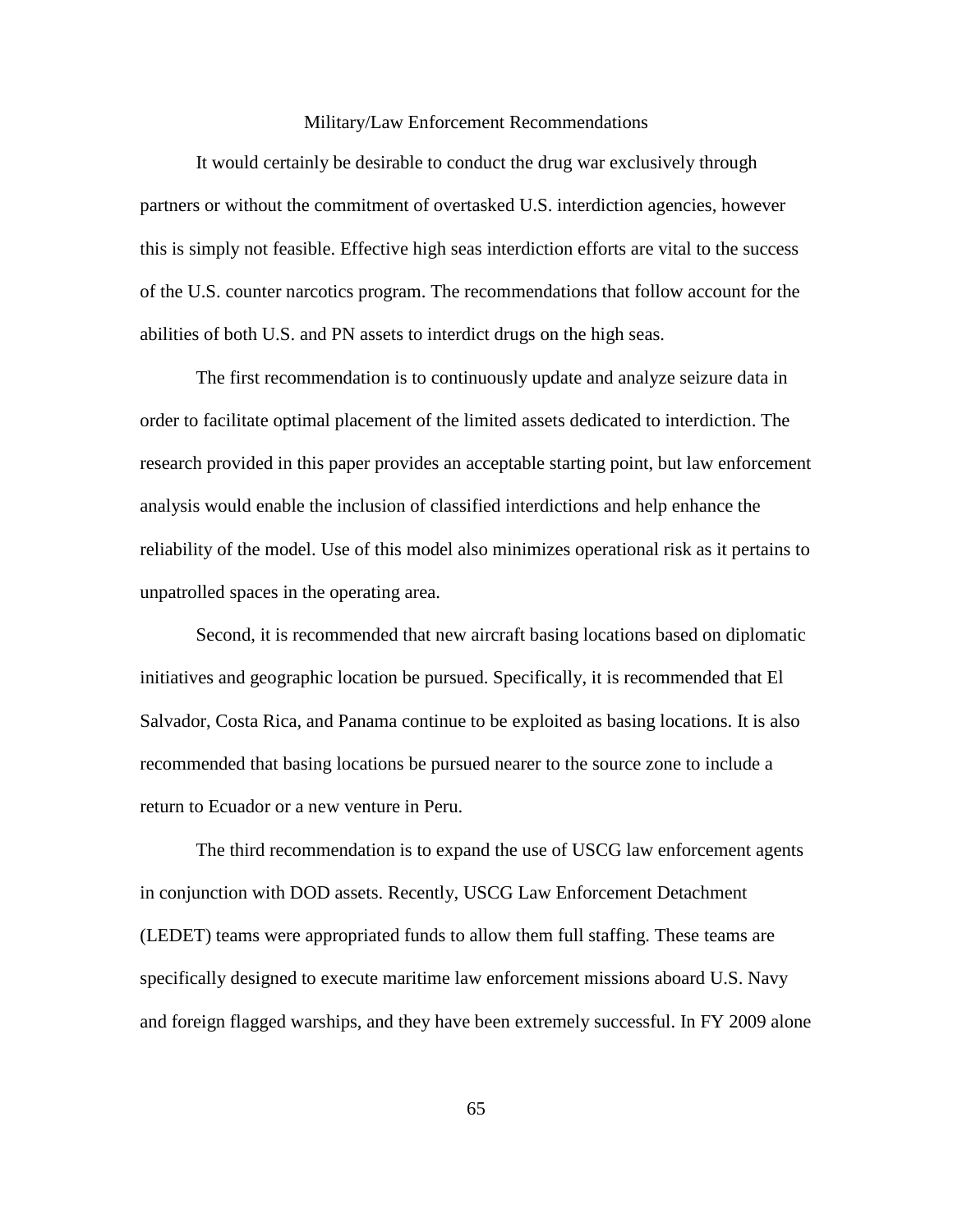LEDET teams accounted for 50 percent of total cocaine removals in the maritime domain (USCG 2011, 15).

Fourth, it is recommended that whenever possible; ensure that deployed surface assets are supported by both embarked helicopters and fixed-wing patrol aircraft. The support provided by both aircraft types exponentially expands the detection capabilities of surface vessels. Allen G. McKee, long time knowledge manager for JIATF-S, stated: "Detection rates skyrocketed when ships were augmented with helicopters, and both were supported by aircraft" (Munsing and Lamb 2011, 14). Common sense dictates that in an environment of limited capital assets, it only makes sense to use proven means to make operations as efficient as possible.

#### Recommendations for Further Study

This study has proposed diplomatic, economic, and law enforcement/military lines of effort for the U.S. government to pursue, however it stops short of making specific implementation decisions. In order to make the recommended lines of effort effective, further study is required along several fronts. These areas are described below.

The first recommendation for further study is to update and analyze seizure data in order to facilitate optimal placement of the limited assets dedicated to interdiction. Recommended further study would refine seizure analysis to include time of year, time of day, effects of illumination, and inland tidal cycles. The additional granularity provided by comprehensive quantitative study would likely provide an even more refined efficiency model than this research has presented and further enhance geographic models for placement of interdiction assets.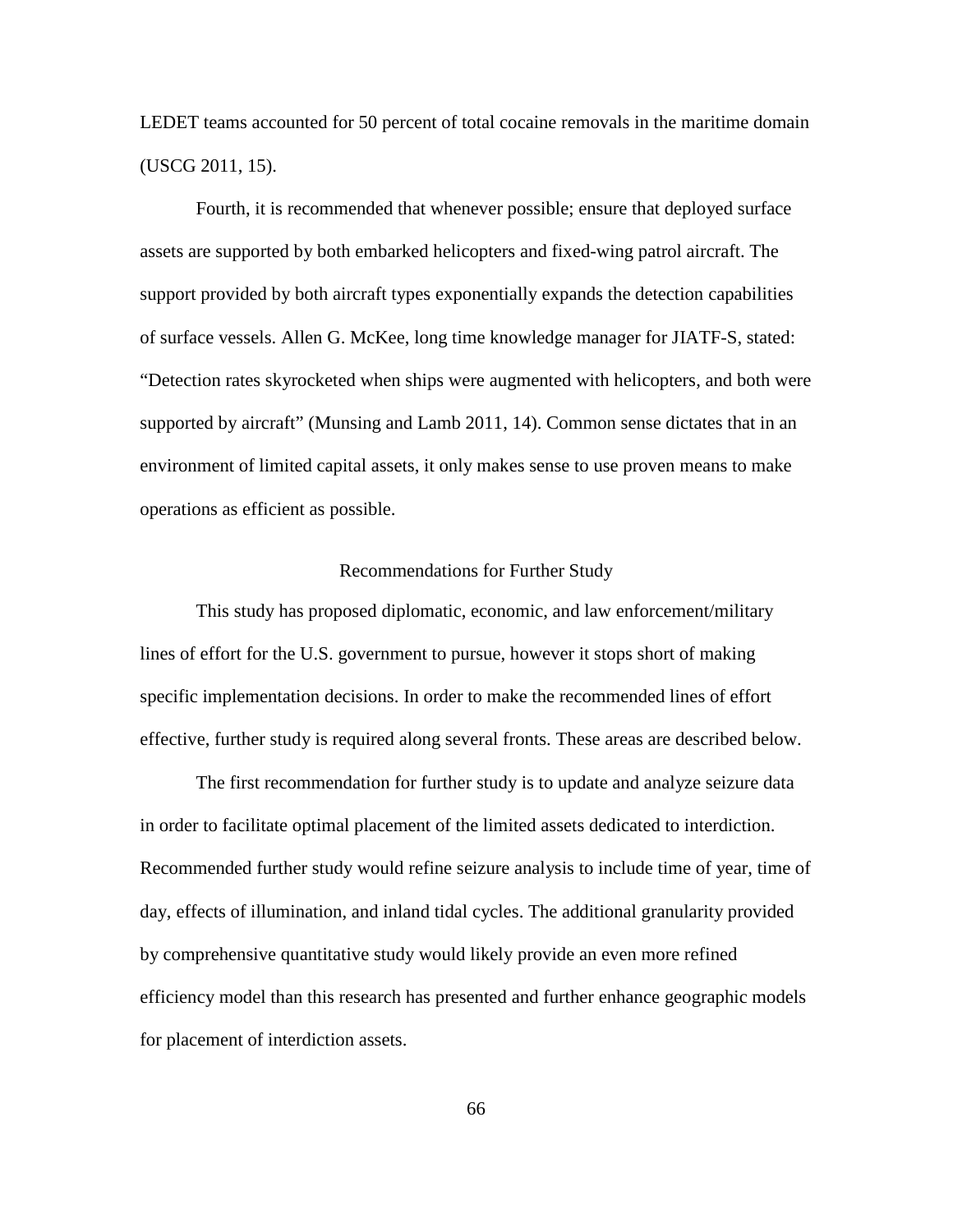It was recommended to pursue new aircraft basing locations based on diplomatic initiatives and geographic location. This study would require two approaches. The first would be to analyze the suitability of existing airfields in the transit and source zones. A suitability study should expand beyond the airfield structure itself to include crew and maintenance support and logistics concerns, transit time from the continental U.S., and likelihood of continued diplomatic support from the HN. A second approach would be to consider construction of an airfield and support facilities as partners with a HN. The construction and joint use of Eloy Alfaro Airport in Manta, Ecuador would serve as a model for this type of study.

The final area for recommended study is extensively diplomatic in nature. A comprehensive study of national attitudes of transit and source zone countries would facilitate localizing diplomatic and economic incentives in order to determine the most efficient use of U.S. financial resources. A targeted list of potential national partners would focus diplomatic efforts and allow counter-narcotics planners' greater certainty with long-term planning.

#### Summary of Conclusions and Recommendations

The conclusions and recommendations made in this chapter serve as the author's attempt to synthesize background information, historical data, and trends in an effort to answer both primary and secondary research questions. This research made it rather easy to answer the primary question of how the U.S. government can improve maritime interdiction efficiency, even though it may be difficult to implement. In order to increase interdiction efficiencies, the U.S. government must do three things: (1) Continue to refine targeting models based on historical trends and intelligence analysis; (2) Solicit regional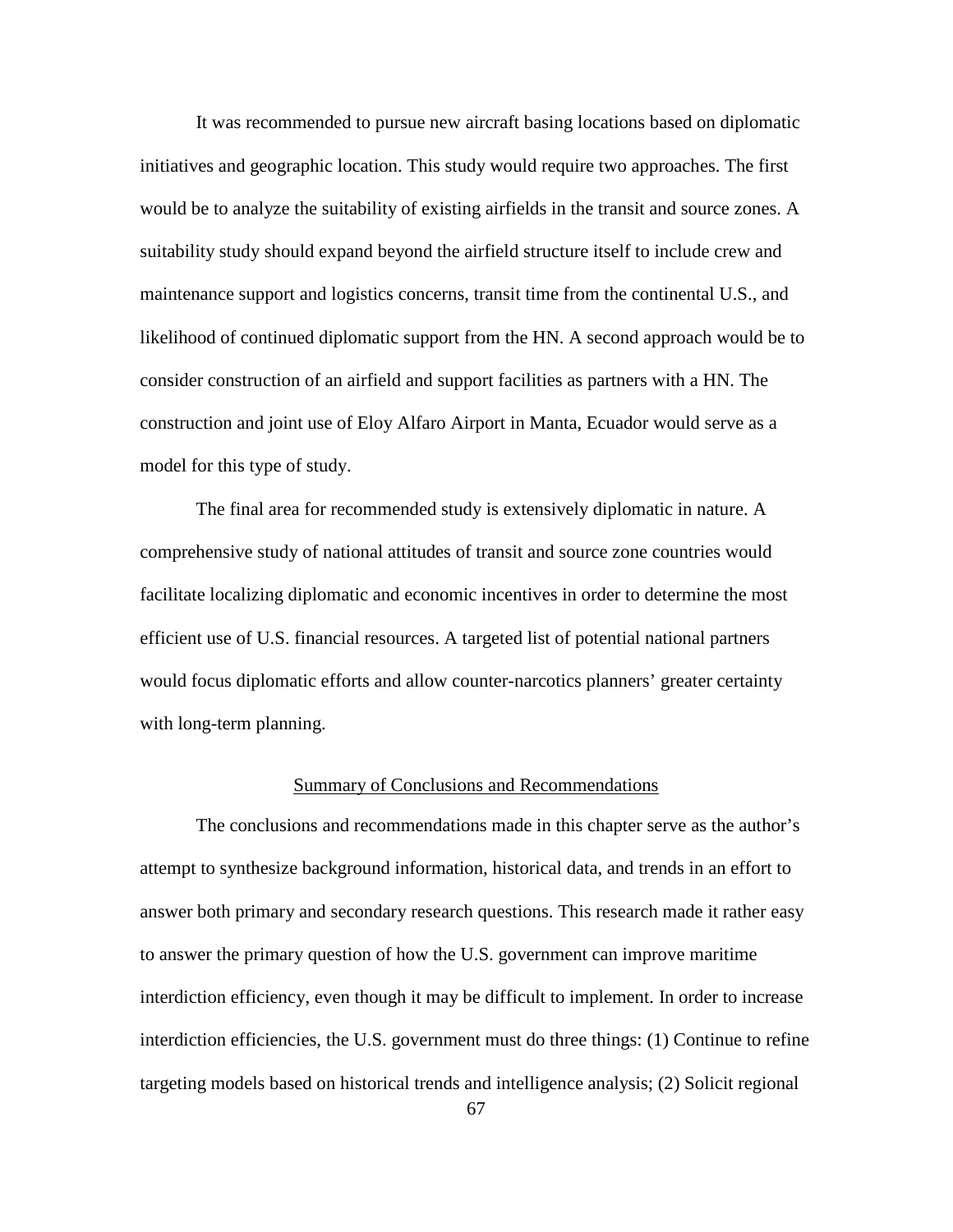partners through diplomatic and economic means; and (3) Engage in capacity building among PNs. Achievement of these three objectives will allow the U.S. to rigorously pursue maritime interdiction with limited resources and provide partners the ability to gain regional legitimacy and control through their own U.S. enabled efforts.

Conclusions were also drawn with respect to the secondary research questions posed. Research based on trend analysis and environmental study identified two distinct trends in maritime smuggling. First, smuggling in the Caribbean is primarily littoral in nature and requires a multi-national response due to sovereignty issues. Research also determined that the U.S. counter-narcotics strategy is an effective plan for demand reduction as well as supply reduction. Staying the course domestically while enhancing the abilities of PNs, will likely continue to cause price increases and purity decreases in illicit narcotics. Finally, it was determined that PN relationships are vital to U.S. interdiction success in the maritime domain. Partners provide access, critical intelligence, and interdiction forces of their own. PN interdiction forces will likely become more important as U.S. resources dedicated to the war on drugs become more scarce.

In order for the U.S. to become more effective in maritime interdiction, the domestic war on drugs must expand to a regional war on drugs. The U.S. government must demonstrate regional commitment to source and transit zone nations on the diplomatic, economic, and public safety fronts. The drug problem does not exist in a U.S. vacuum, and neither does the solution.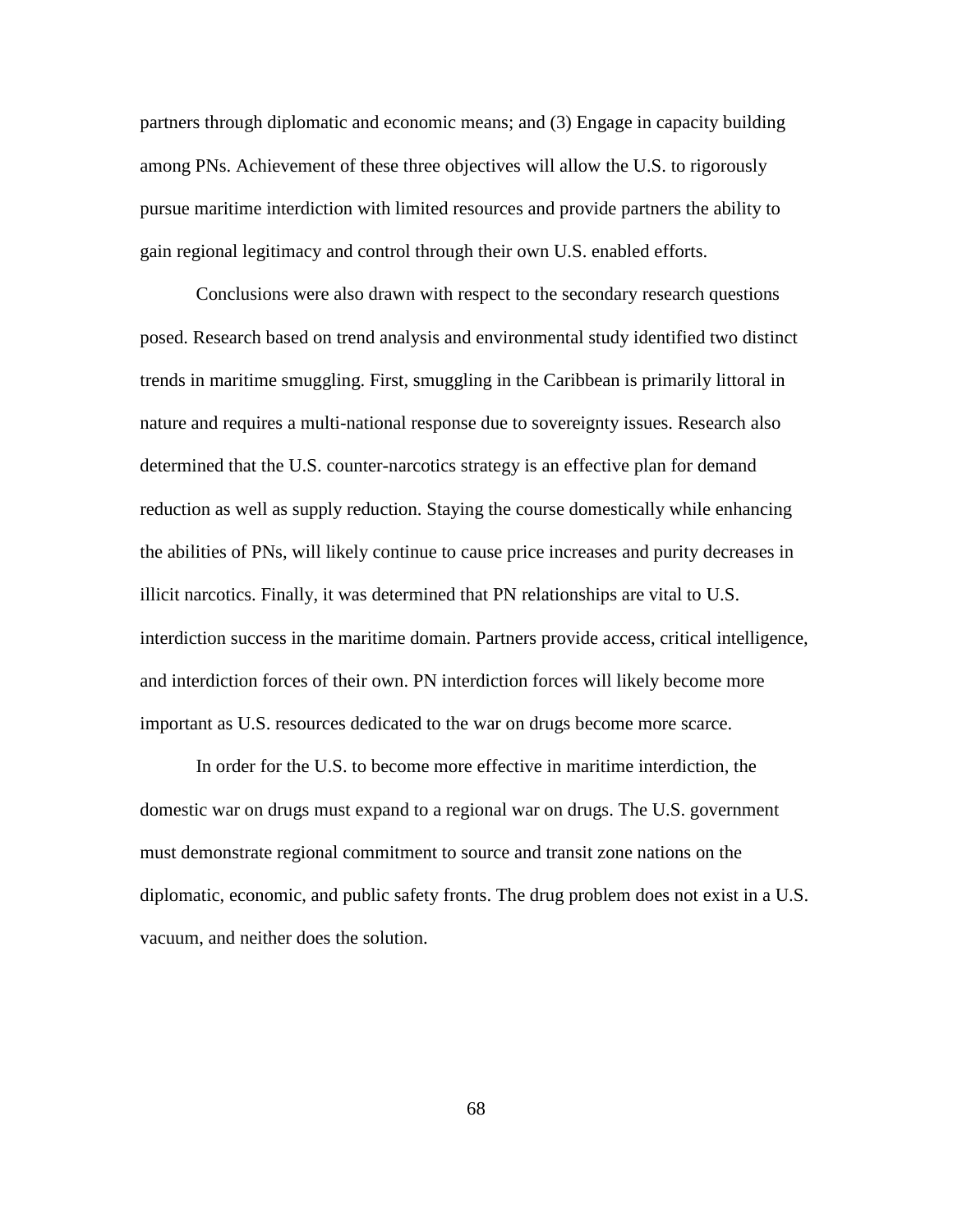#### REFERENCE LIST

- Abt Associates. 2002. Estimation of cocaine availability 1996-2000. Prepared for the Office of National Drug Control Policy, Washington, DC. https://www.ncjrs.gov/ ondcppubs/publications/pdf/cocaine2002.pdf (accessed 22 March 2012).
- Allen, Thad. 2007. *U.S. Coast Guard strategy for maritime safety, secuity, and stewardship.* Washington, DC: U.S. Government Printing Office.
- Alonso, Luis. 2011. Honduras becomes cocaine hub. *Huffington Post*, 31 October. http://www.huffingtonpost.com/2011/10/31/honduras-cocaine-hub\_n\_ 1068422.html (accessed 22 December 2011).
- Amador, Iris. 2011. Los Zetas draws new smuggling routes through Belize. 11 July. http://www.dialogo-americas.com/en\_GB/articles/rmisa/features/ regional\_news/2011/11/07/aa-belize-los-zetas (accessed 23 December 2011).
- Ballve, Teo. 2009. The dark side of Plan Colombia. *The Nation,* 27 May. http://www. thenation.com/issue/june-15-2009 (accessed 23 December 2011).
- Beale, Melissa. 2011. The CARICOM blueprint for illicit drug trafficking. Council on Hemispheric Affairs. http://www.coha.org/the-caricom-blueprint-for-illicit-drugtrafficking/ (accessed 23 December 2011).
- Benson, Rodney. 2011. *U.S.-Andean security cooperation: statement for the record before the Senate caucus on international drug control.* Washington, DC, 19 October.
- Bureau of Western Hemisphere Affairs. 2000. *United States support for colombia fact sheet.* Washington, DC: U.S. Government Printing Office, 28 March.
- Calderon, Francisco Santos. 2003. *Regarding U.S. narcotics policy in Colombia: statement for the record before the Senate caucus on international drug control.* Washington, DC, 3 June .
- Caldwell, Stephen. 2009. *Coast Guard: Observations on the fiscal year 2010 budget and related performance and management challenges.* Washington, DC: U.S. Government Accountability Office.
- Cardon, BG(P) Edward C. and LTC Steve Leonard, U.S. Army. 2010. Unleasing design: Planning and the art of battle command. *Military Review* (March-April): 2-12.
- Conklin, Jeff. 2006. *Dialogue mapping: Building shared understanding of wicked problems.* Indianapolis, IN: Wiley.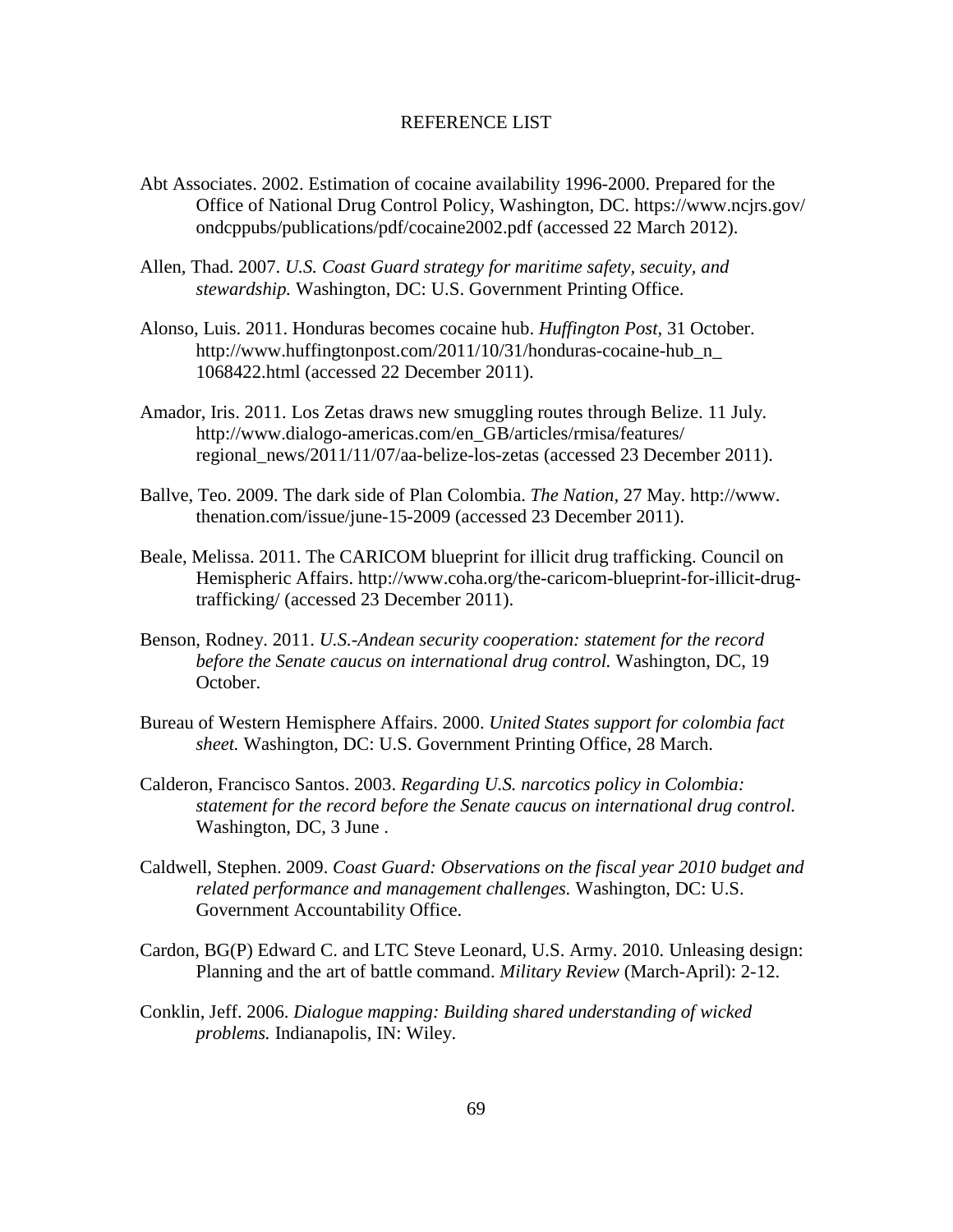- Customs and Border Protection. 2011. *U.S. customs and border protection Office of Air and Marine fact sheet.* Washington, DC: U.S. Government Printing Office.
- Defense Media Network*.* 2011. 15,000 pounds of narcotics seized from drug sub in Caribbean. July. http://www.defensemedianetwork.com/videos/15000-pounds-ofnarcotics-seized-from-drug-sub-in-caribbean/ (accessed 23 December 2011).
- Doman, Susan. 2012. Seminar discussion. U.S. Army Command and General Staff College, Ft. Leavenworth, KS, 13 April.
- Eikmeier, Dale. 2010. Design for Napoleon's corporal. *Small Wars Journal* (September): 5, 9.
- Farah, Douglas. 2011. Organized crime in El Salvador: The homegrown and transnational dimensions. Working paper, Woodrow Wilson International Center for Scholars.
- Ford, Jess. 2000. *Drug control: Challenges in implementing Plan Colombia: GAO testimony.* Washington, DC.
- Fraser, Douglas. 2010. *United States Southern Command strategy 2020.* Washington, DC: U.S. Government Printing Office.
- Freedberg, Sydney. 2012. Shrinking Coast Guard must cut drug war to boost cyber, arctic. *AOL Defense,* 16 April. http://defense.aol.com/2012/04/16/shrinking-coastguard-must-cut-drug-war-to-boost-cyber-arctic/ (accessed 23 April 2012).
- French, Doug. 2011. Criminal justice is no job for the state. Ludwig von Mises Institute. 4 April. http://mises.org/daily/5175/Criminal-Justice-Is-No-Job-for-the-State (accessed 11 January 2012).
- Headquarters, Department of the Army. 2010. Field Manual *5-0, The operations process.* Washington, DC: U.S. Government Printing Office.
- InSight. 2011. Organized crime in the Americas. http://insightcrime.org/criminalativities/item/112-drug-trafficking (accessed 23 December 2011).
- Joint Chiefs of Staff. 2008a. Joint Publication 3-32*, Command and control for joint maritime operations,* Change 1. Washington, DC: U.S. Government Printing Office.
	- ———. 2008b. Joint Publication 3-57*, Civil-military operations.* Washington, DC: U.S. Government Printing Office.
- ———. 2007a. Joint Publication 3-03*, Joint interdiction.* Washington, DC: U.S. Government Printing Office.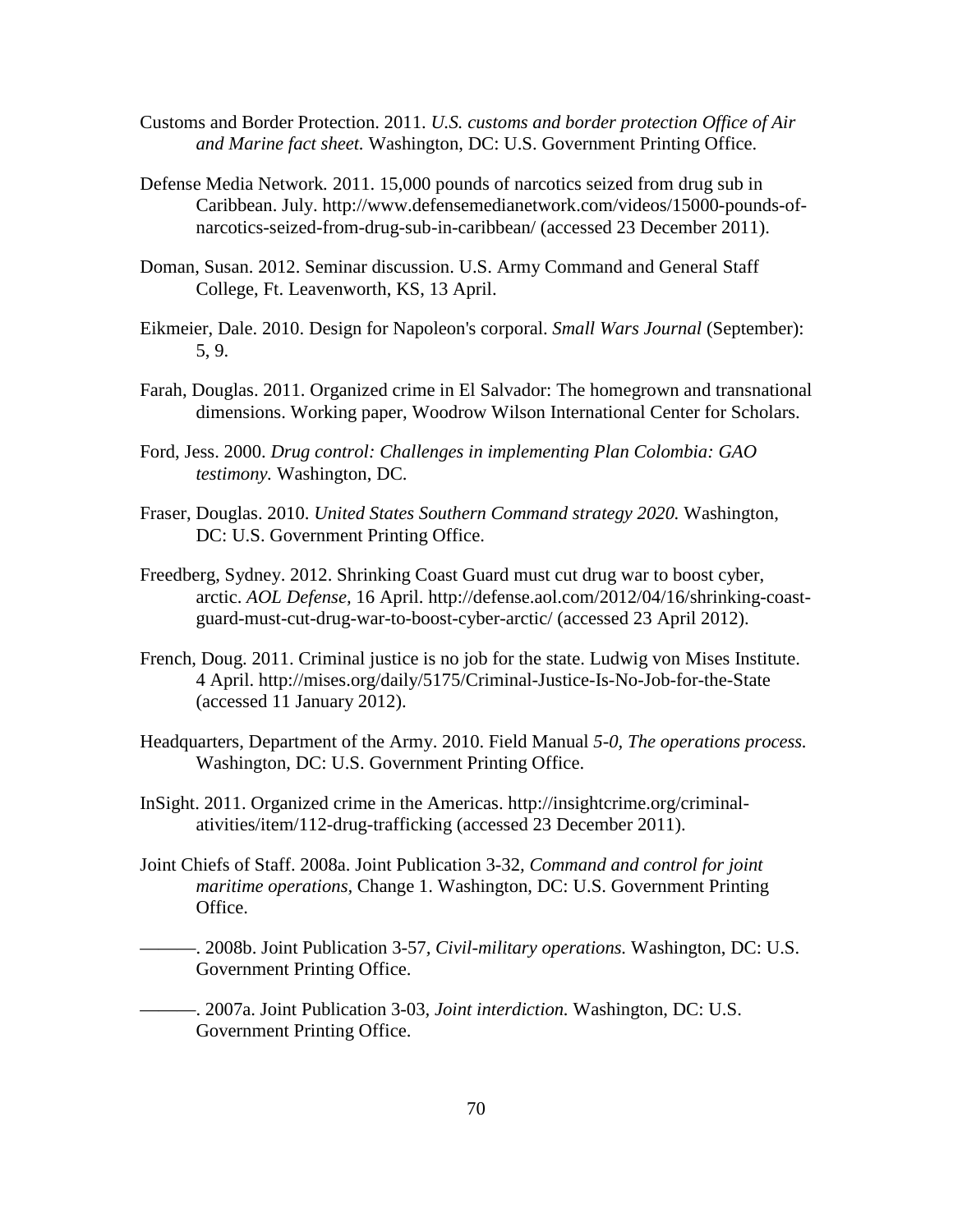———. 2007b. Joint Publication 3-07.4*, Joint counterdrug operations.* Washington, DC: U.S. Government Printing Office.

- Joint Interagency Task Force South*.* 2011. https//www.jiatfs.southcom.mil (accessed 16 October 2011).
- Kerr, Than. 2011. *National geographic,* 24 July. http://news.nationalgeographic. com/news/2011/06/pictures/110624-cocaine-subs-submarines-first-submersiblescience-colombia-drug-smuggling/ (accessed 23 December 2011).
- Ledwith, William. 2000. Criminal justice oversight: Testimony to U.S. Congress subcommitte. 16 May. http://www.justice.gov/dea/pubs/cngrtest/ct051600\_ 01.htm (accessed 22 December 2011).

Manwaring, Max Dr. 2012. New war*.* Lecture, Ft. Leavenworth, KS, 14 March.

- Miller, Andrew. 2010. Colombia in crisis. Centro De Estudios De Opinion. http:// aprendeenlinea.udea.edu.co/revistas/index.php/ceo/article/viewFile/6881/6298 (accessed 23 December 2011).
- Mullen, M. G. 2011. *National military strategy of the United States of America 2011.* Washington, DC: U.S. Government Printing Office.
- Munsing, Evan, and Christopher Lamb. 2011. *Joint Interagency Task Force South: The best known,least understood interagency success.* Washington, DC: Institute for National Strategic Studies, National Defense University.
- National Drug Intelligence Center. 2011. *2011 national drug threat assessment.* Washington, DC: U.S. Government Printing Office.
- NPR.org. 2007. Timeline: America's war on drugs. 2 April. www.npr.com. http://www. npr.org/templates/story/story.php?storyId=9252490 (accessed 25 September 2011).
- Nuland, Victoria. 2011. Presidential determination for major drug producing and transit countries. 15 September. U.S. Department of State Website. http://www. state.gov/r/pa/prs/ps/2011/09/172512.htm (accessed 29 October 2011).
- Office of National Drug Control Policy. 2011. *2011 national drug control strategy.* http://www.whitehouse.gov/ondcp/2011-national-drug-control-strategy (accessed 29 December 2011).
- Papp, Robert. 2011. *United States Coast Guard 2011 posture statement.* Washington, DC: U.S. Government Printing Office.
- Perez, Celestino. 2011. A practical guide to design: A way to think about it, and a way to do it. *Military Review* (March-April): 41-51.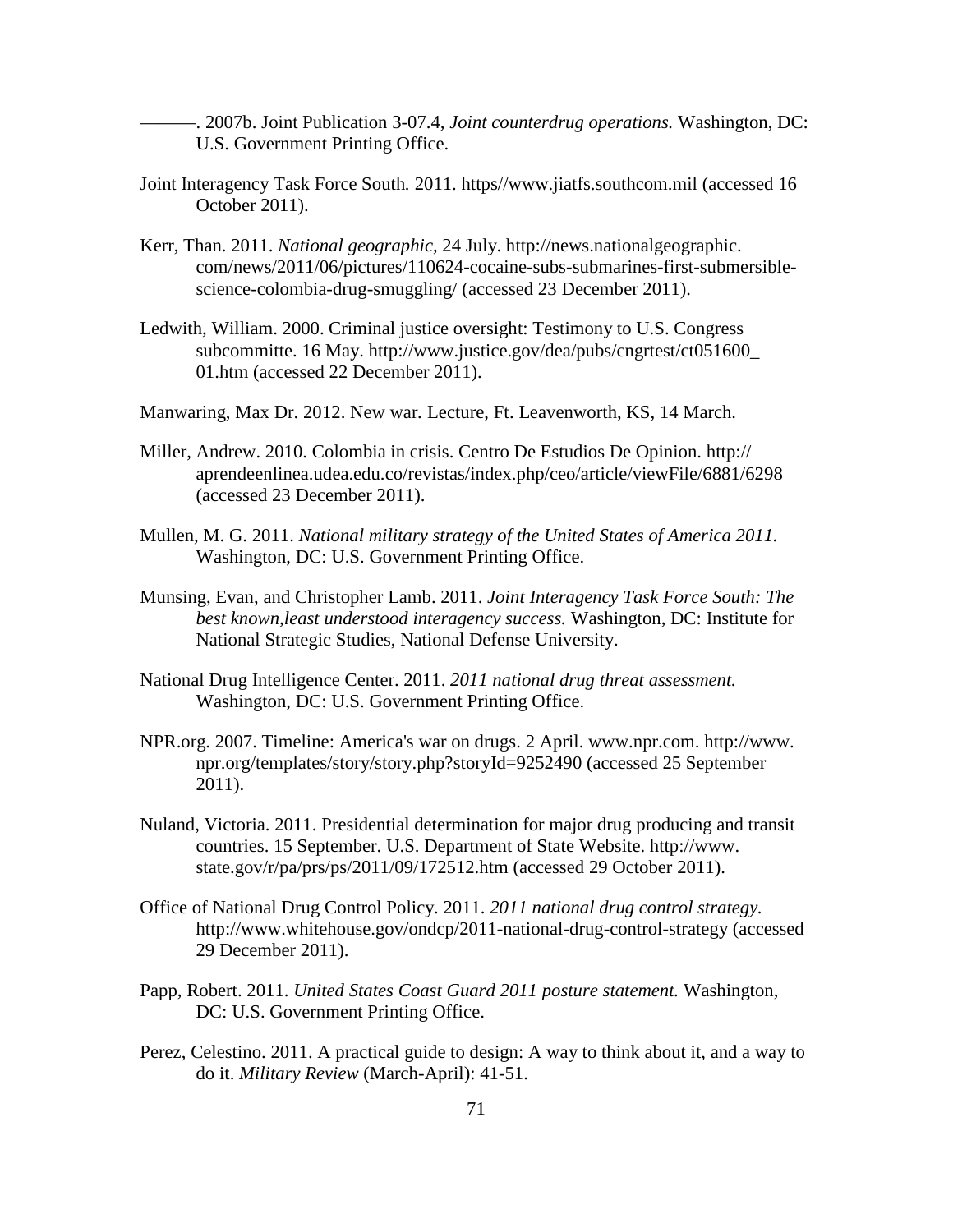- Romero, Simon. 2009. Cocaine trade helps rebels reignite war in Peru. *New York Times*,17 March.
- Rossmo, Kim. 1993. A methodological model. *American Journal of Criminal Justice* 17, no. 2: 1-21.
- Schipani, Andres. 2010. Cocaine production rise spells trouble for Bolivia. *BBC News*. 16 June. http://www.bbc.co.uk/news/10231343 (accessed 23 December 2011).
- Sullivan, Mark. 2010. *Congressional research service issue statement on Latin America and the Caribbean.* Washington, DC: Government Printing Office.

———. 2011. *Panama: political and economic conditions and U.S. Relations.* Washington, DC: Congressional Research Service, 11 May.

U.S. Coast Guard Office of Law Enforcement. 2011. Coast Guard drug removal statistics*.* http://www.uscg.mil/hq/cg5/cg531/Drugs/stats.asp (accessed 29 December 2011).

———. 2011. *United States Coast Guard fiscal year 2011 congressional justification.* Washington, DC: U.S. Government Printing Office.

- U.S. Congress. *Drug trafficking vessel interdiction act of 2008.* 18 U.S.C. 1 S. 3598.
- U.S. Department of Defense. 2004. *Homeland security joint operating concept.* Washington, DC: U.S. Government Printing Office.

———. 2010a. *Naval operations concept 2010.* Washington, DC: U.S. Government Printing Office.

———. 2009. *Quadrennial roles and missions review report.* Washington, DC: U.S. Government Printing Office.

———. 2005. *Strategy for homeland defense and civil support.* Washington, DC: U.S. Government Printing Office.

- U.S. Department of Homeland Security.2008. *U.S. Department of Homeland Security strategic plan fiscal years 2008-2013.* Washington, DC: U.S. Government Printing Office.
- U.S. Department of State. 2011a. *2011 international narcotics control strategy report volume I.* Washington, DC: U.S. Government Printing Office..

———. 2011b. The merida initiative: Expanding the US/Mexico partnership. 19 September. http://www.state.gov/r/pa/plrmo/172874.htm (accessed 30 December 2011).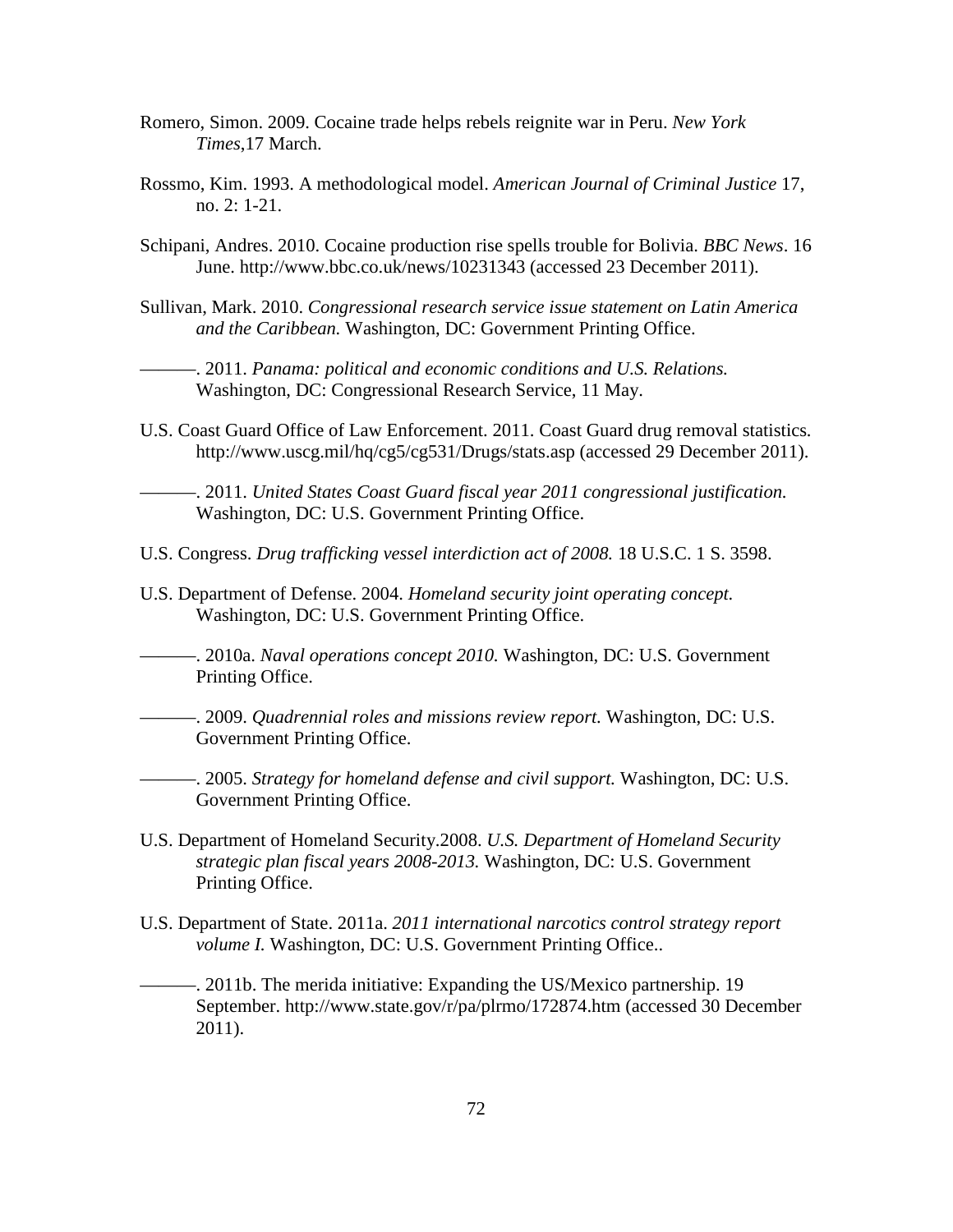- U.S. General Accounting Office. 2002. *Drug control: Difficulties in measuring costs and results of transit zone interdiction efforts.* Washington, DC: U.S. Government Printing Office.
- U.S. House of Representatives. 2009. Overview of Coast Guard drug and migrant interdiction. Subcommittee On Coast Guard and Maritime Transportation, U.S. Congress, Washington, DC. http://www.gpo.gov/fdsys/pkg/CHRG-111hhrg48204/html/CHRG-111hhrg48204.htm (accessed 22 December 2011).
- United Nations News Centre. 2011. UN helps Panama strengthen maritime security to curb illicit trade. http://www.un.org/apps/news/story.asp?NewsID= 35101&Cr=unodc&Cr1= (19 December 2011).
- United Nations Office of Drugs and Crime. 2005. *Bolivia coca cultivation survey.* New York.
- ———. 2010. *World drug report 2010.* New York.
- U.S. President. 2011. *Strategy to combat transnational organized crime.* Washington, DC: U.S. Government Printing Office.
- ———. 2010a. *National security strategy.* Washington, DC: U.S. Government Printing Office.

———. 2010b. *Strategy to combat transnational organized crime.* Washington, DC: U.S. Government Printing Office.

- Washington Post. 2012. Three Central American presidents oppose Guatemala leader's proposal to legalize drugs. 30 March. http://www.washingtonpost.com/ world/the\_americas/3-central-american-presidents-oppose-guatemalan-leadersproposal-to-legalize-drugs/2012/03/30/gIQA6WYSmS\_story.html. (accessed 3 April 2012).
- Yeatman, Richard. 2006. JIATF-South; blueprint for success. *Joint Force Quarterly* (3rd Qtr): 26-27.